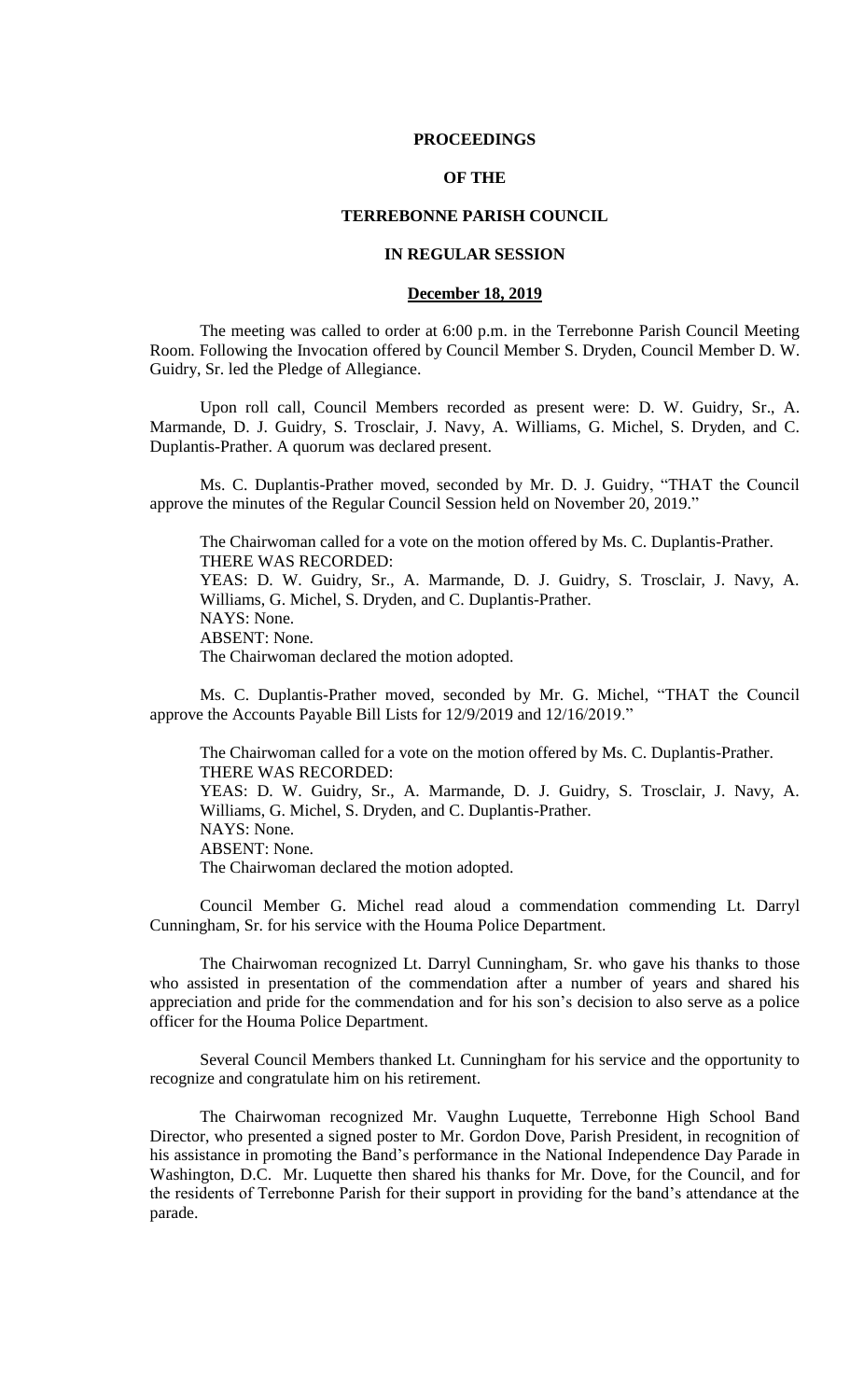Council Member S. Dryden shared the appreciation of Terrebonne High School's students and parents for the opportunity for the band to travel to Washington D.C. and perform in the parade and thanked those other Council Members who also donated to the effort.

Several Council Members commended Mr. Luquette, the Band Boosters, and other residents who supported and donated to the effort and commended the students for their representing Terrebonne Parish very well in Washington, D.C.

The Chairwoman recognized Mr. Mike Toups, Parish Manager, who gave a brief presentation regarding various pump station projects across the parish, including those at South Ellendale Estates, Smithridge, Williams Street, and Valhi Boulevard. He then reported that all pump station emergency generators were operating.

The Chairwoman announced that the Agenda Item 1B. Presentation by Sisung Group on the LEPA Evaluation Presentation and Engine Replacement had been pulled per Administration's request.

Council Member G. Michel shared some of his positive experiences in dealing with Mr. Steven J. Ponville then shared his concern for discussing personnel issues in a public format instead of in an Executive Session. He continued by stating his opposition to the appointment of a Public Safety Director and then shared his concern for the actual need of said position. He expressed his concerns regarding the decision to make an appointment without considering additional candidates via an application process then suggested some potential personnel issues that could be experienced with the appointed position.

It was at this time the Chairwoman ceded the Chair to the Vice-Chairman.

Council Chairwoman A. Williams gave a brief review of Mr. Ponville's qualifications for the position then shared her concerns for some of the protocols being followed by the Council when discussing qualifications. She then shared her confidence in Mr. Ponville and his ability to serve the Parish as a Public Safety Director.

It was at this time the Chairwoman resumed the Chair.

Council Member S. Dryden shared some of his concerns regarding the dissemination of information by Council Members and the difficulties experienced with conflicting opinions.

The Chairwoman recognized Mr. Mike Toups, Parish Manager, who shared some of his experiences in working with Mr. Ponville over the past four years then shared his confidence that Mr. Ponville would be an asset to Terrebonne Parish as a Public Safety Director.

Council Member A. Marmande shared some of his experiences with Mr. Ponville and expressed his support of the appointment.

Council Member C. Duplantis-Prather reviewed Mr. Ponville's experience with regards to assisting several parish departments. She then shared her experiences with Mr. Ponville in his current position with the Parish and shared her support for the appointment.

Council Member A. Marmande thanked Mr. Ponville for his assistance during recent hurricane events and then reiterated his support for the appointment.

Council Member J. Navy shared his thoughts regarding the Council's response to several of the Parish President's appointments and voiced his support for a unified Parish Council moving forward. He then encouraged the Council to remain respectful when discussing qualifications regarding appointments.

The Chairwoman reiterated her concerns for the protocols being followed by the Council when discussing an individual's qualifications.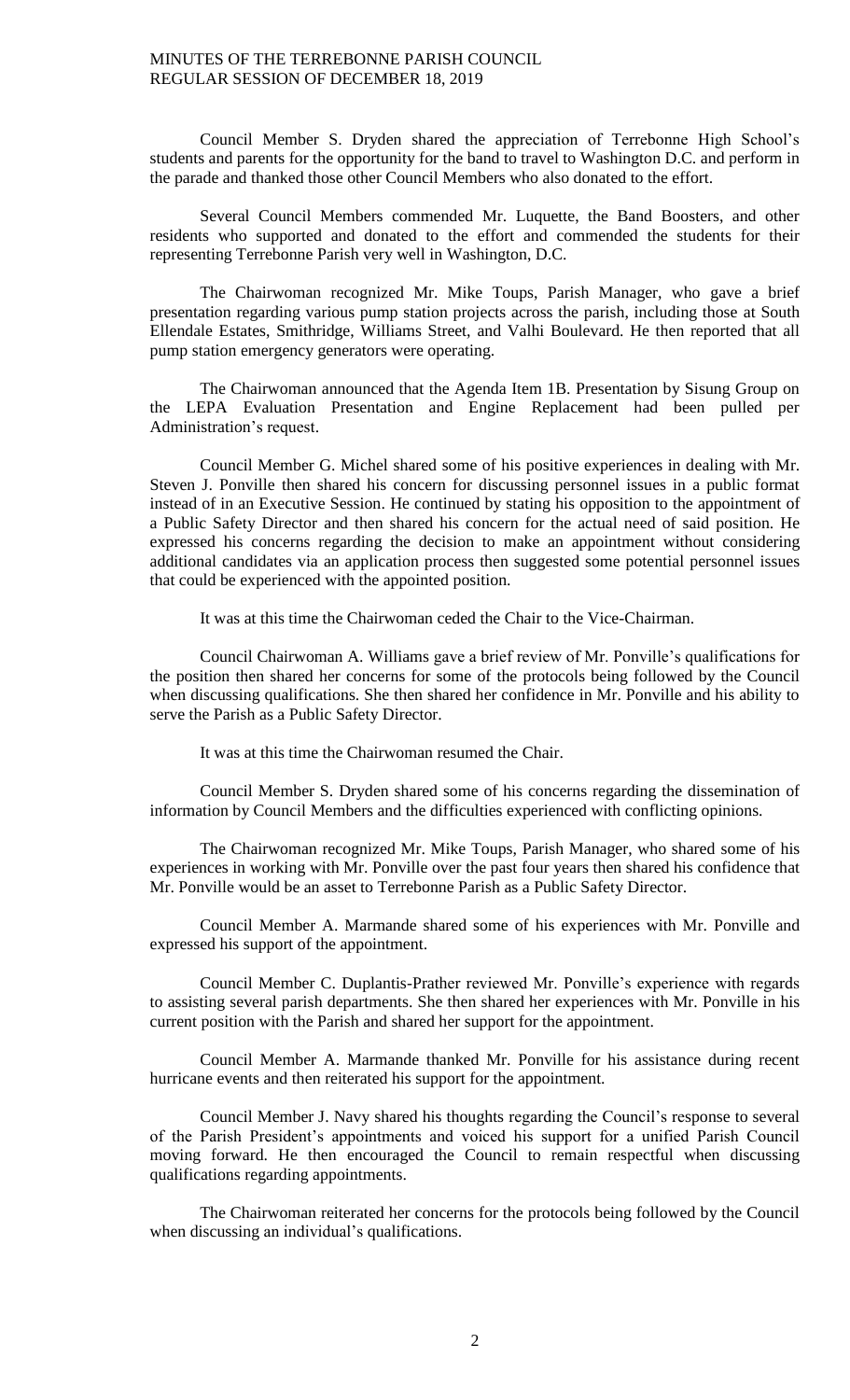Council Member G. Michel suggested that personnel matters should be conducted in an executive session as a measure to prevent issues with regards to protocol when discussing an individual's qualifications.

Ms. C. Duplantis-Prather moved, seconded by Mr. A. Marmande, "THAT the Council, pursuant to Section 2-98 of the Parish Code, ratify the Parish President's appointment of Mr. Steven J. Ponville as Public Safety Director."

The Chairwoman called for a vote on the motion offered by Ms. C. Duplantis-Prather. THERE WAS RECORDED: YEAS: D. W. Guidry, Sr., A. Marmande, D. J. Guidry, S. Trosclair, J. Navy, A. Williams, S. Dryden, and C. Duplantis-Prather. NAYS: G. Michel. ABSENT: None. The Chairwoman declared the motion adopted.

The Chairwoman recognized Mr. Gordon Dove, Parish President, who gave a brief review of the recent executive appointments and shared his appreciation for their successes in serving and providing for Terrebonne Parish. He then gave a review of the recently completed and currently ongoing projects across the Parish and shared his confidence in Mr. Ponville's serving as Public Safety Director.

Council Member C. Duplantis-Prather shared her appreciation for the projects completed by Terrebonne Parish in cooperation between Parish Administration and the Council.

Council Member A. Marmande congratulated Mr. Ponville on his appointment.

The Chairwoman recognized Mr. Steven Ponville, newly appointed Public Safety Director, who shared his thanks for the opportunity to serve in the position then gave a brief overview of the potential programs he would be assisting in developing over the next few years to address issues including the opioid crisis and active shooter responses in schools.

Council Member S. Trosclair congratulated Mr. Ponville on the appointment then added that the public could review Mr. Ponville's resume and related materials should they have any questions regarding his qualifications for the position.

The Chairwoman congratulated Mr. Ponville on his appointment and thanked him for sharing his some of his current plans for addressing the safety issues in Terrebonne Parish. She then shared her optimism for the benefits that could become available to the Parish for having a Public Safety Director in effect.

Mr. J. Navy moved, seconded by Mr. A. Marmande, "THAT the Council open public hearings at this time."

The Chairwoman called for a vote on the motion offered by Mr. J. Navy. THERE WAS RECORDED: YEAS: D. W. Guidry, Sr., A. Marmande, D. J. Guidry, S. Trosclair, J. Navy, A. Williams, G. Michel, S. Dryden, and C. Duplantis-Prather. NAYS: None. ABSENT: None. The Chairwoman declared the motion adopted.

The Chairwoman recognized the public for comments on the following:

A. An ordinance declaring as surplus a 2008 Ford F250 Crew Cab with utility bed, Unit 839, having a value of \$6,000, and a 2010 Ford Taurus, Unit 807, having a value of \$7,000 both from Gas Distribution and authorizing said items to be disposed of by any legally approved methods.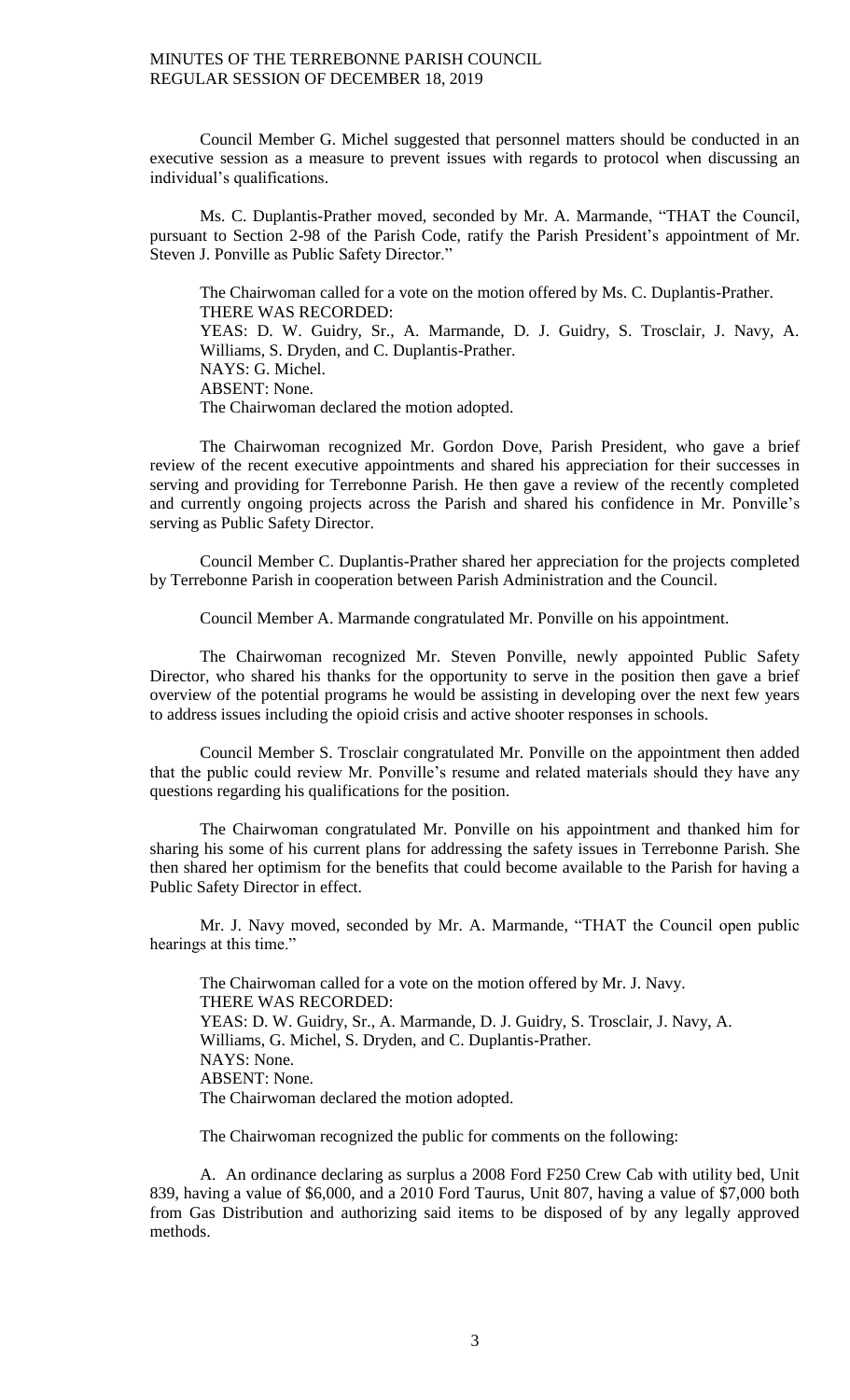There were no comments from the public on the proposed ordinance.

Mr. D. J. Guidry moved, seconded by Ms. C. Duplantis-Prather, "THAT the Council close the aforementioned public hearing."

The Chairwoman called for a vote on the motion offered by Mr. D. J. Guidry. THERE WAS RECORDED: YEAS: D. W. Guidry, Sr., A. Marmande, D. J. Guidry, S. Trosclair, J. Navy, A. Williams, G. Michel, S. Dryden, and C. Duplantis-Prather. NAYS: None. ABSENT: None. The Chairwoman declared the motion adopted.

OFFERED BY: MR. D. J. GUIDRY, SR. SECONDED BY: MRS. C. DUPLANTIS-PRATHER

### **ORDINANCE NO. 9118**

An Ordinance to declare equipment with a value of Five Thousand Dollars (\$5,000.00) or greater from the Gas Distribution Department as surplus as described in the attached Exhibit "A" and authorizing said item to be disposed of by public bid, negotiated sale, junked or by any other legally approved method.

## **SECTION I**

**WHEREAS**, the movable property listed in the attached Exhibit "A" has a value of \$5,000.00 or greater as indicated by the value set out next to the item on the attached Exhibit A; and

#### **SECTION II**

**NOW THEREFORE BE IT ORDAINED** that the Terrebonne Parish Council, on behalf of the Terrebonne Parish Consolidated Government, does hereby declare the attached Exhibit "A" surplus and authorizes the Parish President to dispose of said item(s) by public bid, negotiated sale, junked or by any other legally approved method.

## **SECTION III**

If any word, clause, phrase, section or other portion of this ordinance shall be declared null, void, invalid, illegal, or unconstitutional, the remaining words, clauses, phrases, sections and other portions of this ordinance shall remain in force and effect, the provisions of this ordinance hereby being declared to be severable.

### **SECTION IV**

This ordinance shall become effective upon approval by the Parish President or as otherwise provided in Section 2-13 (b) of the Home Rule Charter for a Consolidated Government for Terrebonne Parish, whichever occurs sooner.

This ordinance, having been introduced and laid on the table for two weeks, was voted upon as follows:

This ordinance, having been introduced and laid on the table for at least two weeks, was voted upon as follows:

# THERE WAS RECORDED: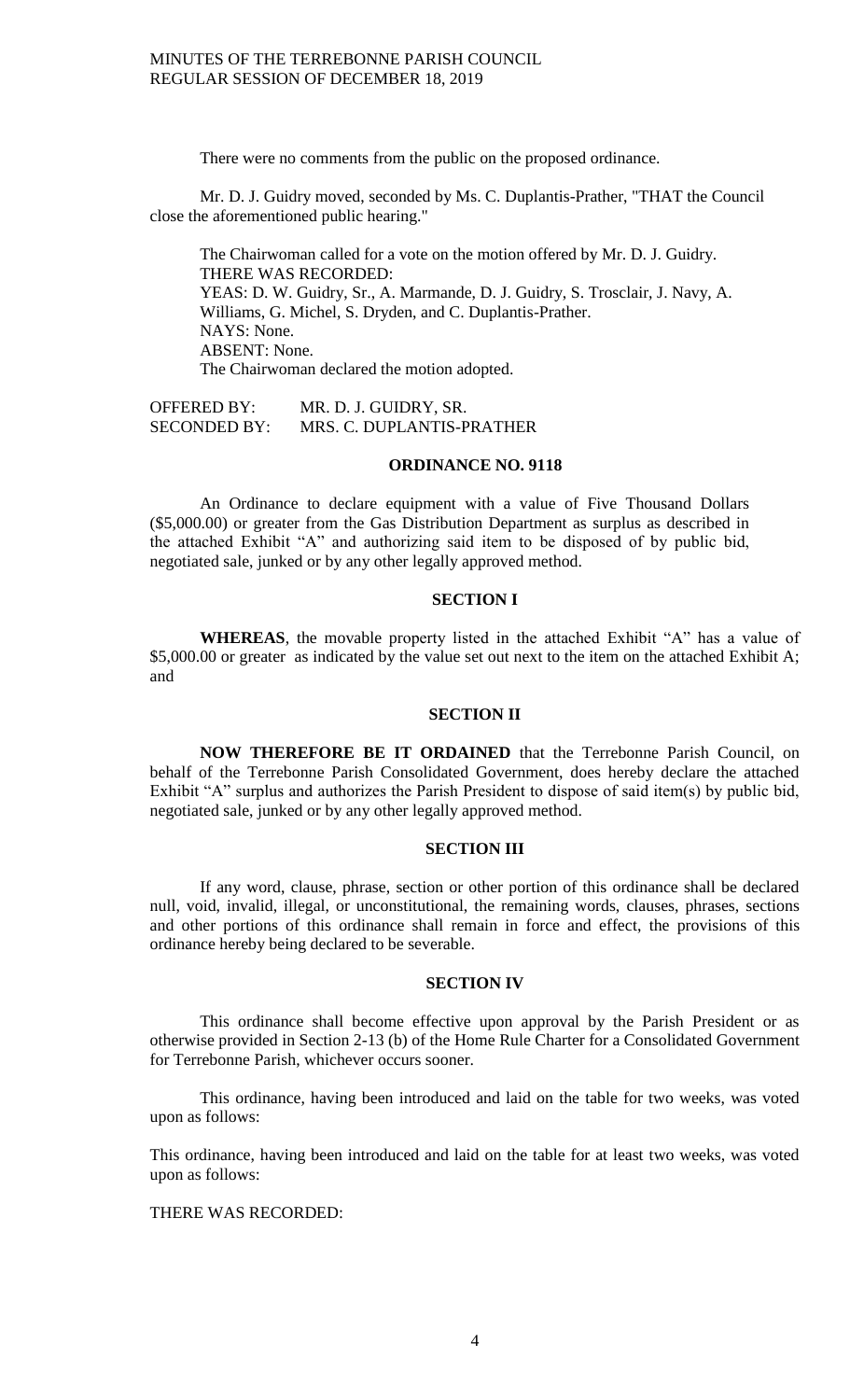YEAS: D. W. Guidry, Sr., A. Marmande, D.J. Guidry, S. Trosclair, J. Navy, A. Williams, G. Michel, S. Dryden, and C. Duplantis-Prather. NAYS: None. NOT VOTING: None. ABSTAINING: None. ABSENT: None. The Chairwoman declared the ordinance adopted on this, the 18th day of December 2019.

# **Exhibit "A" Surplus November, 2019 (Value of \$5,000.00 or Greater)**

## **Gas Distribution:**

1 – 2008 Ford F-250 Truck (Unit #839)/\$6,000 1 – 2010 Ford Taurus Car (Unit #807)/\$7,000

The Chairwoman recognized the public for comments on the following:

B. A proposed ordinance to amend the 2019 Adopted Operating Budget and 5-Year Capital Outlay Budget of the Terrebonne Parish Consolidated Government for the following items and to provide for related matters:

- I. General Fund-Downtown Development Corp, \$1,865
- II. General Fund-holiday donations, \$14,450
- III. Drainage, \$674,724
- IV. 5% Budget Adjustment for Parish Prisoners Fund, Net 0
- V. HOME Investment Partnership, (\$47,304)
- VI. Housing & Urban Development Grant, \$36,300
- VII. Head Start, \$6,000
- VIII. Upper Ward 7 Mitigation, \$75,000

There were no comments from the public on the proposed ordinance.

Ms. C. Duplantis-Prather moved, seconded by Mr. D. J. Guidry, "THAT the Council close the aforementioned public hearing."

The Chairwoman called for a vote on the motion offered by Ms. C. Duplantis-Prather. THERE WAS RECORDED: YEAS: D. W. Guidry, Sr., A. Marmande, D. J. Guidry, S. Trosclair, J. Navy, A. Williams, G. Michel, S. Dryden, and C. Duplantis-Prather. NAYS: None. ABSENT: None. The Chairwoman declared the motion adopted.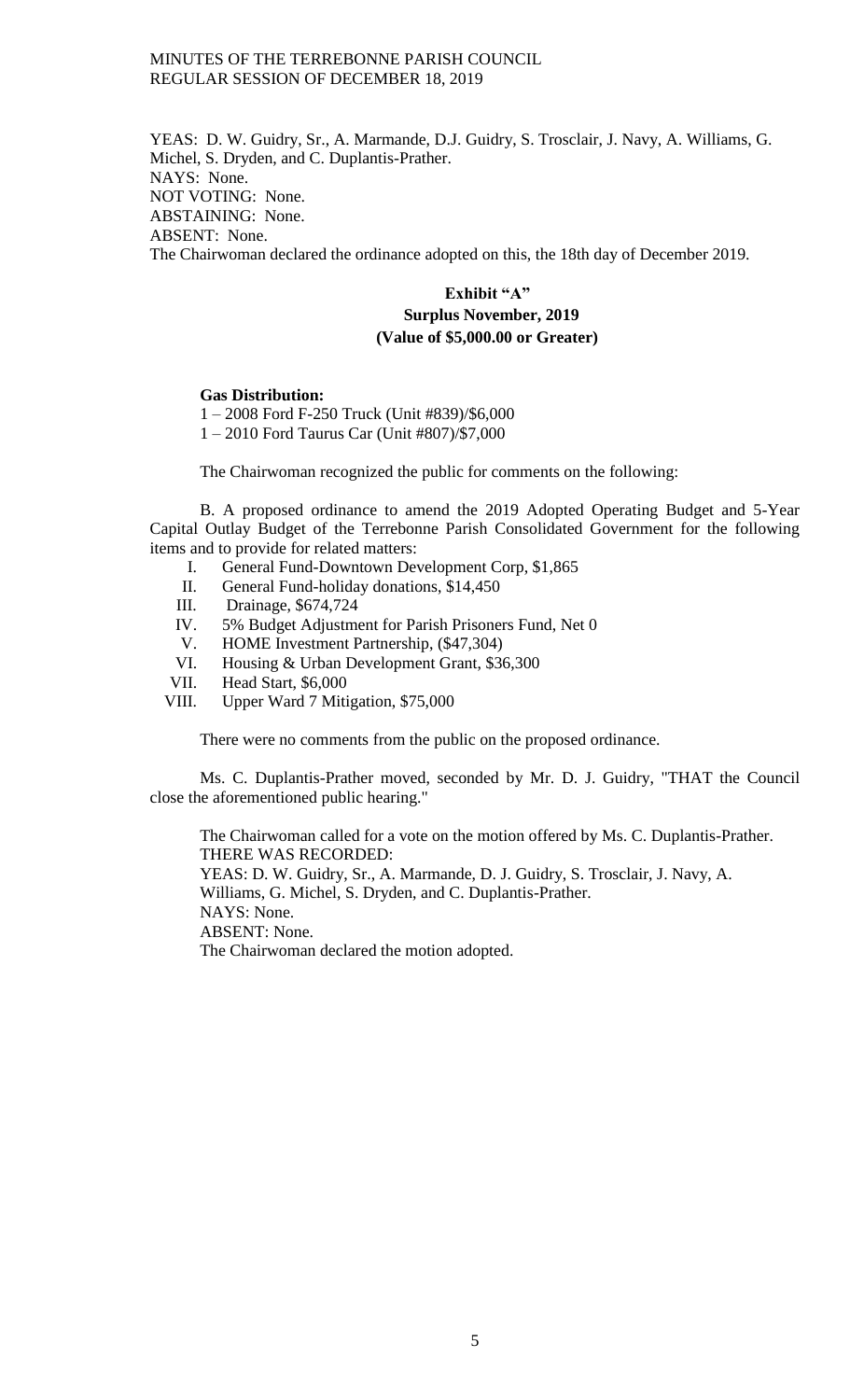OFFERED BY: MRS. C. DUPLANTIS-PRATHER SECONDED BY: MR. S. TROSCLAIR

#### **ORDINANCE NO. 9119**

AN ORDINANCE TO AMEND THE 2019 ADOPTED OPERATING BUDGET AND 5-YEAR CAPITAL OUTLAY BUDGET OF THE TERREBONNE PARISH CONSOLIDATED GOVERNMENT FOR THE FOLLOWING ITEMS AND TO PROVIDE FOR RELATED MATTERS.

- **I. GENERAL FUND-DOWNTOWN DEVELOPMENT CORP, \$1,865**
- **II. GENERAL FUND-HOLIDAY DONATIONS, \$14,450**
- **III. DRAINAGE, \$674,724**
- **IV. 5% BUDGET ADJUSTMENT FOR PARISH PRISONERS FUND, NET 0**
- **V. HOME INVESTMENT PARTNERSHIP, (\$47,304)**
- **VI. HOUSING & URBAN DEVELOPMENT GRANT, \$36,300**
- **VII. HEAD START, \$6,000**
- **VIII. UPPER WARD 7 MITIGATION, \$75,000**

### **SECTION I**

**WHEREAS**, the Downtown Development Corporation received a donation of \$1,865,

and

**WHEREAS**, the donation will be put into the Supplies-Donations account.

**NOW, THEREFORE BE IT ORDAINED**, by the Terrebonne Parish Council, on behalf of the Terrebonne Parish Consolidated Government, that the 2019 Adopted Operating Budget be amended for the Downtown Development Corporation. (Attachment A)

## **SECTION II**

**WHEREAS**, float rentals/donations have been made for the Holiday parade for \$14,450,

**WHEREAS**, the funds will be put into the Holiday Income account in General Fund, and

**WHEREAS**, the funds will be used to purchase Holiday parade supplies.

**NOW, THEREFORE BE IT FURTHER ORDAINED,** by the Terrebonne Parish Council, on behalf of the Terrebonne Parish Consolidated Government, that the 2019 Adopted Operating Budget be amended to recognize the donation for Holiday decorations. (Attachment B)

### **SECTION III**

**WHEREAS**, Terrebonne Parish Consolidated Government entered into an Intergovernmental Agreement with Terrebonne Levee and Conservation District regarding the allocation of costs, reimbursements, and project duties concerning the flood risk with the 2018 Atchafalaya Floodway High Water Event, and

**WHEREAS**, funding is needed to cover the 2016 labor and material for the repairs/rehabilitation of the levees along the MTG alignment for \$674,723, and

**WHEREAS**, the funding will be placed into the Drainage flood account.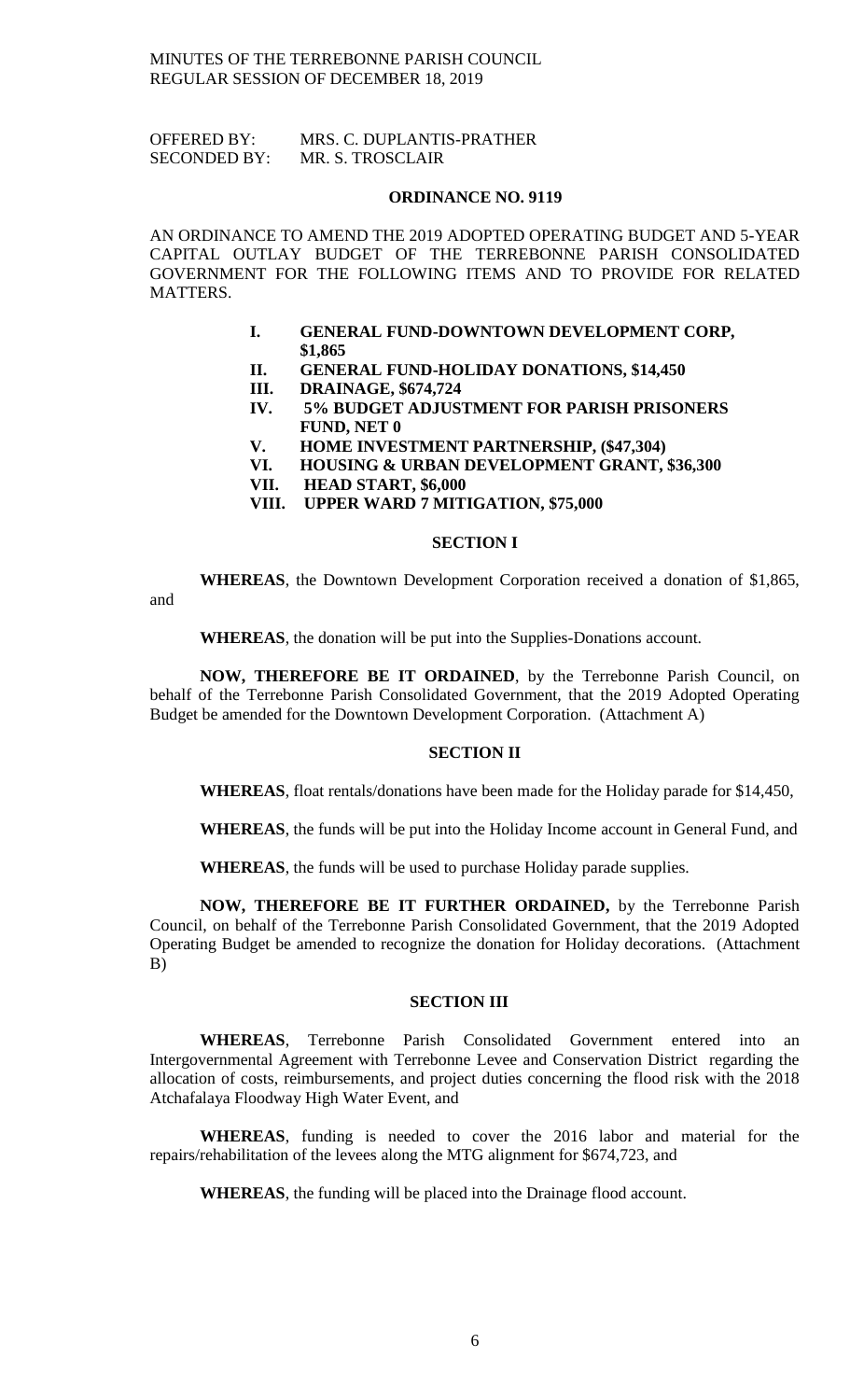**NOW, THEREFORE BE IT FURTHER ORDAINED**, by the Terrebonne Parish Council, on behalf of the Terrebonne Parish Consolidated Government, that the 2019 Adopted Operating Budget be amended to recognize the funding in the Drainage Fund. (Attachment C)

## **SECTION IV**

**WHEREAS**, the Parish is required to recognize projected revenues and expenditures which have an unfavorable variance of 5% or more over the current budget, and

**WHEREAS**, the Parish Prisoners Fund expenditures from various accounts require a \$93,188 increase, and

**WHEREAS**, the Parish Prisoner Fund revenues from various accounts require a \$93,188 increase.

**NOW, THEREFORE BE IT FURTHER ORDAINED**, by the Terrebonne Parish Council, on behalf of the Terrebonne Parish Consolidated Government, that the 2019 Adopted Operating Budget be amended to recognize the necessary adjustment for the Parish Prisoners Fund. (Attachment D)

## **SECTION V**

**WHEREAS**, the Housing and Urban Development executed the Home Investment Partnerships Agreement which provides funding to Terrebonne Parish Consolidated Government for low income rental assistance, and

**WHEREAS**, the funding provided of \$326,671 is decreased by \$47,304 for a total funding of \$279,367.

**NOW, THEREFORE BE IT FURTHER ORDAINED**, by the Terrebonne Parish Council, on behalf of the Terrebonne Parish Consolidated Government, that the 2019 Adopted Operating Budget be amended to recognize the HOME Investment Partnership funds. (Attachment E)

## **SECTION VI**

**WHEREAS**, the Housing and Urban Development is providing additional funding to Terrebonne Parish Consolidated Government for housing repairs and housing replacements, and

**WHEREAS**, the funding provided is \$36,300

**NOW, THEREFORE BE IT FURTHER ORDAINED**, by the Terrebonne Parish Council, on behalf of the Terrebonne Parish Consolidated Government, that the 2019 Adopted Operating Budget be amended to recognize the Housing and Urban Development funds. (Attachment F)

#### **SECTION VII**

**WHEREAS**, the Head Start Program received a donation from Vandebilt Catholic High School to install awnings at the Head Start Centers for the playground, and

**WHEREAS**, the donation of \$6,000 will be put into the Building Repair account.

**NOW, THEREFORE BE IT FURTHER ORDAINED**, by the Terrebonne Parish Council, on behalf of the Terrebonne Parish Consolidated Government, that the 2019 Adopted Budget of the Terrebonne Parish Consolidated Government be amended to recognize the donation from Vandebilt Catholic High School to the Head Start Program. (Attachment G)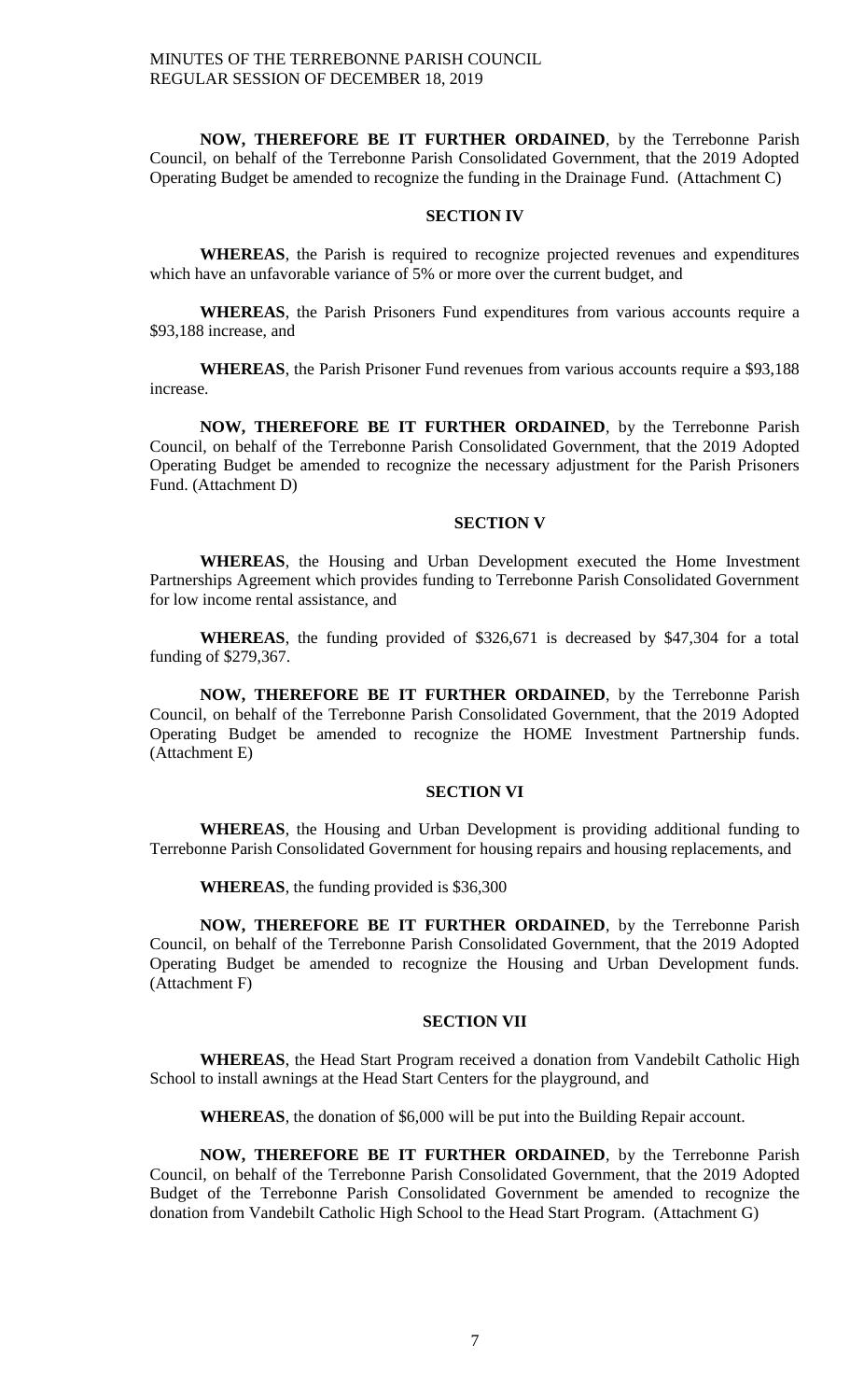## **SECTION VIII**

**WHEREAS**, Administration is requesting funding for the Upper Ward 7 Mitigation, and

**WHEREAS**, the funding will come from the State Mineral Royalties.

**NOW, THEREFORE BE IT FURTHER ORDAINED**, by the Terrebonne Parish Council, on behalf of the Terrebonne Parish Consolidated Government, that the 2019 Adopted Budget of the Terrebonne Parish Consolidated Government be amended to recognize the funding of the Ward 7 Mitigation. (Attachment H)

## **SECTION IX**

If any word, clause, phrase, section or other portion of this ordinance shall be declared null, void, invalid, illegal, or unconstitutional, the remaining words, clauses, phrases, sections and other portions of this ordinance shall remain in full force and effect, the provisions of this ordinance hereby being declared to be severable.

#### **SECTION X**

This ordinance shall become effective upon approval by the Parish President or as otherwise provided in Section 2-13(b) of the Home Rule Charter for a Consolidated Government for Terrebonne Parish, whichever occurs sooner.

This ordinance, having been introduced and laid on the table for at least two weeks, was voted upon as follows:

THERE WAS RECORDED: YEAS: D. W. Guidry, Sr., A. Marmande, D.J. Guidry, S. Trosclair, J. Navy, A. Williams, G. Michel, S. Dryden, and C. Duplantis-Prather. NAYS: None. NOT VOTING: None. ABSTAINING: None. ABSENT: None. The Chairwoman declared the ordinance adopted on this, the 18th day of December 2019.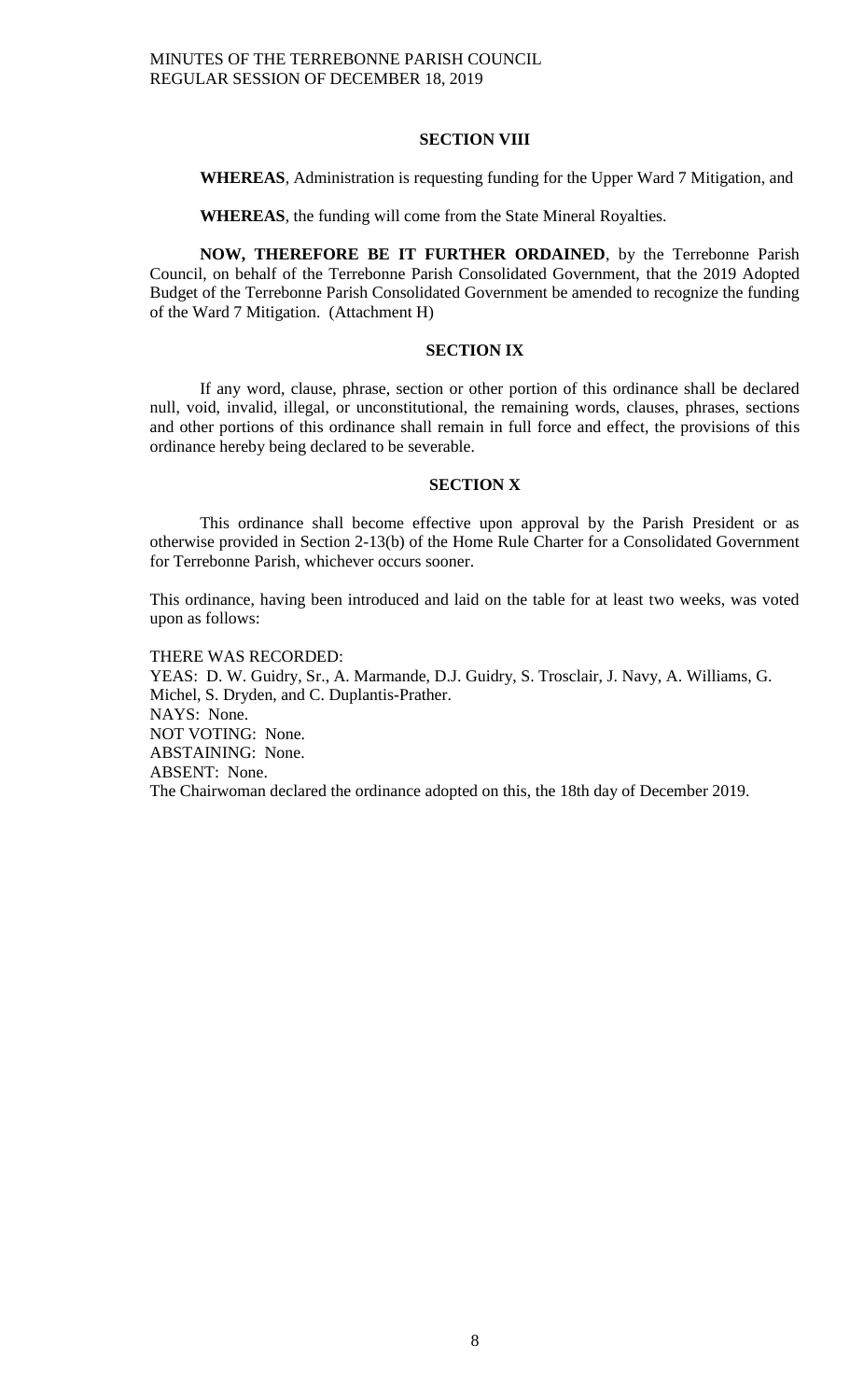# **ATTACHMENT A - Downtown Development**

| <b>Change</b><br>Amended      |       |
|-------------------------------|-------|
|                               |       |
| (9, 287)<br>(1,865)<br>10,537 |       |
|                               | 1,865 |

# **ATTACHMENT B - General Fund**

|                        |                | 2019          |           |
|------------------------|----------------|---------------|-----------|
|                        | <b>Adopted</b> | <b>Change</b> | Amended   |
|                        |                |               |           |
| Holiday Income         | (28,000)       | (14, 450)     | (42, 450) |
| Holiday Expense/Parade | 40,000         | 14,450        | 54,450    |
|                        |                |               |           |

# **ATTACHMENT C - Drainage**

|                         |                          | 2019          |            |
|-------------------------|--------------------------|---------------|------------|
|                         | <b>Adopted</b>           | <b>Change</b> | Amended    |
|                         |                          |               |            |
| TLCD-Flood 2016         | $\overline{\phantom{a}}$ | (674, 724)    | (674, 724) |
| Fund Balance (increase) | n/a                      | 674.724       | n/a        |

# **ATTACHMENT D - Parish Prisoners**

|                                | 2019           |               |           |
|--------------------------------|----------------|---------------|-----------|
|                                | <b>Adopted</b> | <b>Change</b> | Amended   |
| <b>FEMA Walkin Coolers IKE</b> |                | (93, 188)     | (93, 188) |
| <b>Other Fees</b>              | 500            | 93,188        | 93,688    |

# **ATTACHMENT E - HOME Invest Partnership**

|                                       | 2019           |               |            |
|---------------------------------------|----------------|---------------|------------|
|                                       | <b>Adopted</b> | <b>Change</b> | Amended    |
|                                       |                |               |            |
|                                       |                |               |            |
| CHDO Loan Program                     | 164,612        | (11,895)      | 152,717    |
| <b>Tenant Based Rental Assistance</b> | 112,000        | (112,000)     |            |
| <b>Tenant Based Rental Assistance</b> | 254,242        | 76,591        | 330,833    |
| <b>HUD HOME Program</b>               | (326, 671)     | 47,304        | (279, 367) |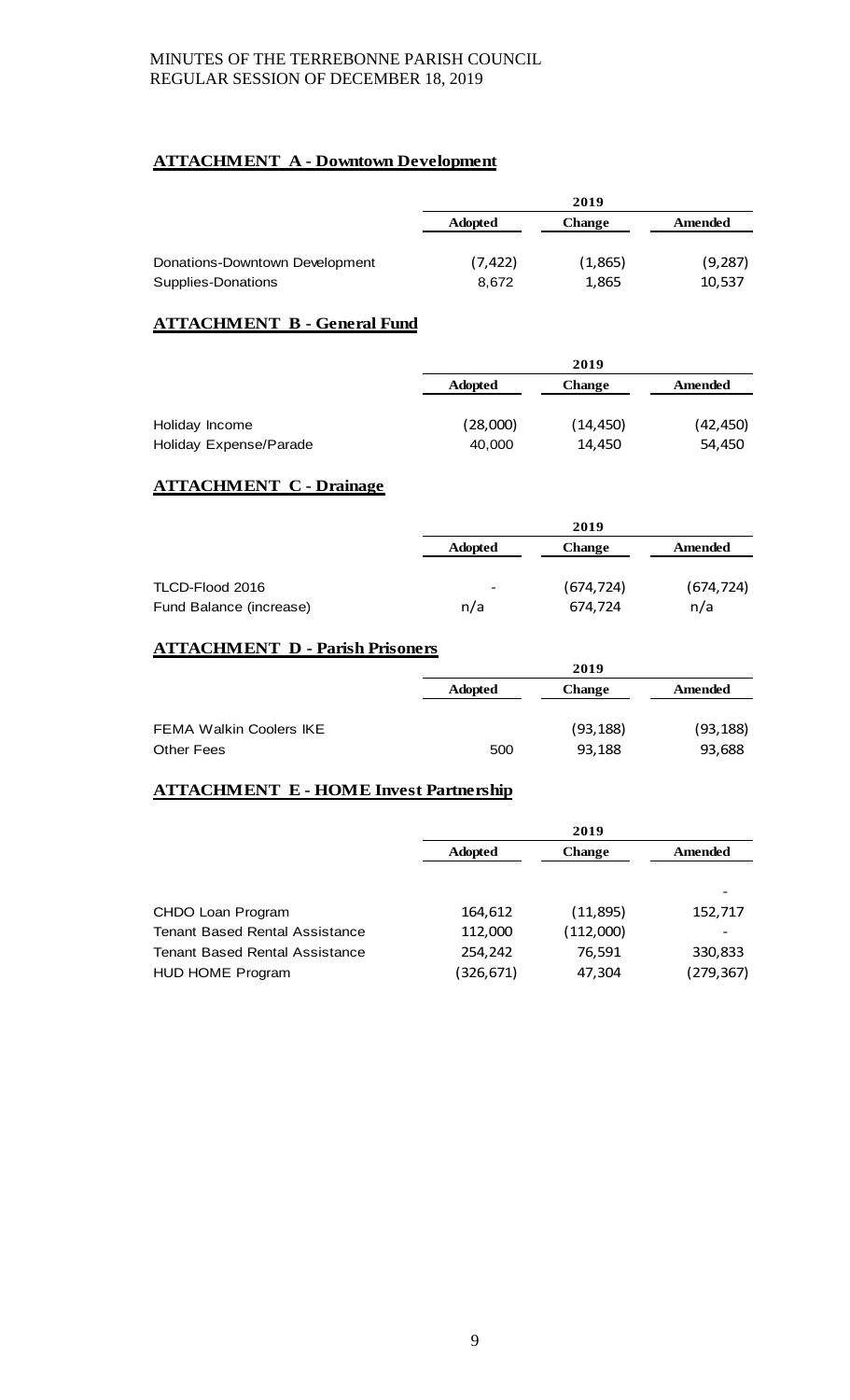# **ATTACHMENT F - Housing & Urban Development**

|                                      |                | 2018          |                              |
|--------------------------------------|----------------|---------------|------------------------------|
|                                      | <b>Adopted</b> | <b>Change</b> | Amended                      |
| Salaries-Allocated                   | 99,911         | (6, 256)      | 93,655                       |
| Salries-RRH Match                    |                | 11,447        | 11,447                       |
| Fringes-RRH Match                    |                | 4,184         | 4,184                        |
| <b>Grant Fringe Benefits</b>         | 30,242         | 3,410         | 33,652                       |
| <b>Office Supplies</b>               | 1,000          | 1,200         | 2,200                        |
| Gasoline & Oil                       | 350            | 850           | 1,200                        |
| General Liability Insurance          | 3,676          | 14            | 3,690                        |
| Vehicle Insurance                    | 2,036          | 194           | 2,230                        |
| <b>Physical Plant Insurance</b>      |                | 49            | 49                           |
| <b>Legal Fees</b>                    | 1,000          | (350)         | 650                          |
| Economic Dev-Legal Fees              | 25             | (25)          | $\qquad \qquad \blacksquare$ |
| <b>Audit Fees</b>                    | 435            | 3,121         | 3,556                        |
| <b>Classified Ads</b>                | 80             | 95            | 175                          |
| Travel & Training                    | 4,014          | (2, 514)      | 1,500                        |
| Rehab-Travel                         | 250            | (250)         |                              |
| Mileage In-Parish                    | 100            | (59)          | 41                           |
| <b>Building Repairs</b>              | 200            | 50            | 250                          |
| Auto & Truck Repairs                 | 900            | (750)         | 150                          |
| <b>Equipment Reimbursement</b>       | (1,000)        | (1,800)       | (2,800)                      |
| <b>Computer Equipment</b>            |                | 4,025         | 4,025                        |
| <b>Housing Preservation Grant</b>    | 9,300          | (9,300)       |                              |
| Rapid Re-Housing Match               | 9,375          | (9, 375)      |                              |
| Mechanicville Multi-Purp Center      | 7,582          | (6, 581)      | 1,001                        |
| Salaries & Wages                     | 245,283        | 907           | 246,190                      |
| Overtime Pay                         |                | 100           | 100                          |
| Home Rehab                           | (33, 800)      | 33,800        | $\overline{a}$               |
| General Liability Insurance          | 11,224         | 42            | 11,266                       |
| <b>Contractors Pollution Liab</b>    | 1,850          | 22            | 1,872                        |
| Hsg Prv Grant Match                  |                | 9,300         | 9,300                        |
| <b>Recording Fees</b>                | 1,750          | 750           | 2,500                        |
| <b>CDBG-Current Year Entitlement</b> | (925, 546)     | (36, 300)     | (961, 846)                   |

# **ATTACHMENT G - Head Start**

|                         |                | 2019          |         |
|-------------------------|----------------|---------------|---------|
|                         | <b>Adopted</b> | <b>Change</b> | Amended |
|                         |                |               |         |
| Donations               |                | (6,000)       | (6,000) |
| <b>Building Repairs</b> | 8.224          | 6,000         | 14,224  |

# **ATTACHMENT H - Ward 7 Mitigation**

|                                      | 2019           |               |             |
|--------------------------------------|----------------|---------------|-------------|
|                                      | <b>Adopted</b> | <b>Change</b> | Amended     |
|                                      |                |               |             |
| Upper Ward 7 Mitigation              |                | 75.000        | 75,000      |
| Transfer from General Fund           | 8.224          | (75,000)      | (66, 776)   |
| Transfer to Parishwide Drainage Fund | 8.224          | 75,000        | 83,224      |
| <b>State Mineral Royalties</b>       | (2,300,000)    | (75,000)      | (2,375,000) |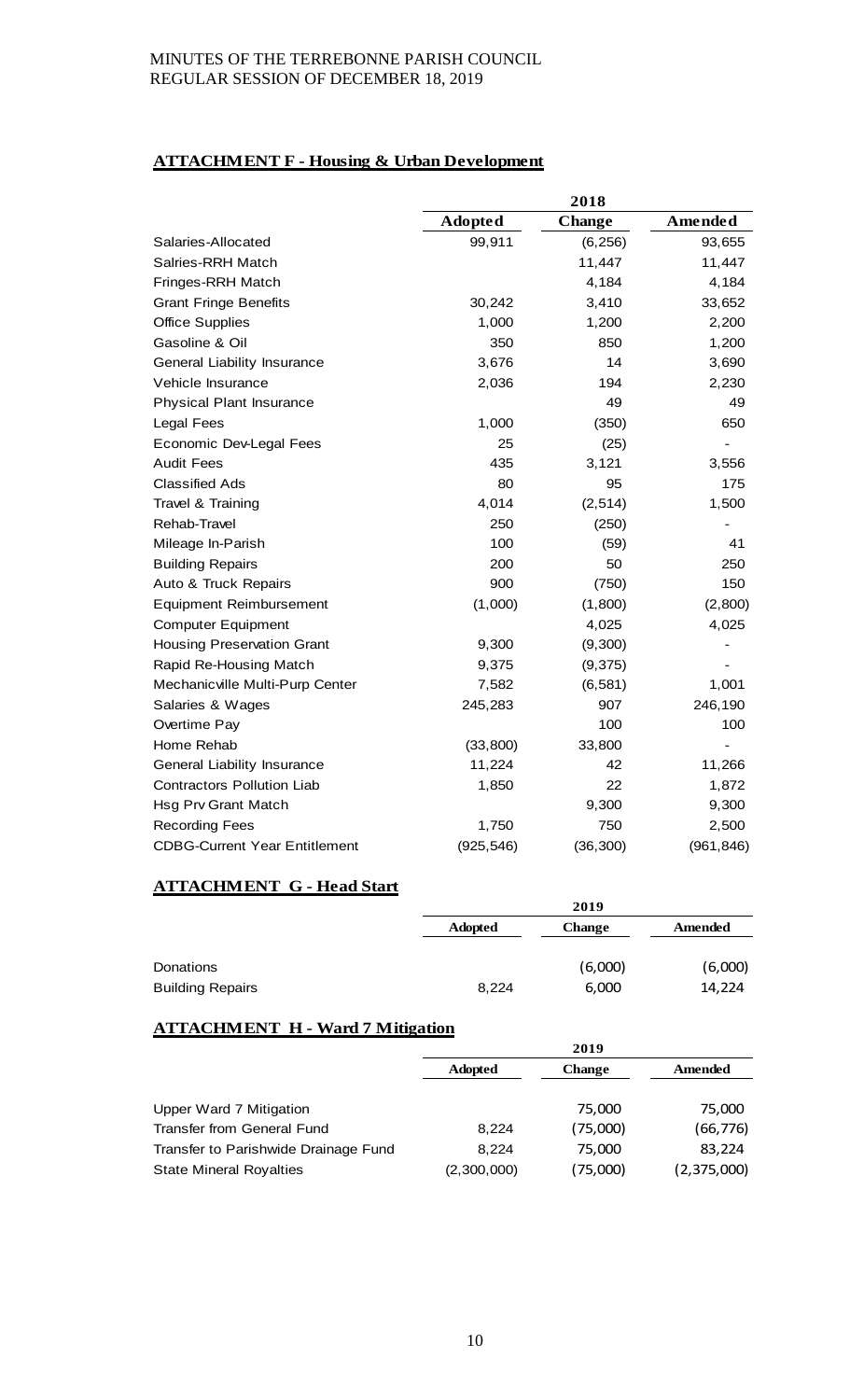Mr. J. Navy moved, seconded by Mr. D. J. Guidry, "THAT the Council return to the regular order of business."

The Chairwoman called for a vote on the motion offered by Mr. J. Navy. THERE WAS RECORDED: YEAS: D. W. Guidry, Sr., A. Marmande, D. J. Guidry, S. Trosclair, J. Navy, A. Williams, G. Michel, S. Dryden, and C. Duplantis-Prather. NAYS: None. ABSENT: None. The Chairwoman declared the motion adopted.

The Chairwoman recognized Mr. Mart Black, Coastal Restoration Director, who announced that a public hearing would be held at the Houma-Terrebonne Civic Center on January 7, 2020 beginning at 5:30 p.m. regarding CPRA's Fiscal Year 2021 Coastal Annual Plan then encouraged the Council and the public to attend.

Council Member C. Duplantis-Prather thanked Mr. Black for his representing Terrebonne Parish at the Police Jury Association and National Association of Counties' Coastal Caucus and his efforts toward protecting and restoring the coastline.

Mr. Black then encouraged the Council to continue attending or sending attendees to the Gulf States Counties and Parishes Caucus as the caucus includes only those areas most impacted by their coastlines to remain informed and find opportunities to provide and receive assistance.

The Chairwoman recognized Mr. Gordon Dove, Parish President, who gave a brief review of the coastal restoration projects being funded through the State's master plan and encouraged the public to review the master plan for more information.

The Chairwoman thanked Mr. Black for the announcement then shared her optimism for the Parish's continued involvement with the Coastal Caucus and providing for coastal restoration.

The Chairwoman recognized Mr. Danny Babin, Council Member-Elect, who thanked the current Council on behalf of the Council Members-Elect for serving the Parish as Council Members then shared his optimism for continuing to move Terrebonne Parish forward in cooperation with the returning Council Members.

Mr. J. Navy moved, seconded by Mr. G. Michel, "THAT the Council accept the minutes of the Terrebonne Parish Sales and Use Tax Advisory Board meeting dated December 11, 2019 and ratify the following actions:

- 1) Recommendation for the adoption of a resolution accepting the Louisiana Compliance questionnaire for the 2019 year-end audit.
- 2) Recommendation to accept the 2019 Projected Year End Budget.
- 3) Recommendation to accept the 2020 Proposed Budget."

The Chairwoman called for a vote on the motion offered by Mr. J. Navy. THERE WAS RECORDED: YEAS: D. W. Guidry, Sr., A. Marmande, D. J. Guidry, S. Trosclair, J. Navy, A. Williams, G. Michel, S. Dryden, and C. Duplantis-Prather. NAYS: None. ABSENT: None. The Chairwoman declared the motion adopted.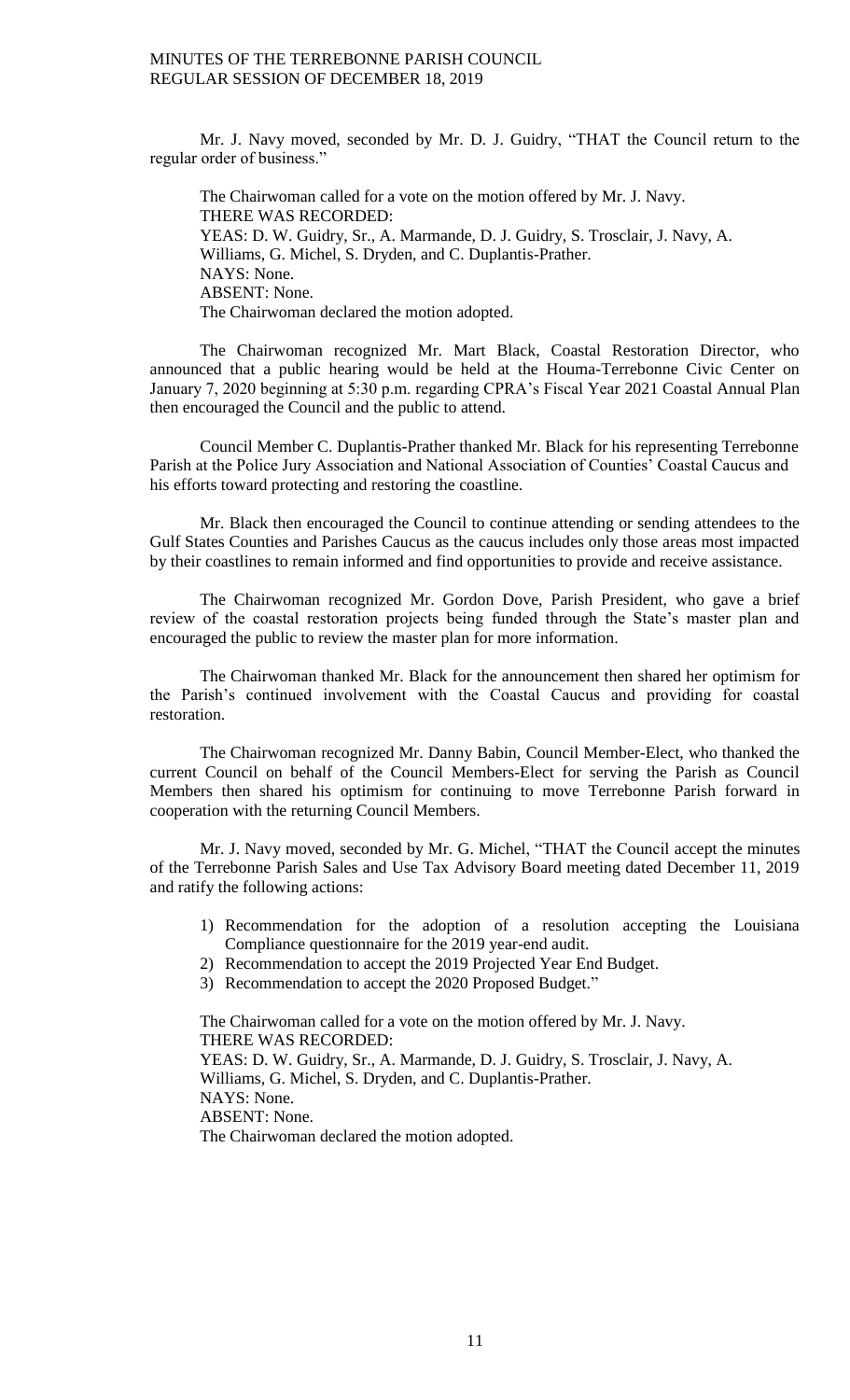The Chairwoman called for a report on the Public Services Committee meeting held on 12/16/19, whereupon the Committee Chairman rendered the following:

#### **PUBLIC SERVICES COMMITTEE**

# **DECEMBER 16, 2019**

The Chairman, Dirk J. Guidry, called the Public Services Committee meeting to order at 5:30 p.m. in the Terrebonne Parish Council Meeting Room with an Invocation offered by Committee Member S. Dryden and the Pledge of Allegiance led by Committee Member A. Marmande. Upon roll call, Committee Members recorded as present were: D. W. Guidry, Sr., A. Marmande, D. J. Guidry, S. Trosclair, J. Navy, A. Williams, G. Michel, S. Dryden and C. Duplantis-Prather. A quorum was declared present.

OFFERED BY: MR. D. W. GUIDRY, SR. SECONDED BY: MR. A. MARMANDE

### **RESOLUTION NO. 19-429**

AUTHORIZING THE EXECUTION OF CHANGE ORDER NO. 1 FOR THE CONSTRUCTION AGREEMENT FOR PARISH PROJECT NO. 18-BRG-49, POLK STREET BRIDGE REPLACEMENT PROJECT, TERREBONNE PARISH, LOUISIANA.

**WHEREAS**, the Terrebonne Parish Consolidated Government entered into a contract dated July 25, 2019 with Baker Pile Driving & Site Work, LLC, for Parish Project No.18-BRG-49, Polk Street Bridge Replacement Project, Terrebonne Parish, Louisiana, and

**WHEREAS**, it is necessary to cover costs associated with the unanticipated removal of one timber pile in conflict with new concrete pile, and

**WHEREAS**, additional time of thirty (30) days are needed due to delays with utility relocation and shop drawings for a total increase of thirty (30) days in contract time, and

**WHEREAS**, this change order will increase the overall contract price by Six Thousand, Two Hundred Fifty Dollars and No Cents (\$6,250.00), and

**WHEREAS**, this Change Order No. 1 has been recommended by the Engineer, Milford & Associates, Inc, for this project.

**NOW, THEREFORE BE IT RESOLVED** that the Terrebonne Parish Council on behalf of the Terrebonne Parish Consolidated Government, does hereby approve and authorize the execution by Terrebonne Parish President Gordon E. Dove of Change Order No. 1 to the construction agreement with Baker Pile Driving & Site Work, LLC for Parish Project No.18- BRG-49, Polk Street Bridge Replacement Project, Terrebonne Parish, Louisiana, for an increase to the contract amount in the amount of Six Thousand, Two Hundred Fifty Dollars and No Cents (\$6,250.00) with an increase in construction time of thirty (30) days, and

**BE IT FURTHER RESOLVED** that a certified copy of the resolution be forwarded to Engineer, Milford & Associates, Inc.

## **THERE WAS RECORDED:**

YEAS: D. W. Guidry, Sr., A. Marmande, D. J. Guidry, S. Trosclair, J. Navy, A. Williams, G. Michel, S. Dryden, and C. Duplantis-Prather. NAYS: None. ABSTAINING: None. ABSENT: None.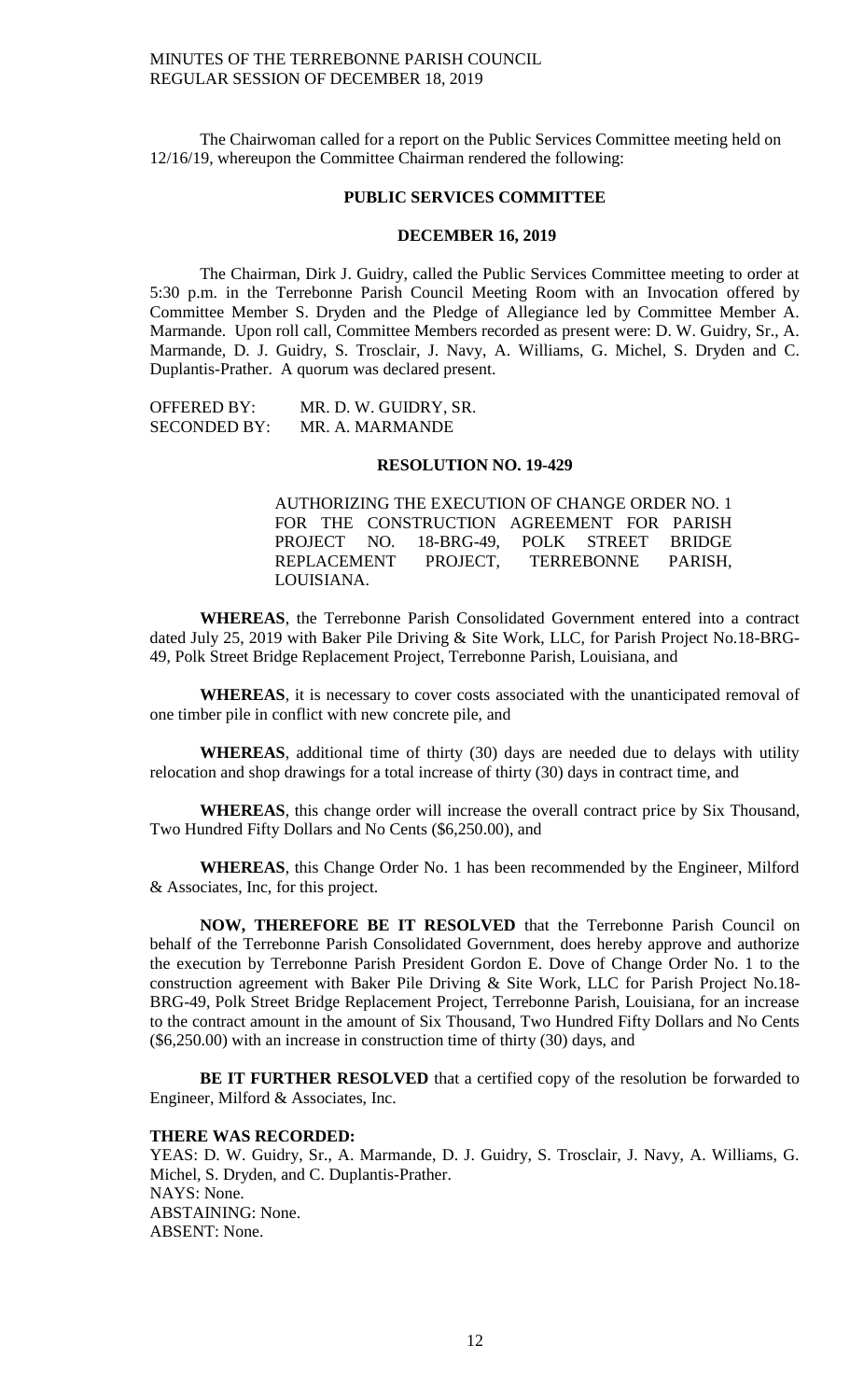The Chairman declared the resolution adopted on this the 16th day of December 2019.

\* \* \* \* \* \* \* \* \*

OFFERED BY: MS. C. DUPLANTIS-PRATHER SECONDED BY: MR. D. W. GUIDRY, SR.

## **RESOLUTION NO. 19-430**

AUTHORIZING THE EXECUTION OF CHANGE ORDER NO. 1 FOR PARISH PROJECT NO. 17-GOVGEN-50, TPCG GOVERNMENT TOWER GENERATOR, TERREBONNE PARISH, LOUISIANA.

**WHEREAS**, the Terrebonne Parish Consolidated Government did receive construction bids on Parish Project No. 17-GOVGEN-50, TPCG Government Tower Generator, Terrebonne Parish, Louisiana, and

**WHEREAS**, the Contractor demolished concrete panels according to the plans, and

**WHEREAS**, the adjacent concrete panels was discovered to be in substandard condition, and

**WHEREAS**, the Contractor proposed to strengthen the area next to the new panels by placing a load bearing ledge under the adjacent panel edge, and

**WHEREAS**, the Contractor requested One Hundred and Ninety-Nine (199) calendar days to the contract due to lengthy generator delivery delays, and

**WHEREAS,** these changes will increase the construction contract by Two Thousand, Six Hundred and Sixty-Five Dollars (\$2,665.00), and

**WHEREAS**, this Change Order No. 1 has been recommended by the Engineer, Marrero, Couvillon and Associates, LLC, for this project.

**NOW, THEREFORE, BE IT RESOLVED** that the Terrebonne Parish Council on behalf of the Terrebonne Parish Consolidated Government, does hereby approve and authorize the execution by Terrebonne Parish President Gordon E. Dove of Change Order No. 1 to the construction agreement with Thomassie Construction, Inc. for Parish Project No. 17-GOVGEN-50, TPCG Government Tower Generator, Terrebonne Parish, Louisiana, for an increase of One Hundred and Ninety-Nine (199) calendar days and a cost increase of Two Thousand, Six Hundred and Sixty-Five Dollars (\$2,665.00) to the construction contract, and

**BE IT FURTHER RESOLVED**, that a certified copy of the resolution be forwarded to Engineer, Marrero, Couvillon and Associates, LLC.

#### **THERE WAS RECORDED:**

YEAS: D. W. Guidry, Sr., A. Marmande, D. J. Guidry, S. Trosclair, J. Navy, A. Williams, G. Michel, S. Dryden, and C. Duplantis-Prather. NAYS: None. ABSTAINING: None. ABSENT: None. The Chairman declared the resolution adopted on this the 16th day of December 2019.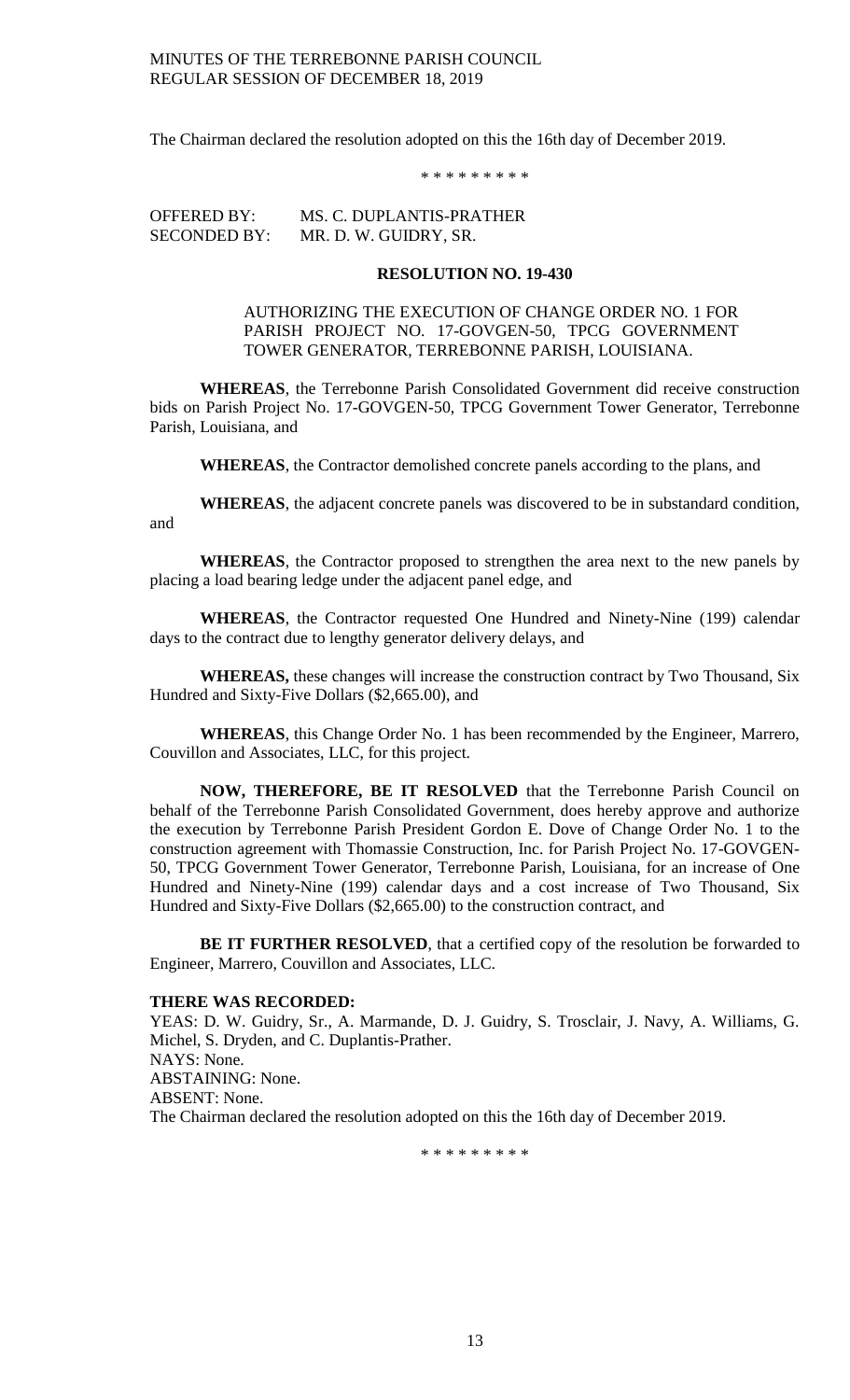OFFERED BY: MR. D. W. GUIDRY, SR. SECONDED BY: MR. J. NAVY

#### **RESOLUTION NO. 19-431**

AUTHORIZING THE PARISH PRESIDENT TO SIGN AND SUBMIT THE LOW INCOME HOME ENERGY ASSISTANCE PROGRAM (LIHEAP) AGREEMENT WITH THE LOUISIANA HOUSING CORPORATION FOR GRANT PERIOD 10/1/2019 – 9/30/2021.

**WHEREAS**, the agreement amount of \$945,278.00, is available to the Terrebonne Parish Consolidated Government for the contract period beginning October 1, 2019 through September 30, 2021.

**NOW, THEREFORE BE IT RESOLVED** that the Terrebonne Parish Council, on behalf of the Terrebonne Parish Consolidated Government, does hereby authorize the Parish President, Gordon E. Dove, to sign and submit the LIHEAP Agreement ; and

**NOW, THEREFORE BE IT FURTHER RESOLVED** that the Terrebonne Parish Council, on behalf of the Terrebonne Parish Consolidated Government, does hereby authorize the Parish President, Gordon E. Dove, to execute any and all grant agreements, certifications, amendments, modifications, and all documents necessary between Terrebonne Parish Consolidated Government and the Louisiana Housing Corporation associated with this agreement.

## **THERE WAS RECORDED:**

YEAS: D. W. Guidry, Sr., A. Marmande, D. J. Guidry, S. Trosclair, J. Navy, A. Williams, G. Michel, S. Dryden, and C. Duplantis-Prather. NAYS: None. ABSTAINING: None. ABSENT: None. The Chairman declared the resolution adopted on this the 16th day of December 2019.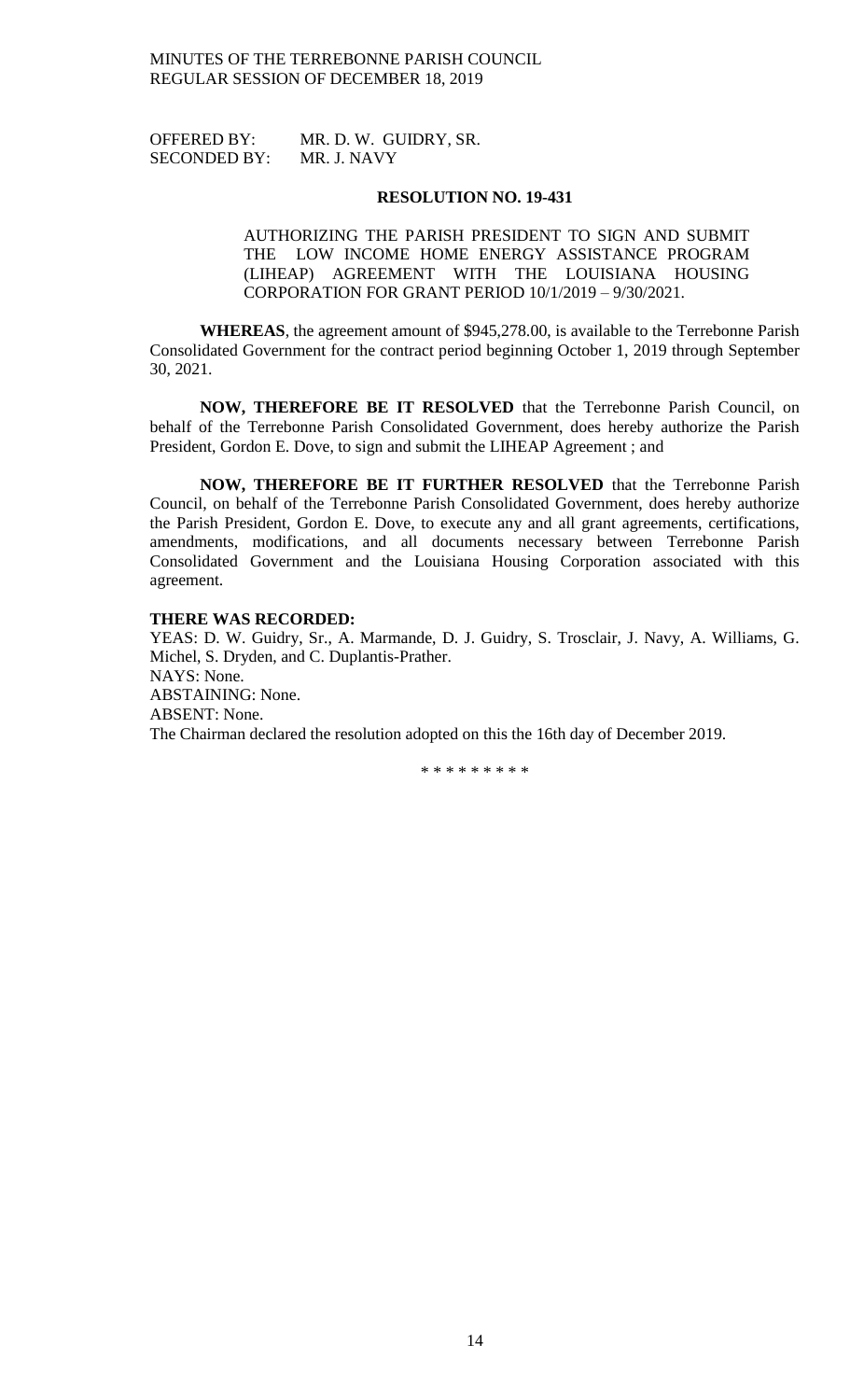| <b>OFFERED BY:</b>  | MS. A. WILLIAMS       |
|---------------------|-----------------------|
| <b>SECONDED BY:</b> | MR. D. W. GUIDRY, SR. |

#### **RESOLUTION NO. 19-432**

## PROVIDING APPROVAL OF AMENDMENT NO. 5 TO THE ENGINEERING AGREEMENT FOR PARISH PROJECT NO. **16- DRA-26**, **CHACAHOULA/GIBSON DRAINAGE PROJECT**, TERREBONNE PARISH, LOUISIANA.

**WHEREAS**, the Terrebonne Parish Consolidated Government did enter into an original engineering agreement with GIS Engineering, LLC dated May 31, 2016, recordation number 1508194, for the Chacahoula/Gibson Drainage Project identified as Parish Project 16-DRA-26, and

**WHEREAS**, the Engineering Agreement between Owner and Engineer provides for certain limitations for Basic Services and specific Additional Services, and

**WHEREAS,** the Parish is desirous of completing the construction of the Chacahoula/Gibson Drainage project, and

**WHEREAS,** additional coordination and electrical analysis was done to switch utility providers from SLECA to Entergy, and

**WHEREAS,** the contractor's construction schedule will extend beyond its contractual end date due to the procurement and installation of the required electrical equipment, and

**WHEREAS,** the amendment covers various additional services through project completion based on a new construction end date, and

**WHEREA**S, the TPCG is desirous of having these services continued so that there is a need for additional funds to be added to the contract for an increase in the upset limit for these services, and

**WHEREAS**, this above work will increase the additional services section of the contract by \$170,735.00.

**NOW, THEREFORE BE IT RESOLVED** that the Terrebonne Parish Council, on behalf of the Terrebonne Parish Consolidated Government, does hereby approve this Amendment No. 5 to the Engineering Agreement for an increase of \$170,735.00 in Additional Services, and authorizes Parish President Gordon E. Dove to execute this Amendment No. 5 to the Engineering Agreement for the Chacahoula/Gibson Drainage Project Parish Project No. 16- DRA-26, with GIS Engineering, LLC, and

**BE IT FURTHER RESOLVED** that a certified copy of the resolution be forwarded to the Engineer, GIS Engineering, LLC.

## **THERE WAS RECORDED:**

YEAS: D. W. Guidry, Sr., A. Marmande, D. J. Guidry, S. Trosclair, J. Navy, A. Williams, G. Michel, S. Dryden, and C. Duplantis-Prather. NAYS: None. ABSTAINING: None. ABSENT: None. The Chairman declared the resolution adopted on this the 16th day of December 2019.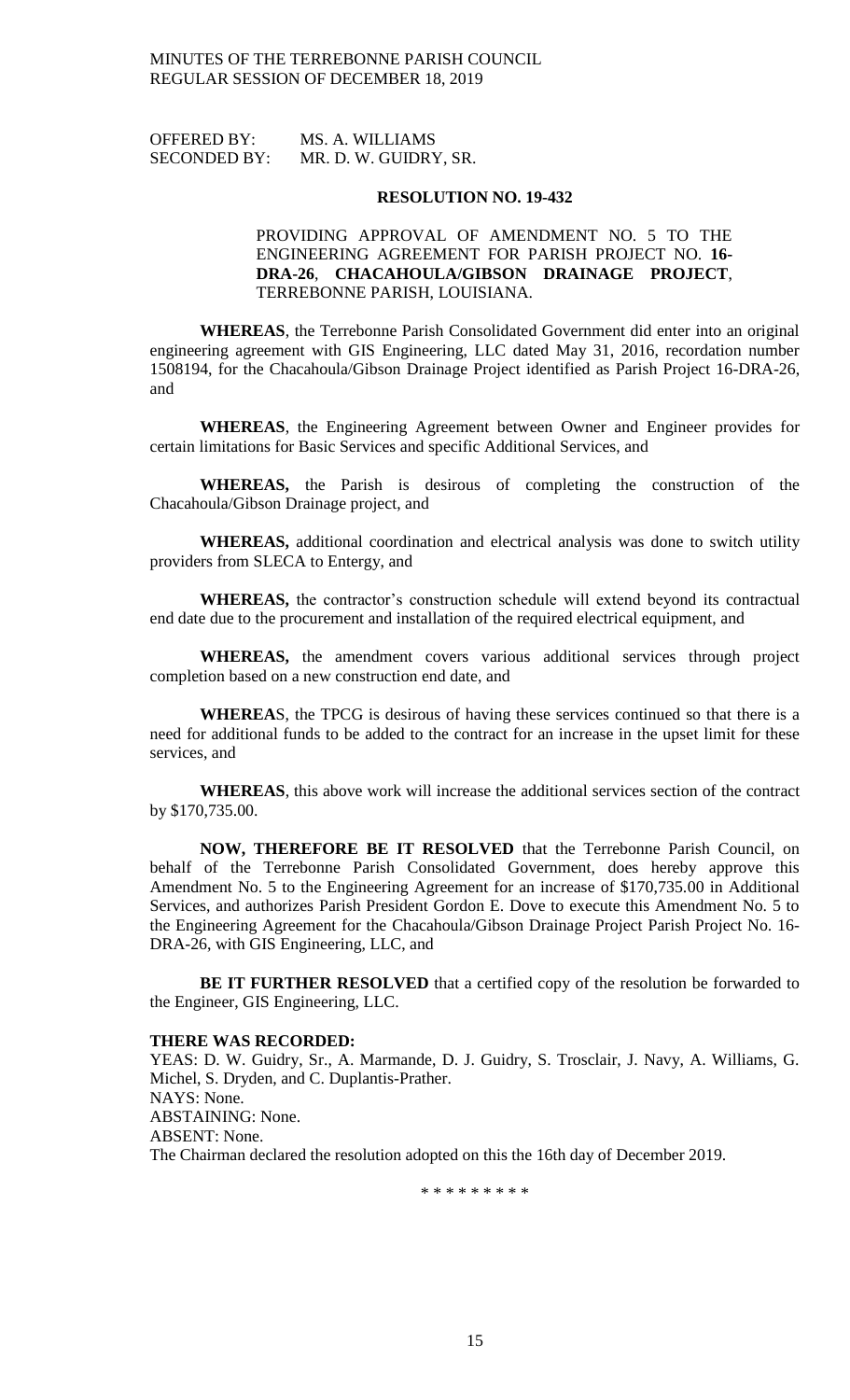OFFERED BY: MR. D. W. GUIDRY, SR. SECONDED BY: MR. A. MARMANDE

## **RESOLUTION NO. 19-433**

AUTHORIZING THE EXECUTION OF CHANGE ORDER NO. 2 FOR THE CONSTRUCTION AGREEMENT FOR PARISH PROJECT NO.18-BRG-49, POLK STREET BRIDGE REPLACEMENT PROJECT, TERREBONNE PARISH, LOUISIANA.

**WHEREAS**, the Terrebonne Parish Consolidated Government entered into a contract dated July 25, 2019 with Baker Pile Driving & Site Work, LLC, for Parish Project No.18-BRG-49, Polk Street Bridge Replacement Project, Terrebonne Parish, Louisiana, and

**WHEREAS**, it is necessary to cover costs associated with the addition of work from the bid alternates, and

**WHEREAS**, additional time of thirty (30) days are needed to perform the additional work, and

**WHEREAS**, this change order will increase the overall contract price by Twenty-One Thousand, Six Hundred Thirty-Four Dollars and No Cents (\$21,634.00), and

**WHEREAS**, this Change Order No. 2 has been recommended by the Engineer, Milford & Associates, Inc, for this project.

**NOW, THEREFORE BE IT RESOLVED** that the Terrebonne Parish Council on behalf of the Terrebonne Parish Consolidated Government, does hereby approve and authorize the execution by Terrebonne Parish President Gordon E. Dove of Change Order No. 2 to the construction agreement with Baker Pile Driving & Site Work, LLC for Parish Project No.18- BRG-49, Polk Street Bridge Replacement Project, Terrebonne Parish, Louisiana, for an increase to the contract amount in the amount of Twenty-One Thousand, Six Hundred Thirty-Four Dollars and No Cents (\$21,634.00) with an increase in construction time of thirty (30) days, and

BE IT FURTHER RESOLVED that a certified copy of the resolution be forwarded to Engineer, Milford & Associates, Inc.

#### **THERE WAS RECORDED:**

YEAS: D. W. Guidry, Sr., A. Marmande, D. J. Guidry, S. Trosclair, J. Navy, A. Williams, G. Michel, S. Dryden, and C. Duplantis-Prather. NAYS: None. ABSTAINING: None. ABSENT: None. The Chairman declared the resolution adopted on this the 16th day of December 2019.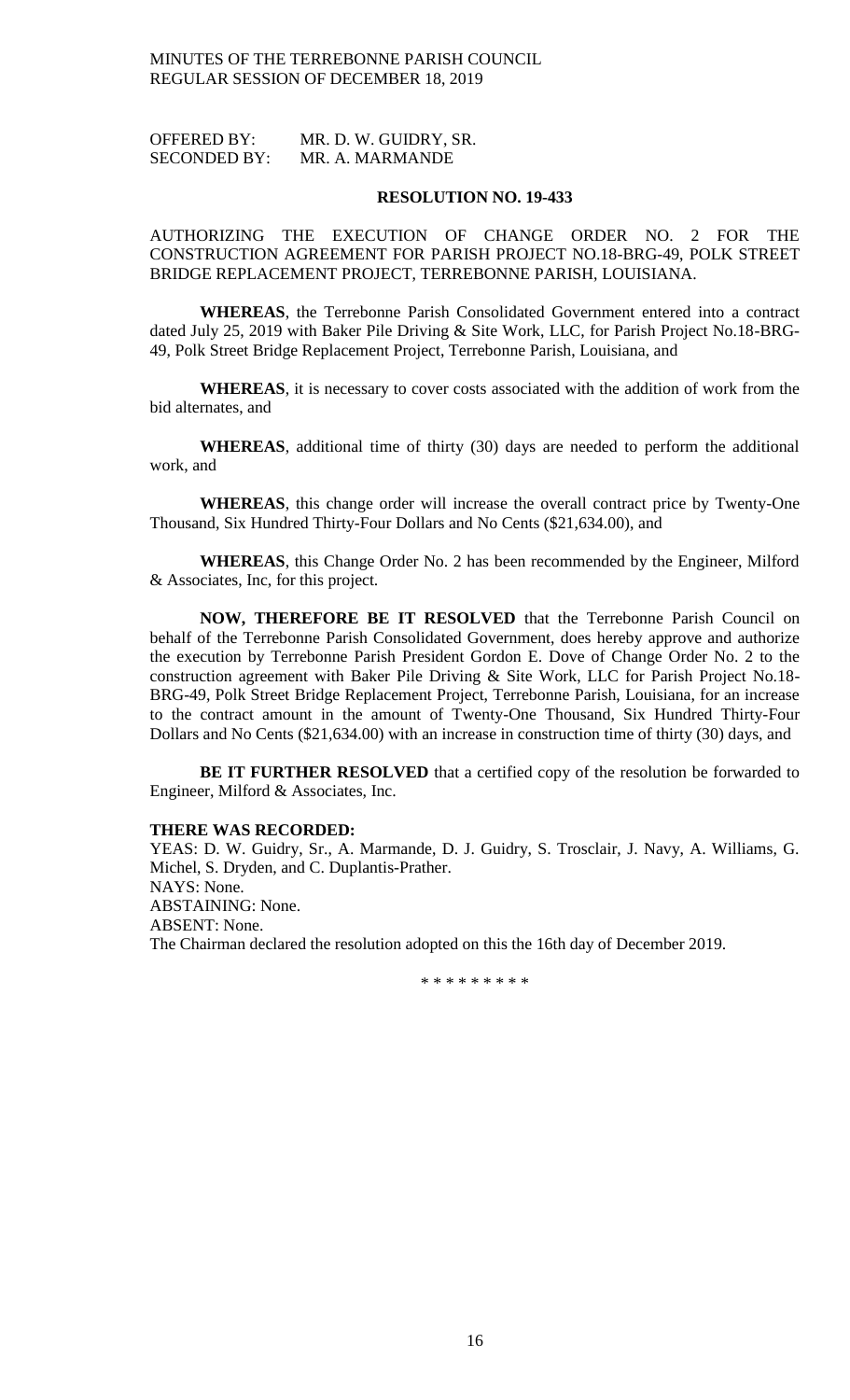# OFFERED BY: MR. S. TROSCLIAR SECONDED BY: MS. C. DUPLANTIS-PRATHER

## **RESOLUTION NO. 19-434**

AWARDING AND AUTHORIZING THE SIGNING OF A CONSTRUCTION CONTRACT TO THE FIRM OF EMR SERVICES, LLC FOR PARISH PROJECT NO. 19-GT-03, GOVERNMENT TOWER ELEVATOR IMPROVEMENT PROJECT, TERREBONNE PARISH, LOUISIANA AND AUTHORIZING THE ISSUANCE OF THE NOTICE TO PROCEED TO COMMENCE CONSTRUCTION OF SAID PROJECT.

**WHEREAS,** the Terrebonne Parish Consolidated Government did receive bids for Parish Project No. 19-GT-03, Government Tower Elevator Improvement Project, Terrebonne Parish, Louisiana, and

**WHEREAS,** the lowest, responsive and responsible bid for the construction of the project was that submitted by the firm of EMR Services, LLC, in the amount of \$967,407.00 and

**WHEREAS**, the Engineer for this project, the Architect, Houston J. Lirette, Jr. has recommended that the award of the contract be made to EMR Services, LLC, and

**NOW, THEREFORE BE IT RESOLVED** by the Terrebonne Parish Council, on behalf of the Terrebonne Parish Consolidated Government, does hereby accept the lowest, responsive and responsible base bid submitted by the firm of EMR Services, LLC in the amount of \$967,407.00 as per attached bid forms, for Government Tower Elevator Improvement Project, Terrebonne Parish, Louisiana, and

**BE IT FURTHER RESOLVED,** the President of Terrebonne Parish Consolidated Government, be authorized and empowered to sign a construction contract for and on behalf of the Terrebonne Parish Consolidated Government with EMR Services LLC contingent upon a budget amendment, and

BE IT FURTHER RESOLVED, that upon receipt of the required Certificate of Insurance evidencing coverage as provided in the project specifications and upon execution and recordation of all contract documents, the Architect, Houston J. Lirette, Jr. is hereby authorized to issue the Notice to Proceed to EMR Services, LLC to commence construction of said project, and

**BE IT FURTHER RESOLVED**, that a certified copy of this resolution be forwarded to the Architect, Houston J. Lirette, Jr.

## **THERE WAS RECORDED:**

YEAS: D. W. Guidry, Sr., A. Marmande, D. J. Guidry, S. Trosclair, J. Navy, A. Williams, G. Michel, S. Dryden, and C. Duplantis-Prather. NAYS: None. ABSTAINING: None. ABSENT: None. The Chairman declared the resolution adopted on this the 16th day of December 2019.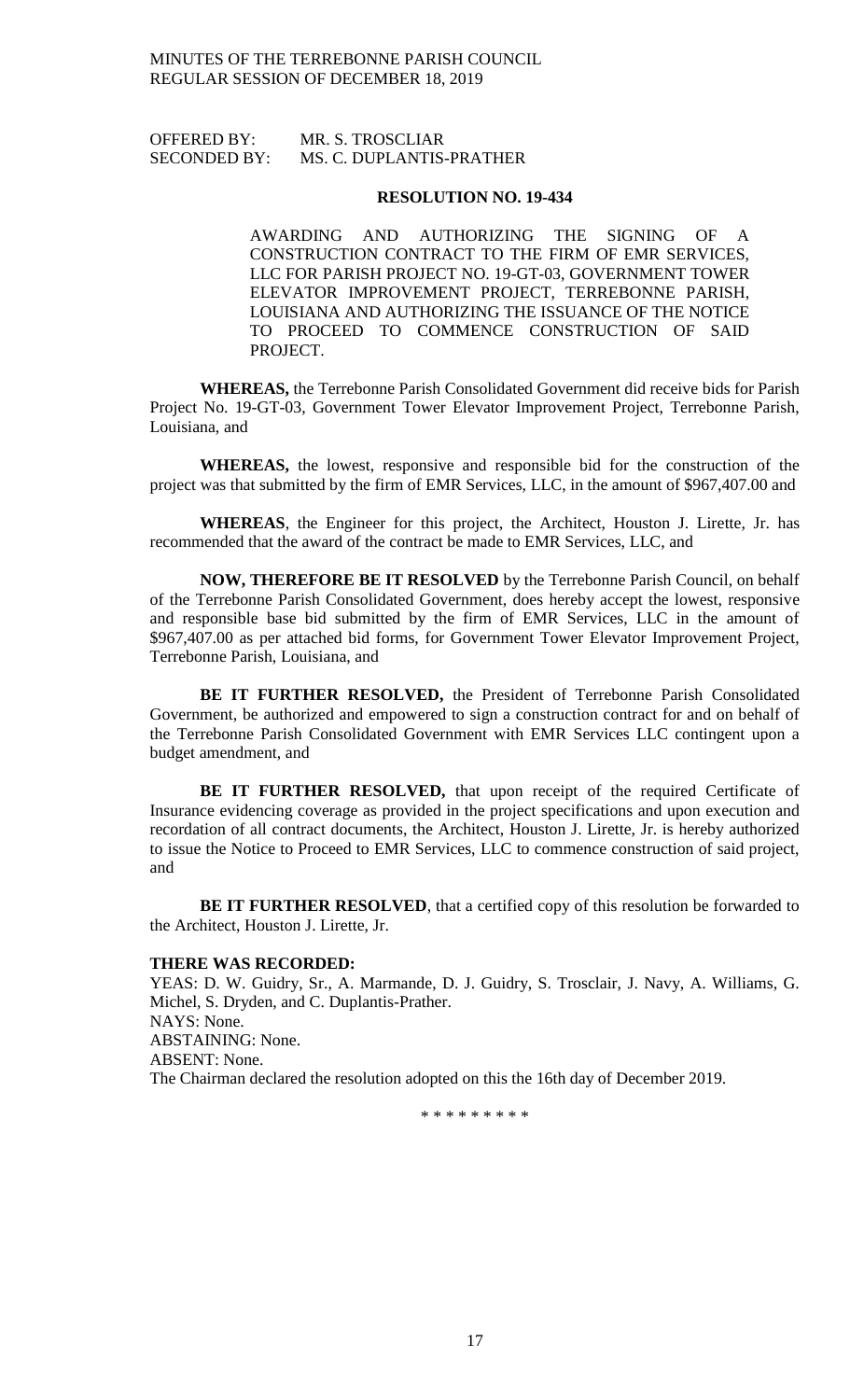| <b>OFFERED BY:</b> | MR. S. TROSCLAIR |
|--------------------|------------------|
| <b>SECONDED:</b>   | MR. A. MARMANDE  |

#### **RESOLUTION NO. 19-435**

AUTHORIZING THE EXECUTION OF CHANGE ORDER NO. 1 TO THE CONSTRUCTION AGREEMENT FOR PARISH PROJECT NO.<br>19-LANDFILL-31; ASHLAND SOLID WASTE FACILITY ASHLAND SOLID WASTE FACILITY REHABILITATION PROJECT, TERREBONNE PARISH, LOUISIANA.

**WHEREAS**, the Terrebonne Parish Consolidated Government entered into a contract dated October 14, 2019, with LA Contracting Enterprise, LLC, for the Ashland Solid Waste Facility Rehabilitation Project, Parish Project No. 19-LANDFILL-31, Terrebonne Parish, Louisiana, and

**WHEREAS**, this change order has been recommended so as to add pay items as described inChange Order No. 1 , and

**WHEREAS**, this change order also provides for an increase in contract time of Ninety (90) calendar days, and

**WHEREAS**, this change order will increase the overall contract price by One Hundred Eleven Thousand, Two Hundred Three Dollars and Fifteen Cents (\$111,203.15), and

**NOW, THEREFORE BE IT RESOLVED** that the Terrebonne Parish Council, on behalf of the Terrebonne Parish Consolidated Government, does hereby approve and authorize the execution by Terrebonne Parish President Gordon E. Dove of Change Order No. 1 to the construction agreement with LA Contracting Enterprise, LLC, increasing the contract time by Ninety (90) calendar days and increasing the contract amount by One Hundred Eleven Thousand, Two Hundred Three Dollars and Fifteen Cents (\$111,203.15), and

**BE IT FURTHER RESOLVED** that a certified copy of the resolution be forwarded to the Engineer, GIS Engineering, LLC.

#### **THERE WAS RECORDED:**

YEAS: D. W. Guidry, Sr., A. Marmande, D. J. Guidry, S. Trosclair, J. Navy, A. Williams, G. Michel, S. Dryden, and C. Duplantis-Prather. NAYS: None. ABSTAINING: None. ABSENT: None. The Chairman declared the resolution adopted on this the 16th day of December 2019.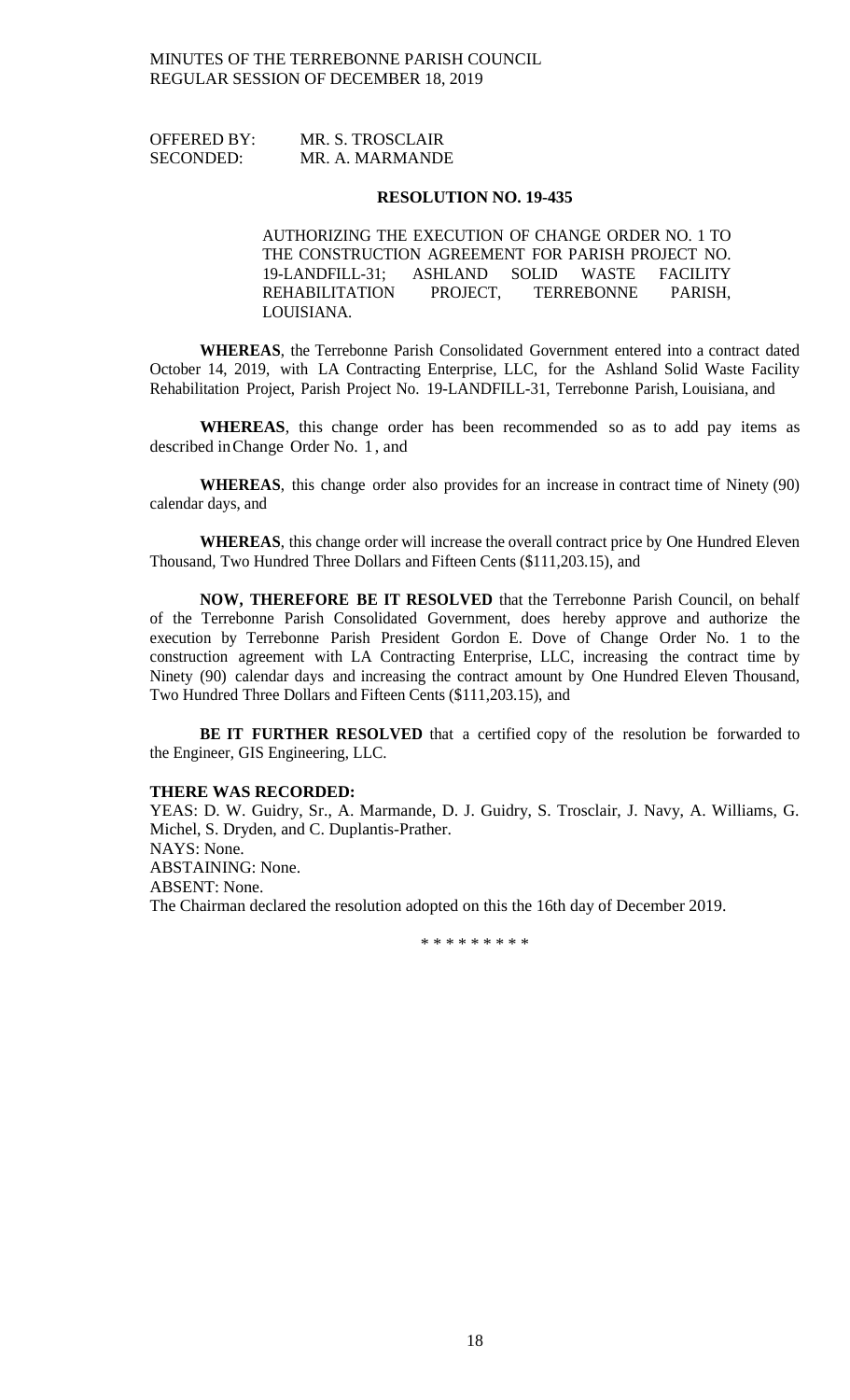OFFERED BY: MR. A. MARMANDE SECONDED BY: MR. J. NAVY

#### **RESOLUTION NO. 19-436**

AUTHORIZING THE EXECUTION OF THE CHANGE ORDER NO. 1 TO THE CONSTRUCTION AGREEMENT FOR PARISH PROJECT NO. 18-SEW-07, SOUTH WASTEWATER TREATMENT PLANT LEVEE REHABILITATION PROJECT AT CELL 1 AND HEADWORKS UPGRADE, TERREBONNE PARISH, LOUISIANA.

**WHEREAS**, Terrebonne Parish Consolidated Government entered into a contract dated June 10, 2019, with Sealevel Construction, Inc., Recordation Number 1582733, for Parish Project No. 18-SEW-07, South Wastewater Treatment Plant Levee Rehabilitation Project at Cell 1 and Headworks Upgrade, Terrebonne Parish, Louisiana, and

**WHEREAS**, this change order will adjust bid items to balance out the actual quantities used in construction, incorporate cost for additional work required to tie-in existing 32" HDPE Pipe to new 30" HDPE Pipe, and also incorporate additional days into the contract for weather and/or poor site conditions through the month of November 2019, and

**WHEREAS**, this Change Order No. 1 has been recommended by the Engineer, GIS Engineering, LLC, for an increase in the contract amount of \$10,765.00, and an increase in contract time of 19 Days for this project, and

**NOW, THEREFORE BE IT RESOLVED**, that the Terrebonne Parish Council (Public Services Committee), on behalf of the Terrebonne Parish Consolidated Government, does hereby approve and authorize the execution by Terrebonne Parish President Gordon E. Dove, of Change Order No. 1 to the construction agreement with Sealevel Construction, Inc., for Parish Project No. 18-SEW-07, South Wastewater Treatment Plant Levee Rehabilitation Project at Cell 1 and Headworks Upgrade, Terrebonne Parish, Louisiana, and

**BE IT FURTHER RESOLVED** that a certified copy of the resolution be forwarded to the Engineer, GIS Engineering, LLC.

### **THERE WAS RECORDED:**

YEAS: D. W. Guidry, Sr., A. Marmande, D. J. Guidry, S. Trosclair, J. Navy, A. Williams, G. Michel, S. Dryden, and C. Duplantis-Prather. NAYS: None. ABSTAINING: None. ABSENT: None. The Chairman declared the resolution adopted on this the 16th day of December 2019.

\* \* \* \* \* \* \* \* \*

Mr. D. W. Guidry, Sr. moved, seconded by Mr. G. Michel, "THAT, there being no further business to come before the Public Services Committee, the meeting be adjourned."

The Chairman called for the vote on the motion offered by Mr. D. W. Guidry, Sr. THERE WAS RECORDED:

YEAS: D. W. Guidry, Sr., A. Marmande, D. J. Guidry, S. Trosclair, J. Navy, A. Williams, G. Michel, S. Dryden and C. Duplantis-Prather. NAYS: None.

ABSENT: None.

The Chairman declared the motion adopted and the meeting was adjourned at 5:33 p.m.

Dirk J. Guidry, Chairman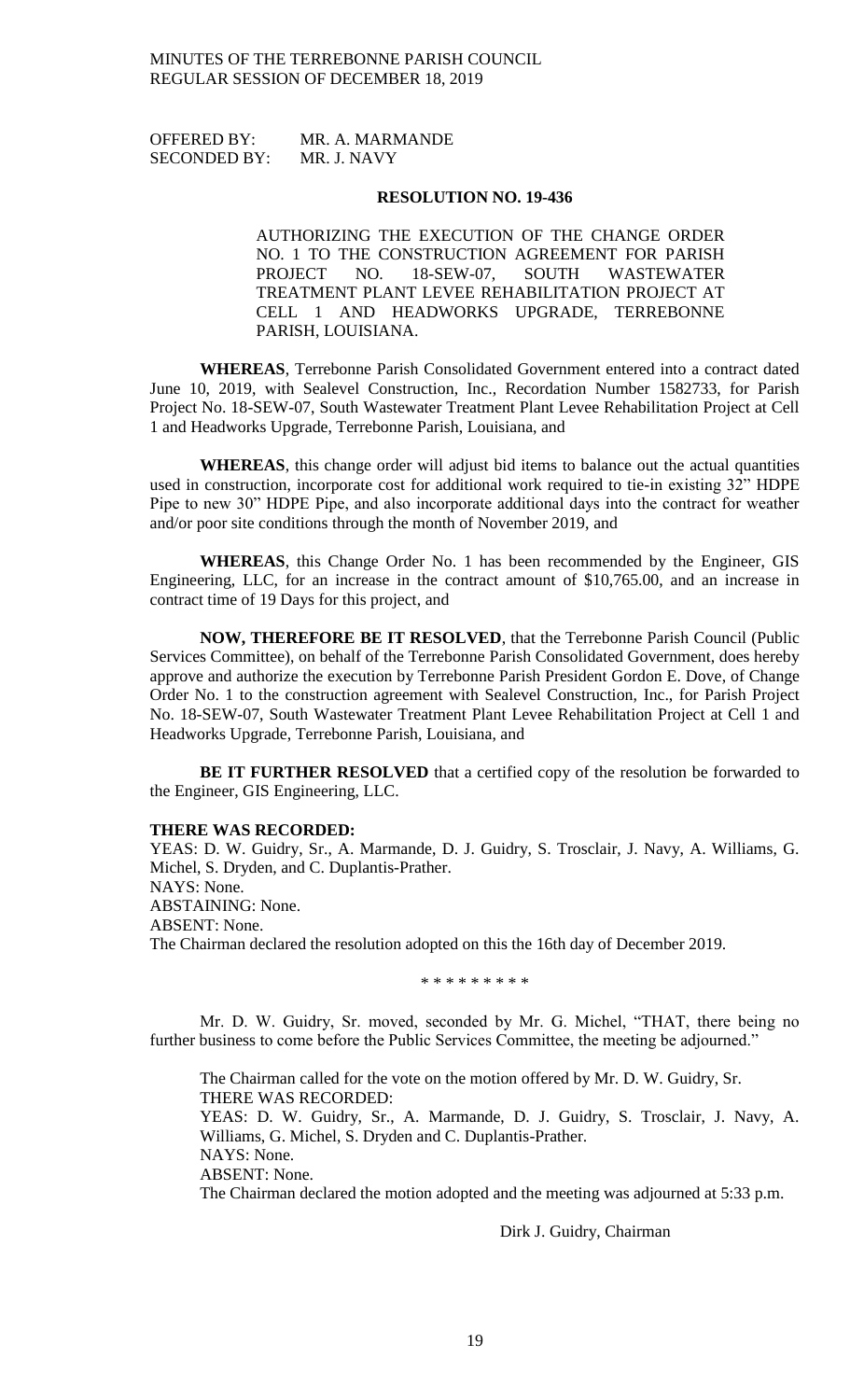Tammy E. Triggs, Minute Clerk

Mr. D. J. Guidry moved, seconded by Mr. G. Michel, "THAT the Council accept and ratify the minutes of the Public Services Committee meeting held on 12/16/19."

The Chairwoman called for a vote on the motion offered by Mr. D. J. Guidry. THERE WAS RECORDED: YEAS: D. W. Guidry, Sr., A. Marmande, D. J. Guidry, S. Trosclair, J. Navy, A. Williams, G. Michel, S. Dryden, and C. Duplantis-Prather. NAYS: None. ABSENT: None. The Chairwoman declared the motion adopted.

The Chairwoman called for a report on the Budget and Finance Committee meeting held on 12/16/19, whereupon the Committee Chairman, noting that ratification of minutes calls public hearings on January 15, 2020 at 6:30 p.m., rendered the following:

#### **BUDGET & FINANCE COMMITTEE**

## **DECEMBER 16, 2019**

The Chairman, John Navy, called the Budget & Finance Committee meeting to order at 5:35 p.m. in the Terrebonne Parish Council Meeting Room with an Invocation offered by Committee Member A. Williams and the Pledge of Allegiance led by Committee Member D. J. Guidry. Upon roll call, Committee Members recorded as present were: D. W. Guidry, Sr., A. Marmande, D. J. Guidry, S. Trosclair, J. Navy, A. Williams, G. Michel, S. Dryden and C. Duplantis-Prather. A quorum was declared present.

| <b>OFFERED BY:</b>  | MS. A. WILLIAMS |
|---------------------|-----------------|
| <b>SECONDED BY:</b> | MR. A. MARMANDE |

#### **RESOLUTION NO. 19-437**

**WHEREAS**, on October 11, 2012 the Terrebonne Parish Council adopted Ordinance No. 8220 declaring the following described property adjudicated to the Terrebonne Parish Consolidated Government, with an owner of record as Widow Celestin Bergeron, as surplus:

> ON THE RIGHT DESCENDING BANK OF BAYOU BLACK. WESTERN 1/2 OF LOT 17 IN SECTION 1, T16S – R14E. HAVING A FRONTAGE 1/2 ARPENT BY DEPTH 4 ACRES. CONTAINING 2 ACRES. (Parcel# 36688) (6248 N. Bayou Black Dr.), and

**WHEREAS**, on November 13, 2019 bids were received electronically via Central Auction House by the Terrebonne Parish Consolidated Government for Bid No. 17-S/P-65 (Re-Bid) Surplus Sale of Adjudicated Property Located at 6248 N. Bayou Black Dr. (50%) (Parcel# 36688), and

**WHEREAS**, after careful review by Parish Administration it has been determined that the highest bid received is that of Charles Harding in the amount of Three Thousand Three Hundred Sixty-Seven Dollars (\$3,367.00) plus the 5% website transaction fee of One Hundred Sixty-Eight and 35/100 (\$168.35) Dollars for a total of Three Thousand Five Hundred Thirty-Five and 35/100 (\$3,535.35) Dollars and that the bid should be accepted as per attached bid forms and pursuant to all the terms and conditions as stated in Ordinance 8220, and

**WHEREAS**, the Parish Administration has recommended the acceptance of the aforementioned bid for Bid No. 17-S/P-65 (Re-Bid) Surplus Sale of Adjudicated Property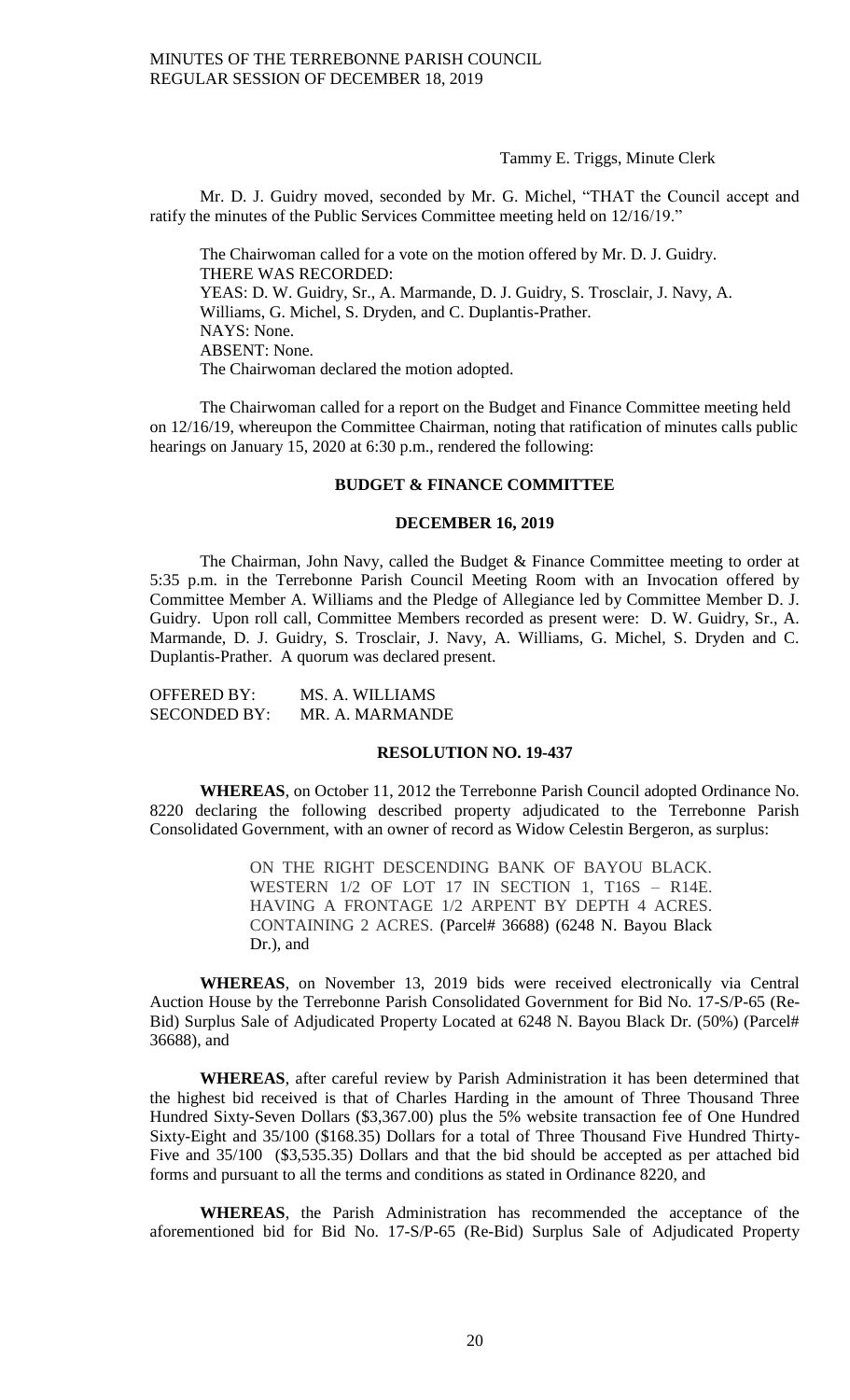Located at 6248 N. Bayou Black Dr. (50%) (Parcel# 36688) as described in attached hereto and made a part hereof.

**NOW, THEREFORE BE IT RESOLVED** by Terrebonne Parish Council (Budget and Finance Committee), on behalf of the Terrebonne Parish Consolidated Government, that the recommendation of the Parish Administration is approved and the bid of Charles Harding is accepted as per attached bid forms and pursuant to all the terms and conditions as stated in Ordinance 8220.

## **THERE WAS RECORDED:**

YEAS: D. W. Guidry, Sr., A. Marmande, D. J. Guidry, S. Trosclair, J. Navy, A. Williams, G. Michel, S. Dryden, and C. Duplantis-Prather. NAYS: None. ABSTAINING: None. ABSENT: None. The Chairman declared the resolution adopted on this the 16th day of December 2019.

\* \* \* \* \* \* \* \* \*

| OFFERED BY:         | MR. S. DRYDEN   |
|---------------------|-----------------|
| <b>SECONDED BY:</b> | MS. A. WILLIAMS |

#### **RESOLUTION NO. 19-438**

**WHEREAS**, on June 28, 2018 the Terrebonne Parish Council adopted Ordinance No. 8972 declaring the following described property adjudicated to the Terrebonne Parish Consolidated Government, with an owner of record as Linda Cargill Trahan, as surplus:

> LOTS 26, 27, & 28 BLOCK 2 ADDEN. 2 KRAEMER SUBD. (Parcel# 8753) (225 Kraemer St.), and

**WHEREAS**, on November 13, 2019 bids were received electronically via Central Auction House by the Terrebonne Parish Consolidated Government for Bid No. 18-S/P-86 (Re-Bid) Surplus Sale of Adjudicated Property Located at 225 Kraemer St. (100%) (Parcel# 8753), and

**WHEREAS**, after careful review by Parish Administration it has been determined that the highest bid received is that of Jose Carbajal in the amount of Nine Thousand Eight Hundred Thirty-Four Dollars (\$9,834.00) plus the 5% website transaction fee of Four Hundred Ninety-One and 70/100 (\$491.70) Dollars for a total of Ten Thousand Three Hundred Twenty-Five and 70/100 (\$10,325.70) Dollars and that the bid should be accepted as per attached bid forms and pursuant to all the terms and conditions as stated in Ordinance 8972, and

**WHEREAS**, the Parish Administration has recommended the acceptance of the aforementioned bid for Bid No. 18-S/P-86 (Re-Bid) Surplus Sale of Adjudicated Property Located at 225 Kraemer St. (100%) (Parcel# 8753) as described in attached hereto and made a part hereof.

**NOW, THEREFORE BE IT RESOLVED** by Terrebonne Parish Council (Budget and Finance Committee), on behalf of the Terrebonne Parish Consolidated Government, that the recommendation of the Parish Administration is approved and the bid of Jose Carbajal is accepted as per attached bid forms and pursuant to all the terms and conditions as stated in Ordinance 8972.

## **THERE WAS RECORDED:**

YEAS: D. W. Guidry, Sr., A. Marmande, D. J. Guidry, S. Trosclair, J. Navy, A. Williams, G. Michel, S. Dryden, and C. Duplantis-Prather. NAYS: None.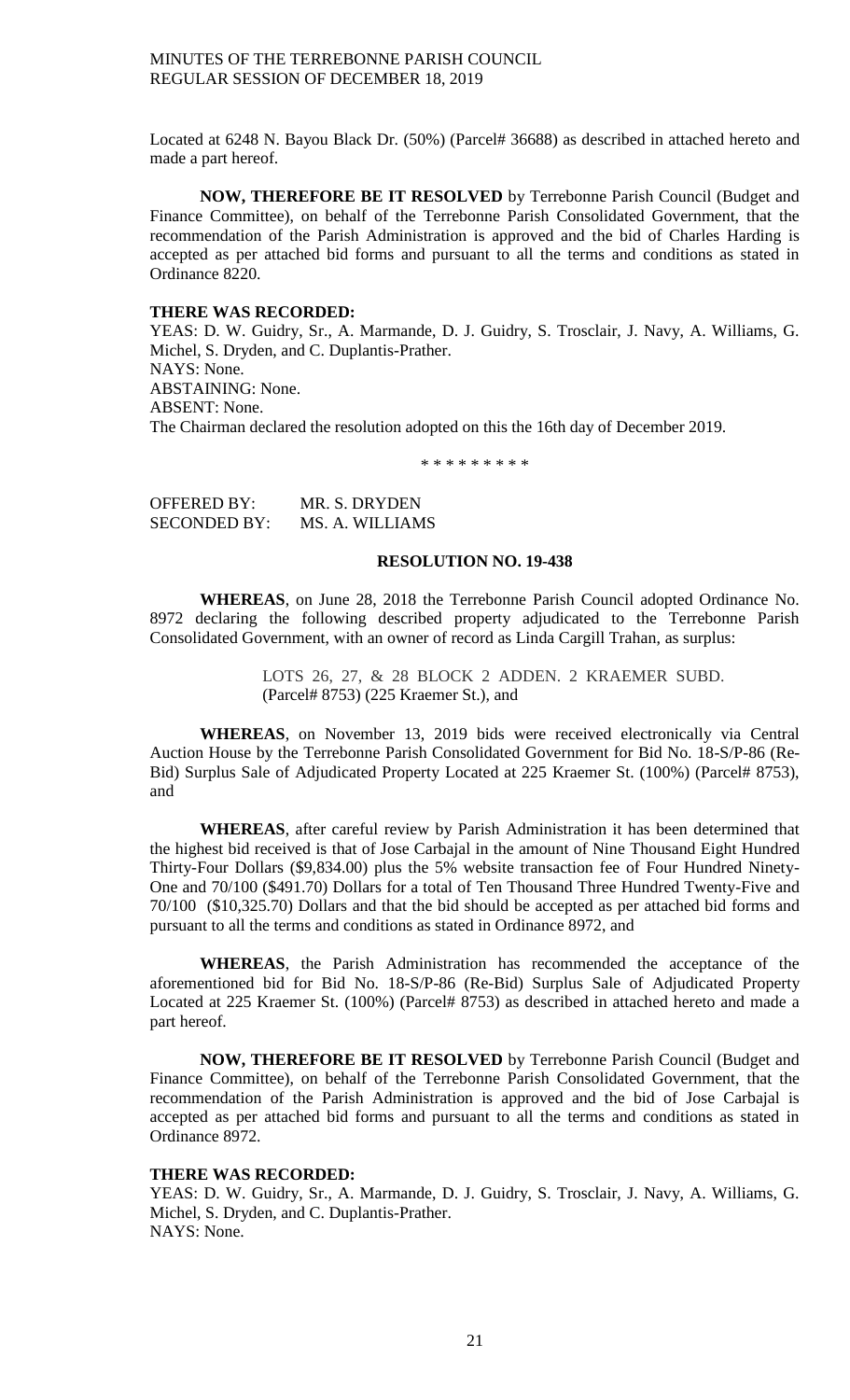ABSTAINING: None. ABSENT: None. The Chairman declared the resolution adopted on this the 16th day of December 2019.

\* \* \* \* \* \* \* \* \*

OFFERED BY: MR. D. J. GUIDRY SECONDED BY: MS. C. DUPLANTIS-PRATHER

### **RESOLUTION NO. 19-439**

**WHEREAS**, on October 25, 2012 the Terrebonne Parish Council adopted Ordinance No. 8240 declaring the following described property adjudicated to the Terrebonne Parish Consolidated Government, with an owner of record as Richard P. Peltier, as surplus:

LOT 4 BLOCK 5 ADDEN #2 REVISED PELTIER SUBDIVISION. CB 2162/371. (Parcel# 58434) (5206 Peltier Ave.) and

**WHEREAS**, on November 13, 2019 bids were received electronically via Central Auction House by the Terrebonne Parish Consolidated Government for Bid No. 19-S/P-40 (Re-Bid) Surplus Sale of Adjudicated Property Located at 5206 Kraemer Ave. (33.333%) (Parcel# 58434), and

**WHEREAS**, after careful review by Parish Administration it has been determined that the highest bid received is that of Kaylin Domingue in the amount of Five Hundred Twelve Dollars (\$512.00) plus the 5% website transaction fee of Twenty-Five and 60/100 (\$25.60) Dollars for a total of Five Hundred Thirty-Seven and 60/100 (\$537.60) Dollars and that the bid should be accepted as per attached bid forms and pursuant to all the terms and conditions as stated in Ordinance 8240, and

**WHEREAS**, the Parish Administration has recommended the acceptance of the aforementioned bid for Bid No. 19-S/P-40 (Re-Bid) Surplus Sale of Adjudicated Property Located at 5206 Peltier Ave. (33.333%) (Parcel# 58434) as described in attached hereto and made a part hereof.

**NOW, THEREFORE BE IT RESOLVED** by Terrebonne Parish Council (Budget and Finance Committee), on behalf of the Terrebonne Parish Consolidated Government, that the recommendation of the Parish Administration is approved and the bid of Kaylin Domingue is accepted as per attached bid forms and pursuant to all the terms and conditions as stated in Ordinance 8240.

#### **THERE WAS RECORDED:**

YEAS: D. W. Guidry, Sr., A. Marmande, D. J. Guidry, S. Trosclair, J. Navy, A. Williams, G. Michel, S. Dryden, and C. Duplantis-Prather. NAYS: None. ABSTAINING: None. ABSENT: None. The Chairman declared the resolution adopted on this the 16th day of December 2019.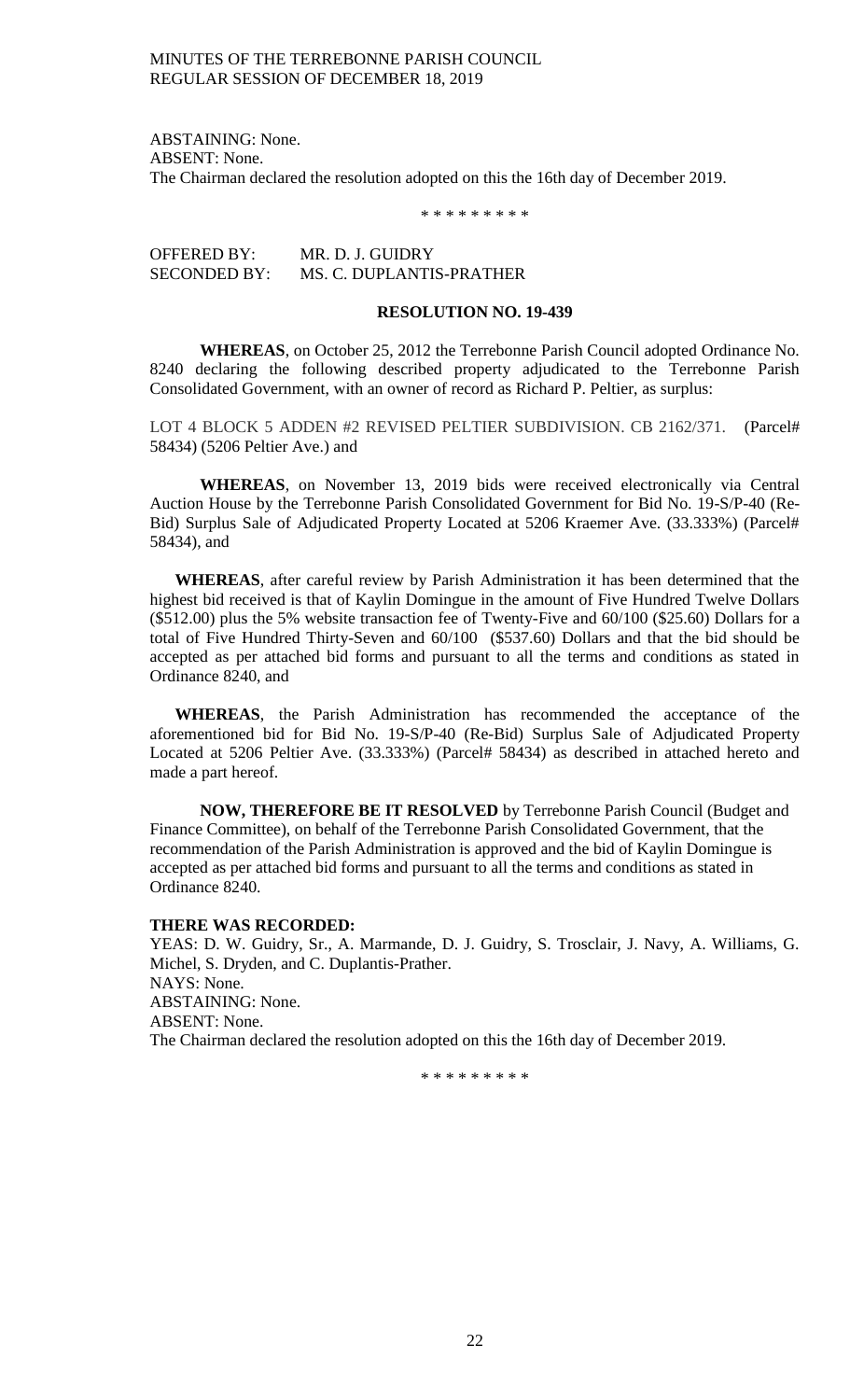OFFERED BY: MR. S. DRYDEN SECONDED BY: MS. C. DUPLANTIS-PRATHER

#### **RESOLUTION NO. 19-440**

**WHEREAS**, on August 29, 2019 the Terrebonne Parish Council adopted Ordinance No. 9080 declaring the following described property adjudicated to the Terrebonne Parish Consolidated Government, with an owner of record as Julius T. Siddon, III, as surplus:

LOT 16 BLOCK 4 FAIRFIELD SUBD. (Parcel# 41029) (230 Hidalgo Dr.) and

**WHEREAS**, on November 13, 2019 bids were received electronically via Central Auction House by the Terrebonne Parish Consolidated Government for Bid No. 19-S/P-52 Surplus Sale of Adjudicated Property Located at 230 Hidalgo Dr. (100%) (Parcel# 41029), and

**WHEREAS**, after careful review by Parish Administration it has been determined that the highest bid received is that of Brien Bourg in the amount of Three Thousand Fifty-One Dollars (\$3,051.00) plus the 5% website transaction fee of One Hundred Fifty-Two and 55/100 (\$152.55) Dollars for a total of Three Thousand Two Hundred Three and 55/100 (\$3,203.55) Dollars and that the bid should be accepted as per attached bid forms and pursuant to all the terms and conditions as stated in Ordinance 9080, and

**WHEREAS**, the Parish Administration has recommended the acceptance of the aforementioned bid for Bid No. 19-S/P-52 Surplus Sale of Adjudicated Property Located at 230 Hidalgo Dr. (100%) (Parcel# 41029) as described in attached hereto and made a part hereof.

**NOW, THEREFORE BE IT RESOLVED** by Terrebonne Parish Council (Budget and Finance Committee), on behalf of the Terrebonne Parish Consolidated Government, that the recommendation of the Parish Administration is approved and the bid of Brien Bourg is accepted as per attached bid forms and pursuant to all the terms and conditions as stated in Ordinance 9080.

#### **THERE WAS RECORDED:**

YEAS: D. W. Guidry, Sr., A. Marmande, D. J. Guidry, S. Trosclair, J. Navy, A. Williams, G. Michel, S. Dryden, and C. Duplantis-Prather. NAYS: None. ABSTAINING: None. ABSENT: None. The Chairman declared the resolution adopted on this the 16th day of December 2019.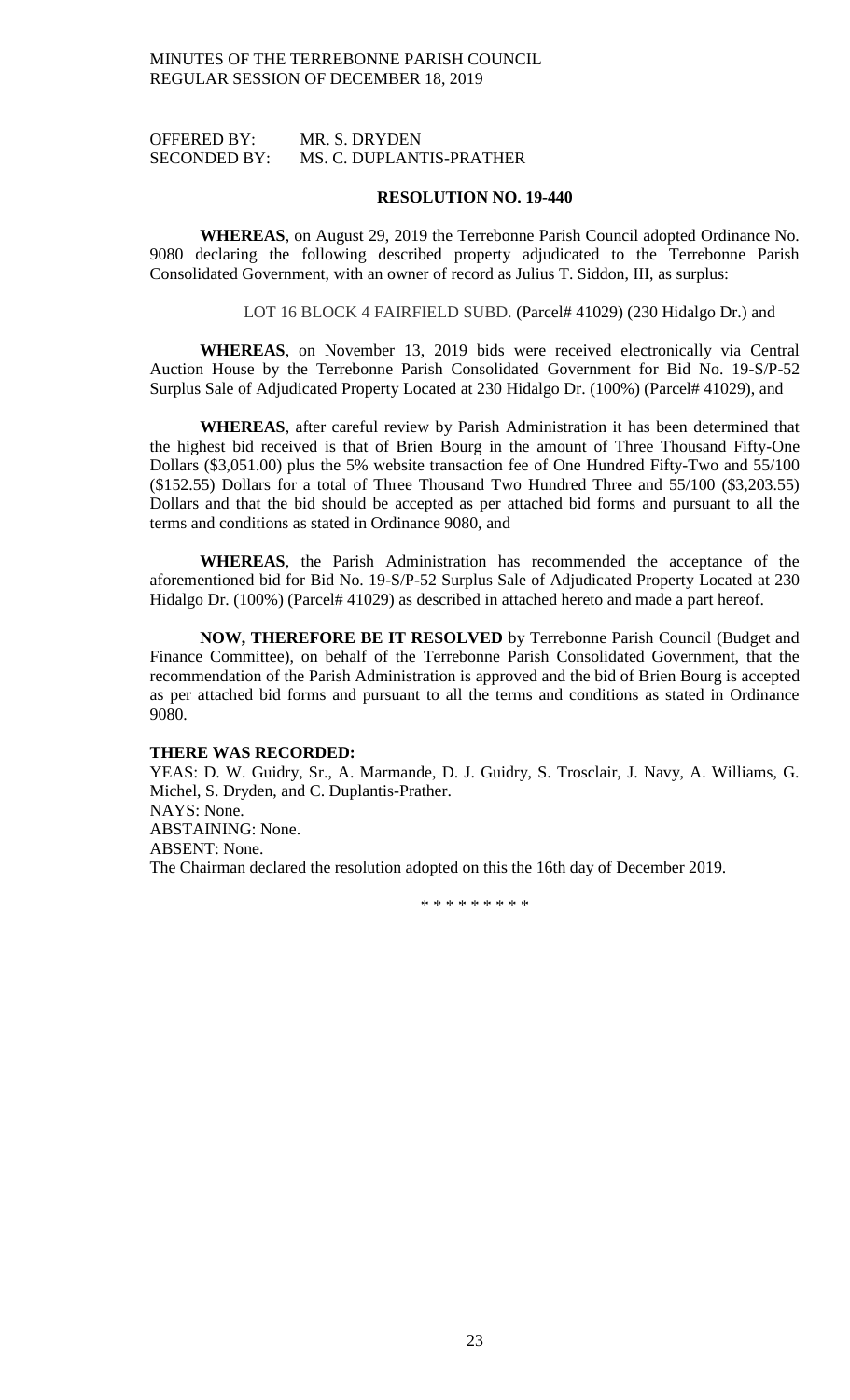OFFERED BY: MR. D. J. GUIDRY SECONDED BY: MS. C. DUPLANTIS-PRATHER

### **RESOLUTION NO. 19-441**

**WHEREAS**, on August 29, 2019 the Terrebonne Parish Council adopted Ordinance No. 9079 declaring the following described property adjudicated to the Terrebonne Parish Consolidated Government, with an owner of record as Celebrity Apt., Inc., as surplus:

> LOTS 18 & 19 BLOCK 2 LITTLE CAILLOU HEIGHTS SUBD. (Parcel# 41029) (219 Donna Lee Dr.) and

**WHEREAS**, on November 13, 2019 bids were received electronically via Central Auction House by the Terrebonne Parish Consolidated Government for Bid No. 19-S/P-57 Surplus Sale of Adjudicated Property Located at 219 Donna Lee Dr. (100%) (Parcel# 35484), and

**WHEREAS**, after careful review by Parish Administration it has been determined that the highest bid received is that of Pamela Matherne in the amount of Twenty-Eight Thousand Nine Hundred (\$28,900.00) Dollars plus the 5% website transaction fee of One Thousand Four Hundred Forty-Five (\$1,445.00) Dollars for a total of Thirty Thousand Three Hundred Forty-Five (\$30,345.00) Dollars and that the bid should be accepted as per attached bid forms and pursuant to all the terms and conditions as stated in Ordinance 9079, and

**WHEREAS**, the Parish Administration has recommended the acceptance of the aforementioned bid for Bid No. 19-S/P-57 Surplus Sale of Adjudicated Property Located at 219 Donna Lee Dr. (100%) (Parcel# 35484) as described in attached hereto and made a part hereof.

**NOW, THEREFORE BE IT RESOLVED** by Terrebonne Parish Council (Budget and Finance Committee), on behalf of the Terrebonne Parish Consolidated Government, that the recommendation of the Parish Administration is approved and the bid of Pamela Matherne is accepted as per attached bid forms and pursuant to all the terms and conditions as stated in Ordinance 9079.

# **THERE WAS RECORDED:**

YEAS: D. W. Guidry, Sr., A. Marmande, D. J. Guidry, S. Trosclair, J. Navy, A. Williams, G. Michel, S. Dryden, and C. Duplantis-Prather. NAYS: None. ABSTAINING: None. ABSENT: None. The Chairman declared the resolution adopted on this the 16th day of December 2019.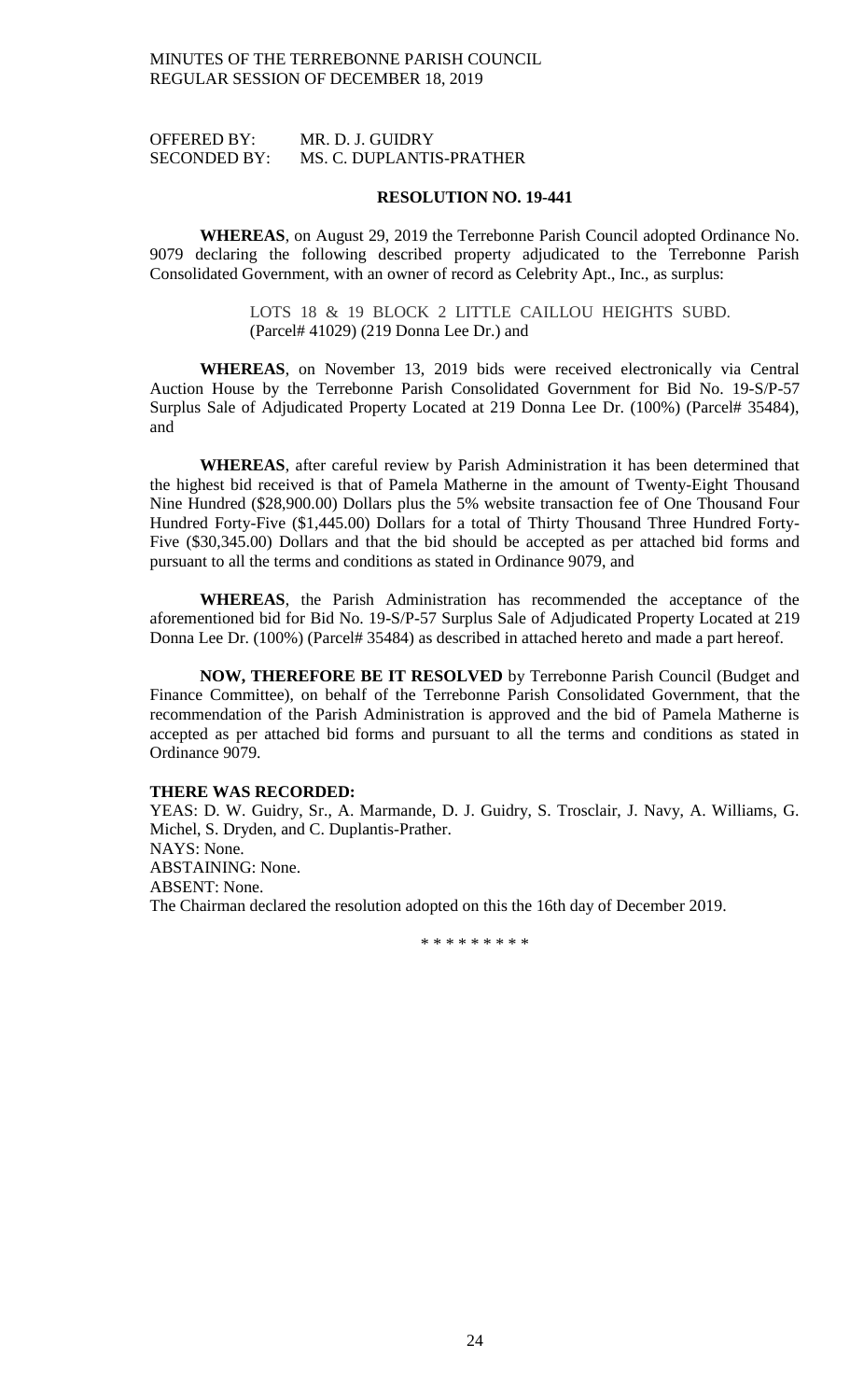OFFERED BY: MR. S. TROSCLAIR SECONDED BY: MR. D. J. GUIDRY

#### **RESOLUTION NO. 19-442**

**WHEREAS**, on March 26, 2015 the Terrebonne Parish Council adopted Ordinance No. 8528 (90%), and on October 29, 2019, the Terrebonne Parish Council adopted Ordinance No, 9081 (10%) declaring the following described property adjudicated to the Terrebonne Parish Consolidated Government, with an owners of record as Judy Carter (90%) and Willie Barrow  $(10\%)$ , as surplus:

> ON THE LEFT DESCENDING BANK OF BAYOU TERREBONNE. BOUNDED EAST BY ALVIN LEBLANC. BOUNDED WEST BY ALTON WILLIAMS. 100 X 100 FEET, 700 FEET FROM PUBLIC ROAD ON 14 FOOT LANE. LESS LOT 38.8 FEET X 90 FEET SOLD TO JAMES C. UTLEY. CB 436/575. CB 2246/244. (Parcel# 30747) (129 Saint Matt St.), and

**WHEREAS,** on November 13, 2019 bids were received electronically via Central Auction House by the Terrebonne Parish Consolidated Government for Bid No. 19-S/P-62 Surplus Sale of Adjudicated Property Located at 129 Saint Matt St. (100%) (Parcel# 30747), and

**WHEREAS**, after careful review by Parish Administration it has been determined that the highest bid received is that of Veida Walcott in the amount of One Thousand Five Hundred Thirty-Four (\$1,534.00) Dollars plus the 5% website transaction fee of Seventy-Six and 70/100 (\$76.70) Dollars for a total of One Thousand Six Hundred Ten and 70/100 (\$1,610.70) Dollars and that the bid should be accepted as per attached bid forms and pursuant to all the terms and conditions as stated in Ordinances 8528 and 9081, and

**WHEREAS**, the Parish Administration has recommended the acceptance of the aforementioned bid for Bid No. 19-S/P-62 Surplus Sale of Adjudicated Property Located at 129 Saint Matt St. (100%) (Parcel# 30747) as described in attached hereto and made a part hereof.

**NOW, THEREFORE BE IT RESOLVED** by Terrebonne Parish Council (Budget and Finance Committee), on behalf of the Terrebonne Parish Consolidated Government, that the recommendation of the Parish Administration is approved and the bid of Veida Walcott is accepted as per attached bid forms and pursuant to all the terms and conditions as stated in Ordinances 8528 and 9081.

### **THERE WAS RECORDED:**

YEAS: D. W. Guidry, Sr., A. Marmande, D. J. Guidry, S. Trosclair, J. Navy, A. Williams, G. Michel, S. Dryden, and C. Duplantis-Prather. NAYS: None. ABSTAINING: None. ABSENT: None. The Chairman declared the resolution adopted on this the 16th day of December 2019.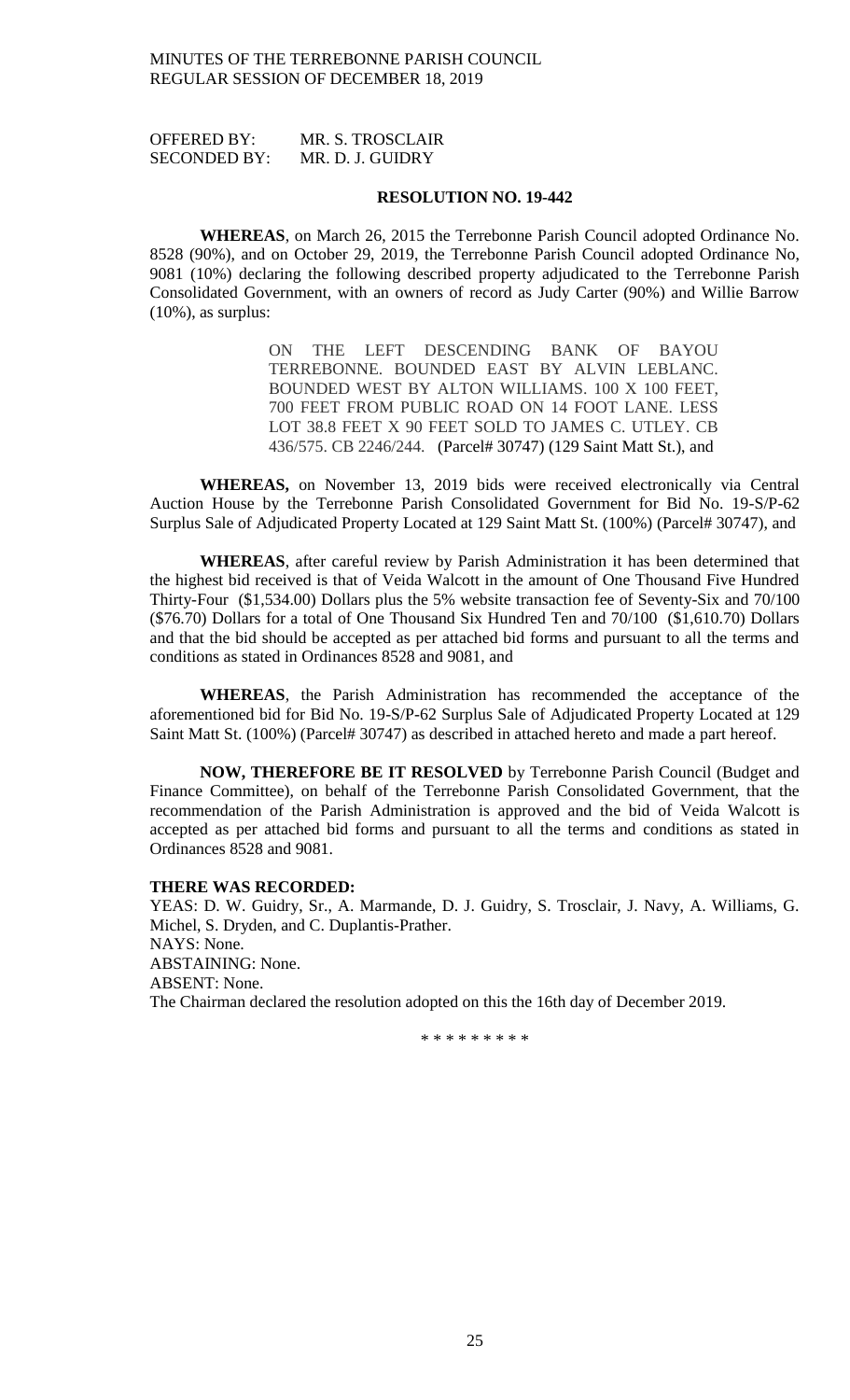# OFFERED BY: MRS. C. DUPLANTIS-PRATHER SECONDED BY: MS. A. WILLIAMS

#### **RESOLUTION NO. 19-443**

**WHEREAS**, on June 28, 2018 the Terrebonne Parish Council adopted Ordinance No. 8972 declaring the following described property adjudicated to the Terrebonne Parish Consolidated Government, with an owner of record as Aurelia J. Pitre, (1/2), Gene Pitre (1/16), Judy P. Darcey (1/16), Lerna P. Picou (1/16), Daniel Pitre (1/16), Jerry Pitre (1/16), Edward J. Pitre, Jr. (1/16), Ricky J. Pitre (1/16), Kathy Pitre, (1/48), Tina P. Caballero (1/48), and Corey Pitre (1/48) as surplus:

> SOUTHERNMOST 30' OF LOT 23 BLOCK 1 ADDEN. #3 GARNET ADDITION. ALSO NORTHERNMOST 25' OF LOT 23 BLOCK 1 GARNET ADDITION. (Parcel# 23977) (603 Garnet St.), and

**WHEREAS**, on November 13, 2019 bids were received electronically via Central Auction House by the Terrebonne Parish Consolidated Government for Bid No. 19-S/P-63 Surplus Sale of Adjudicated Property Located at 603 Garnet St. (100%) (Parcel# 23977), and

**WHEREAS**, after careful review by Parish Administration it has been determined that the highest bid received is that of Alex O. Pitre in the amount of Five Thousand One Hundred Thirty-Four Dollars (\$5,134.00) plus the 5% website transaction fee of Two Hundred Fifty-Six and 70/100 (\$256.70) Dollars for a total of Five Thousand Three Hundred Ninety and 70/100 (\$5,390.70) Dollars and that the bid should be accepted as per attached bid forms and pursuant to all the terms and conditions as stated in Ordinance 8972, and

**WHEREAS**, the Parish Administration has recommended the acceptance of the aforementioned bid for Bid No. 19-S/P-63 Surplus Sale of Adjudicated Property Located at 603 Garnet St. (100%) (Parcel# 23977) as described in attached hereto and made a part hereof.

**NOW, THEREFORE BE IT RESOLVED** by Terrebonne Parish Council (Budget and Finance Committee), on behalf of the Terrebonne Parish Consolidated Government, that the recommendation of the Parish Administration is approved and the bid of Alex O. Pitre is accepted as per attached bid forms and pursuant to all the terms and conditions as stated in Ordinance 8972.

#### **THERE WAS RECORDED:**

YEAS: D. W. Guidry, Sr., A. Marmande, D. J. Guidry, S. Trosclair, J. Navy, A. Williams, G. Michel, S. Dryden, and C. Duplantis-Prather. NAYS: None. ABSTAINING: None. ABSENT: None. The Chairman declared the resolution adopted on this the 16th day of December 2019.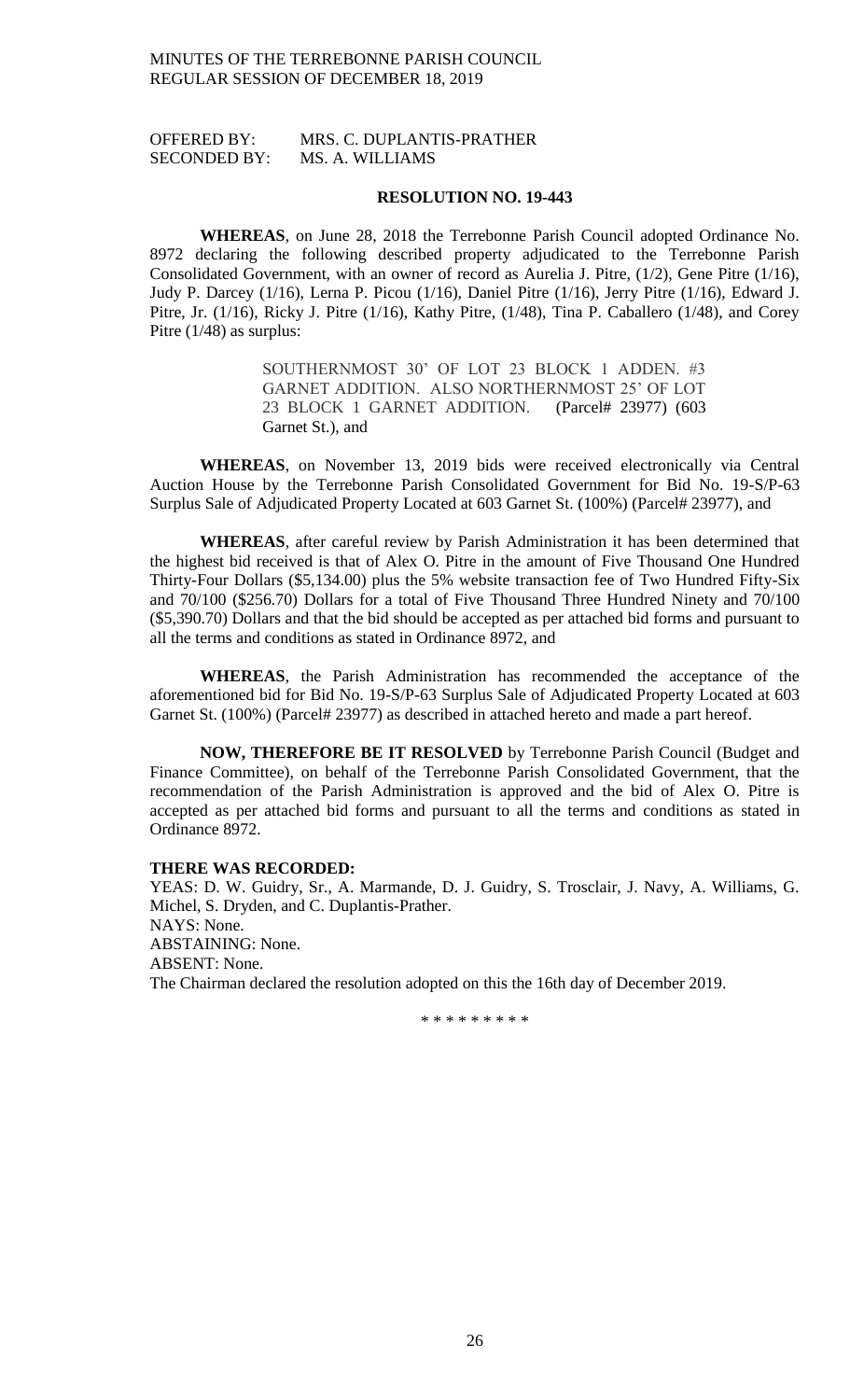OFFERED BY: MR. G. MICHEL SECONDED BY: MR. S. DRYDEN

#### **RESOLUTION NO. 19-444**

**WHEREAS**, on August 29, 2019 the Terrebonne Parish Council adopted Ordinance No. 9080 declaring the following described property adjudicated to the Terrebonne Parish Consolidated Government, with an owner of record as Juanita Jo Ann Campbell LeBlanc, as surplus:

LOT 5 BLOCK 2 DUPRE PLACE. (Parcel# 22416) (224 Peters St.) and

**WHEREAS**, on November 13, 2019 bids were received electronically via Central Auction House by the Terrebonne Parish Consolidated Government for Bid No. 19-S/P-46 Surplus Sale of Adjudicated Property Located at 224 Peters St. (100%) (Parcel# 22416), and

**WHEREAS**, after careful review by Parish Administration it has been determined that the highest bid received is that of Cornell Robinson, Jr. in the amount of Four Thousand Eight Hundred Dollars (\$4,800.00) plus the 5% website transaction fee of Two Hundred Forty (\$240.00) Dollars for a total of Five Thousand Forty (\$5,040.00) Dollars and that the bid should be accepted as per attached bid forms and pursuant to all the terms and conditions as stated in Ordinance 9080, and

**WHEREAS**, the Parish Administration has recommended the acceptance of the aforementioned bid for Bid No. 19-S/P-46 Surplus Sale of Adjudicated Property Located at 224 Peters St. (100%) (Parcel# 22416) as described in attached hereto and made a part hereof.

**NOW, THEREFORE BE IT RESOLVED** by Terrebonne Parish Council (Budget and Finance Committee), on behalf of the Terrebonne Parish Consolidated Government, that the recommendation of the Parish Administration is approved and the bid of Cornell Robinson, Jr. is accepted as per attached bid forms and pursuant to all the terms and conditions as stated in Ordinance 9080.

## **THERE WAS RECORDED:**

YEAS: D. W. Guidry, Sr., A. Marmande, D. J. Guidry, S. Trosclair, J. Navy, A. Williams, G. Michel, S. Dryden, and C. Duplantis-Prather. NAYS: None. ABSTAINING: None. ABSENT: None. The Chairman declared the resolution adopted on this the 16th day of December 2019.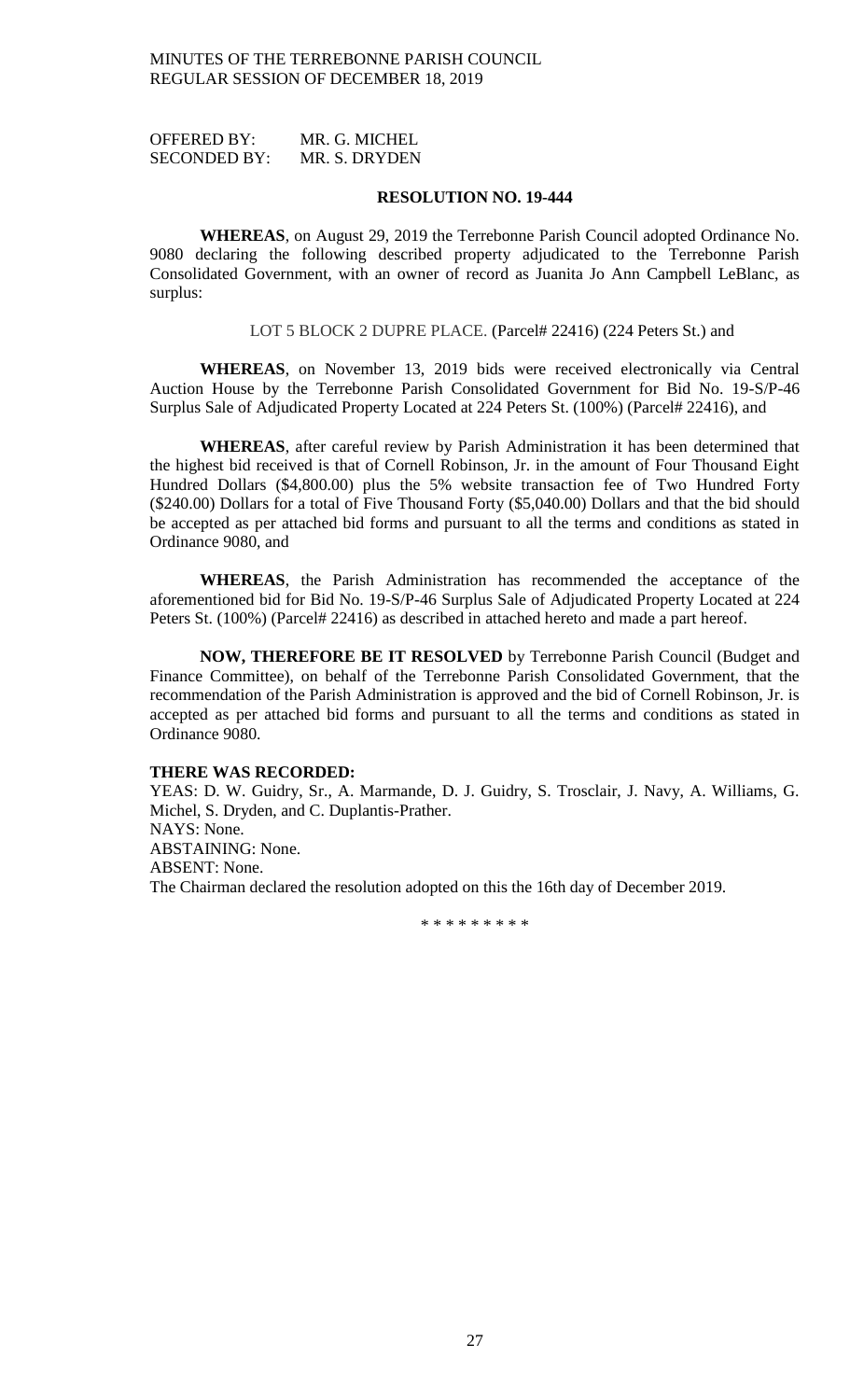OFFERED BY: MR. S. TROSCLAIR SECONDED BY: MR. D. J. GUIDRY

#### **RESOLUTION NO. 19-445**

**WHEREAS,** on November 8, 2019 bids were received by the Terrebonne Parish Consolidated Government (TPCG) for Bid 19-JUVWHSE-66 Purchase of New/Unused Correctional Products (12-Month Requirements Contract) for the Juvenile Justice Complex and Warehouse Inventory, and

**WHEREAS,** after careful review by Angela Guidry, Purchasing/Warehouse Manager and Joseph Harris Jr., Juvenile Justice Complex Director, it has been determined that the bids of OD Taragin Bros. LLC., Bob Barker Company Inc., Economical Janitorial & Paper Supplies, LLC and ICS Jail Supplies, Inc. are the lowest qualified bids for the items on the attached listing and the bids of Charm-Tex and Victory Supply must be rejected for failure to comply with the "Requirements and Instructions for Bidders", and

**WHEREAS,** should the awarded vendor be unable to supply the Juvenile Justice Complex or the Warehouse inventory with the required correctional product(s), the divisions shall be authorized to award the item(s) to the next lowest qualified bidder, and

**WHEREAS,** Parish Administration concurs with the recommendation that bids of the aforementioned vendors be accepted for Bid 19-JUVWHSE-66 Purchase of New/Unused Correctional Products (12-Month Requirements Contract) and the bids of Charm-Tex and Victory Supply be rejected as per the attached documents, and

**NOW, THEREFORE BE IT RESOLVED** by the Terrebonne Parish Council, on behalf of the Terrebonne Parish Consolidated Government, that the recommendation of Parish Administration be accepted for the purchase correctional products as per the attached bid forms.

#### **THERE WAS RECORDED:**

YEAS: D. W. Guidry, Sr., A. Marmande, D. J. Guidry, S. Trosclair, J. Navy, A. Williams, G. Michel, S. Dryden, and C. Duplantis-Prather. NAYS: None. ABSTAINING: None. ABSENT: None. The Chairman declared the resolution adopted on this the 16th day of December 2019.

\* \* \* \* \* \* \* \* \*

Mr. D. J. Guidry moved, seconded by Ms. A. Williams and Ms. C. Duplantis-Prather, "THAT, the Budget & Finance Committee introduce an ordinance to declare as surplus a tax property located at 132 Prince Collins St. adjudicated to the Terrebonne Parish Consolidated Government and to acquire authorization to dispose of said property in accordance with LA R.S. 47:2196; and call a public hearing on said matters on Wednesday, January 15, 2020 at 6:30 p.m.."

The Chairman called for the vote on the motion offered by Mr. D. J. Guidry. THERE WAS RECORDED: YEAS: D. W. Guidry, Sr., A. Marmande, D. J. Guidry, S. Trosclair, J. Navy, A. Williams, G. Michel, S. Dryden and C. Duplantis-Prather. NAYS: None. ABSENT: None. The Chairman declared the motion adopted.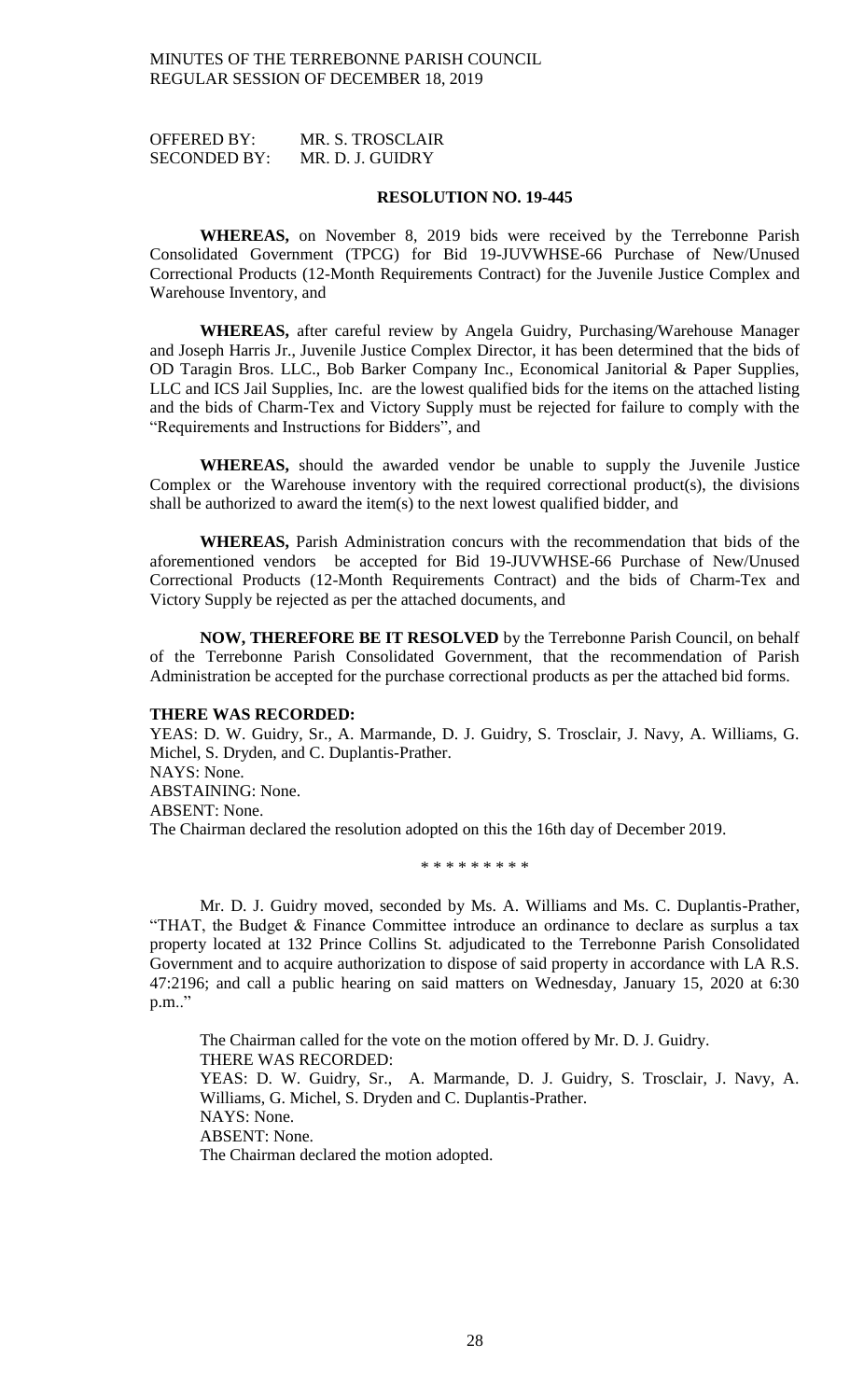Mr. G. Michel moved, seconded unanimously, "THAT, the Budget & Finance Committee introduce an ordinance that will set the salaries of the Council Staff for inclusion of a 2020 salary adjustment and call a public hearing on January 15, 2020 at 6:30 p.m."

The Chairman called for the vote on the motion offered by Mr. G. Michel. THERE WAS RECORDED: YEAS: D. W. Guidry, Sr., A. Marmande, D. J. Guidry, S. Trosclair, J. Navy, A. Williams, G. Michel, S. Dryden and C. Duplantis-Prather. NAYS: None. ABSENT: None. The Chairman declared the motion adopted.

Committee Member D. W. Guidry, Sr. asked that Agenda Item No. 12 - Discussion and possible action concerning proposed budget for Recreation District No. 9, be placed on the agenda to review their resubmitted 2020 proposed budget. He stated that the proposed budget was resubmitted with the errors corrected and even though he doesn't agree with some of the proposed capital outlay projects he will not recommend to reject the 2020 "*corrected*" proposed budget. Mr. Guidry expressed his gratitude for the work that Recreation District No. 9 has done.

#### *The Committee Chairman stated that no action will be taken on Agenda Item No. 12.*

Committee Member G. Michel expressed his opposition to the Parish needing a lobbyist.

Discussion ensued with several Council members expressing their concerns pertaining to the benefits of having a lobbyist representing Terrebonne Parish and the relationships the lobbyist establishes with other entities that benefit the parish.

Parish President G. Dove explained the benefits of having a lobbyist represent Terrebonne Parish along with our state and federal delegates. He summarized the funding received and/or allocated for various projects throughout the parish due to having someone in place to negotiate on the parish's behalf.

OFFERED BY: MS. A. WILLIAMS SECONDED BY: MR. D. J. GUIDRY

## **RESOLUTION NO. 19-446**

AUTHORIZING THE PARISH PRESIDENT, GORDON E. DOVE, TO SIGN A CONTRACT ON BEHALF OF THE TERREBONNE PARISH CONSOLIDATED GOVERNMENT WITH TOP DRAWER STRATEGIES, LLC FOR LEGISLATIVE, GOVERNMENTAL, CONSULTING AND PUBLIC INFORMATION PROFESSIONAL SERVICES, ALL AS MORE FULLY SET FORTH HEREIN BELOW.

**WHEREAS,** TPCG desires to hire a consultant for professional consulting services for legislative, governmental, and public information; and

**WHEREAS**, TPCG has previously hired Top Drawer Strategies for these professional services, and desires to continue working with this consulting firm; and

**WHEREAS**, Top Drawer Strategies has offered to perform these services for an initial term ending on December 31, 2020, with an option for TPCG to renew services for three additional 1-year terms, for an annual fee of Forty-Two Thousand and No/00 (\$42,000) Dollars; and

**NOW, THEREFORE BE IT ORDAINED**, by the Terrebonne Parish Council, on behalf of the Terrebonne Parish Consolidated Government, that Gordon E. Dove, Parish President, is hereby authorized to sign a contract on behalf of TPCG, as approved by the Parish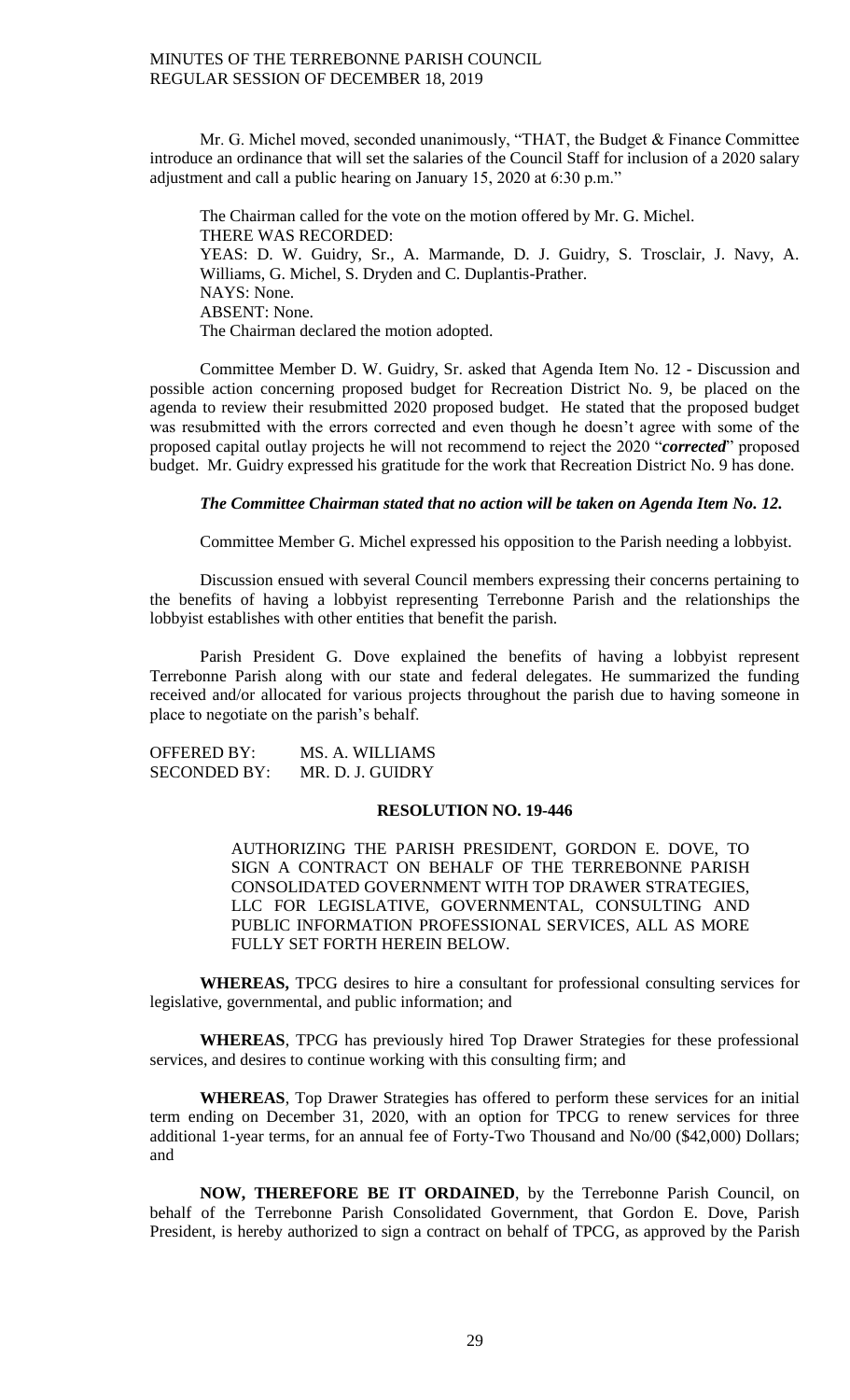Legal Department, for legislative, governmental, consulting and public relations consulting with Top Drawer Strategies, not inconsistent with the contract attached to this Resolution.

## **THERE WAS RECORDED:**

YEAS: D. W. Guidry, Sr., A. Marmande, D. J. Guidry, S. Trosclair, J. Navy, A. Williams, S. Dryden, and C. Duplantis-Prather. NAYS: G. Michel. ABSTAINING: None. ABSENT: None. The Chairman declared the resolution adopted on this the 16th day of December 2019.

\* \* \* \* \* \* \* \*

Ms. A. Williams moved, seconded by Mr. A. Marmande, "THAT the Budget and Finance Committee approve the co-sponsorship request from the Delta Sigma Theta Sorority, Inc., Health Fair for the Community at Dumas Auditorium on 02/01/2020."

The Chairman called for the vote on the motion offered by Ms. A. Williams. THERE WAS RECORDED: YEAS: D. W. Guidry, Sr. A. Marmande, D. J. Guidry, S. Trosclair, J. Navy, A. Williams, G. Michel, S. Dryden and C. Duplantis-Prather. NAYS: None. ABSENT: None. The Chairman declared the motion adopted.

Mr. D. J. Guidry moved, seconded by Mr. A. Marmande, "THAT, there being no further business to come before the Budget & Finance Committee, the meeting be adjourned."

The Chairman called for the vote on the motion offered by Mr. D. J. Guidry. THERE WAS RECORDED: YEAS: D. W. Guidry, Sr., A. Marmande, D. J. Guidry, S. Trosclair, J. Navy, A. Williams, G. Michel, S. Dryden and C. Duplantis-Prather. NAYS: None. ABSENT: None. The Chairman declared the motion adopted and the meeting was adjourned at 5:48 p.m.

John A. Navy, Chairman

Tammy E. Triggs, Minute Clerk

Mr. J. Navy moved, seconded by Mr. D. J. Guidry, "THAT the Council accept and ratify the minutes of the Budget and Finance Committee meeting held on 12/16/19."

The Chairwoman called for a vote on the motion offered by Mr. J. Navy. THERE WAS RECORDED: YEAS: D. W. Guidry, Sr., A. Marmande, D. J. Guidry, S. Trosclair, J. Navy, A. Williams, G. Michel, S. Dryden, and C. Duplantis-Prather. NAYS: None. ABSENT: None. The Chairwoman declared the motion adopted.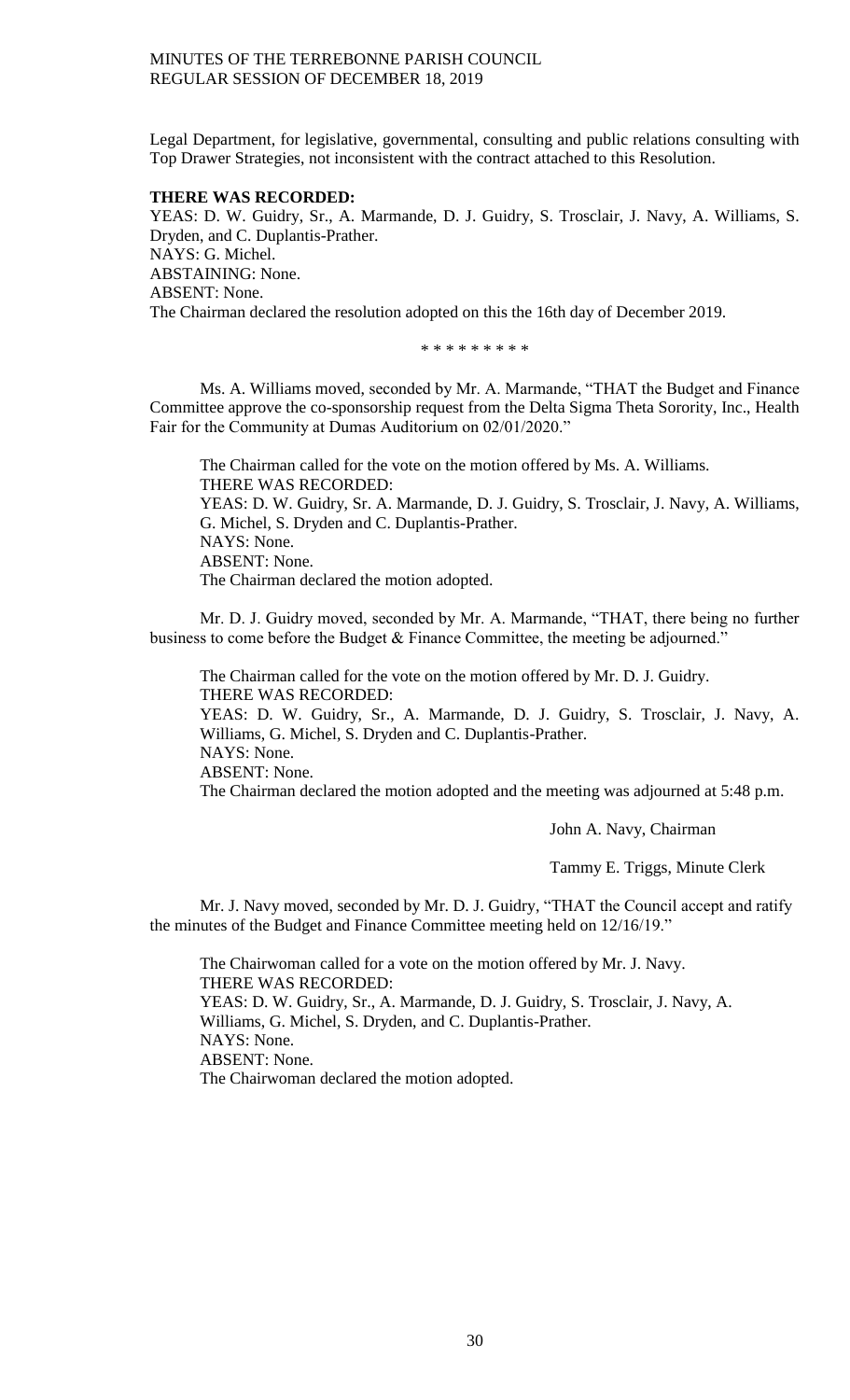The Chairwoman called for a report on the Policy, Procedure, and Legal Committee meeting held on 12/16/19, whereupon the Committee Chairman rendered the following:

#### **POLICY, PROCEDURE, & LEGAL COMMITTEE**

## **DECEMBER 16, 2019**

The Chairwoman, Christa Duplantis-Prather, called the Policy, Procedure, & Legal Committee meeting to order at 5:50 p.m. in the Terrebonne Parish Council Meeting Room with an Invocation offered by Sr. Minute Clerk T. Triggs and the Pledge of Allegiance led by Council Clerk V. Chauvin. Upon roll call, Committee Members recorded as present were: D. W. Guidry, Sr., A. Marmande, D. J. Guidry, S. Trosclair, J. Navy, A. Williams. G. Michel, S. Dryden and C. Duplantis-Prather. A quorum was declared present.

Mr. D. J. Guidry moved, seconded by Mr. S. Dryden, "THAT, the Policy, Procedure, & Legal Committee approve the co-sponsorship request from the Coastal Protection and Restoration Authority for the CPRA Annual Plan Meeting on 01/07/20 at the Houma-Terrebonne Civic Center."

The Chairwoman called for the vote on the motion offered by Mr. D. J. Guidry. THERE WAS RECORDED: YEAS: D. W. Guidry, Sr., A. Marmande, D. J. Guidry, S. Trosclair, J. Navy, A. Williams, G. Michel, S. Dryden and C. Duplantis-Prather. NAYS: None.

ABSENT: None.

The Chairwoman declared the motion adopted.

OFFERED BY: MS. A. WILLIAMS SECONDED BY: MR. D. W. GUIDRY, SR.

## **RESOLUTION NO. 19-447**

RATIFYING THE RENEWAL TERM OF THAT CERTAIN CONTRACT EXECUTED BY AND BETWEEN TPCG AND SOUTHERN SCRIPTS, LLC EFFECTIVE JANUARY 1, 2018, BY AUTHORIZING THE EXECUTION OF A ONE-YEAR CONTRACT BY AND BETWEEN TPCG AND SOUTHERN SCRIPTS FOR THE SAME SERVICES COMMENCING JANUARY 1, 2019.

**WHEREAS**, The Terrebonne Parish Consolidated Government entered into a contract with Southern Scripts, LLC effective January 1, 2018 for employee prescription drug coverage under TPCG's Health Care Plan, which is filed for record with the Terrebonne Parish Clerk of Court on July 26, 2018 at COB 2545, page 230, Entry No. 1563395; and

**WHEREAS**, according to Article VI of the Agreement, the one-year initial term of the Agreement commenced January 1, 2018, with TPCG's option to renew for an additional one-year term subject to council approval and notice to Southern Scripts; and

**WHEREAS,** TPCG inadvertently failed to bring the matter of renewal of the Agreement to the Council prior to the renewal period; and

**WHEREAS,** despite the lapse in renewal, TPCG and Southern Scripts have mutually been conducting business under the same terms and conditions as the contract originally signed, a copy of which is attached; and

**WHEREAS**, the TPCG now wishes to have the Council renew and ratify the Agreement for the renewal period of January 1, 2019 through December 31, 2019 by authorizing the execution of the attached contract; and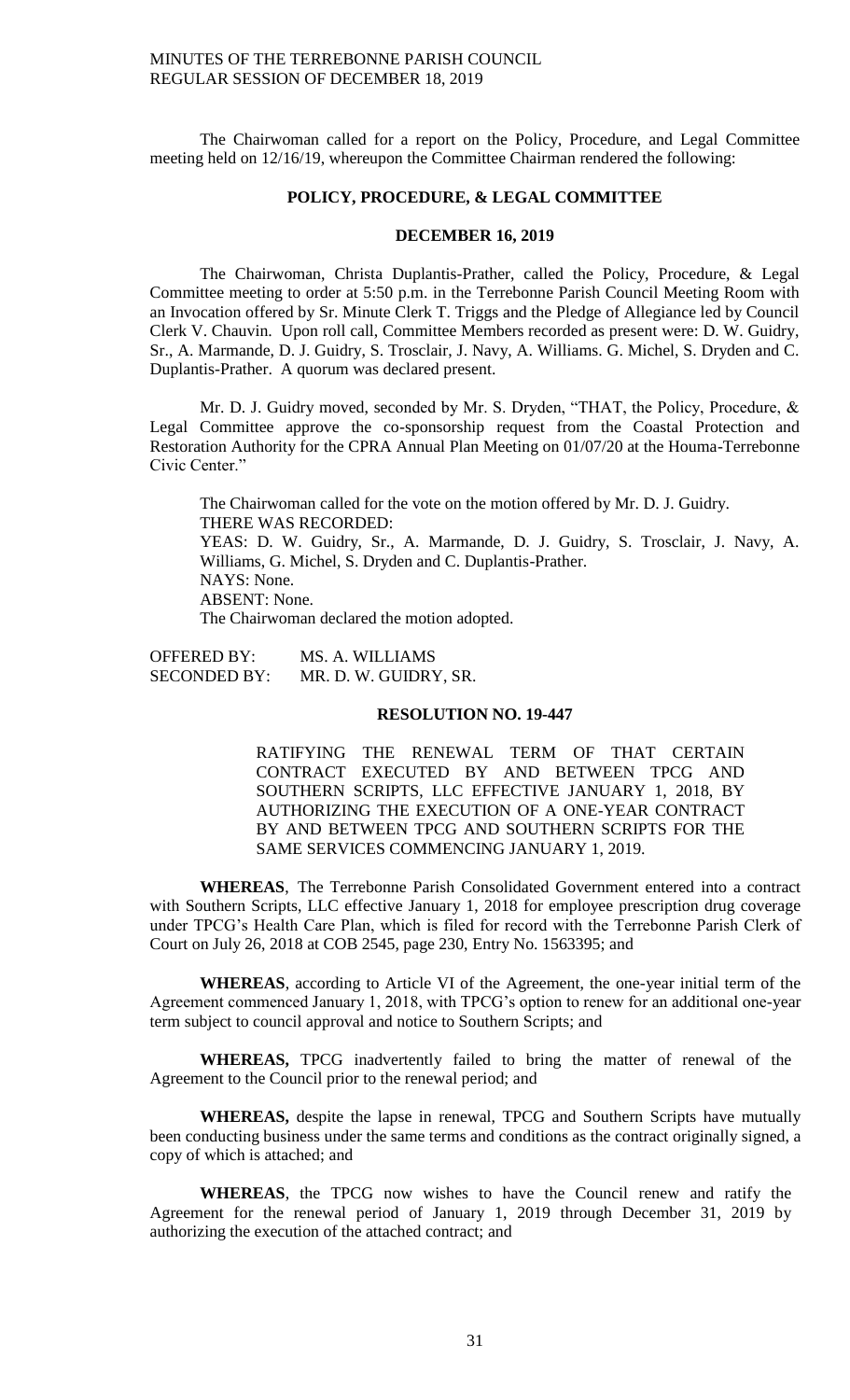**WHEREAS**, the Terrebonne Parish Consolidated Government (TPCG) has determined the group pharmacy benefits contract is beneficial to the operation of the Terrebonne Parish Consolidated Government; and

## **SECTION I**

**NOW THEREFORE BE IT RESOLVED** that the Terrebonne Parish Council on behalf of the Terrebonne Parish Consolidated Government hereby authorizes the parish president to execute the attached contract on behalf of the Terrebonne Parish Consolidated Government with Southern Scripts, LLC effective for one year commencing January 1, 2019, and hereby ratifies all business conducted pursuant to the provisions of this contract during the one-year commencing January 1, 2019.

## **SECTION II**

If any word, clause, phrase, section or other portion of this resolution shall be declared null, void, invalid, illegal, or unconstitutional, the remaining words, clauses, phrases, sections and other portions of this resolution shall remain in full force and effect, the provisions of this resolution hereby being declared to be servable.

#### **SECTION III**

This resolution shall become effective upon approval by the Parish Council and signature of the Parish President.

#### **THERE WAS RECORDED:**

YEAS: D. W. Guidry, Sr., A. Marmande, D. J. Guidry, S. Trosclair, J. Navy, A. Williams, G. Michel, S. Dryden, and C. Duplantis-Prather. NAYS: None. ABSTAINING: None. ABSENT: None. The Chairman declared the resolution adopted on this the 16th day of December 2019.

\* \* \* \* \* \* \* \* \*

Upon questioning from Committee Member G. Michel regarding any substantial changes to the aforementioned renewed contract, Parish Attorney J. Hebert explained that there are no substantial differences in the contract for the year 2020.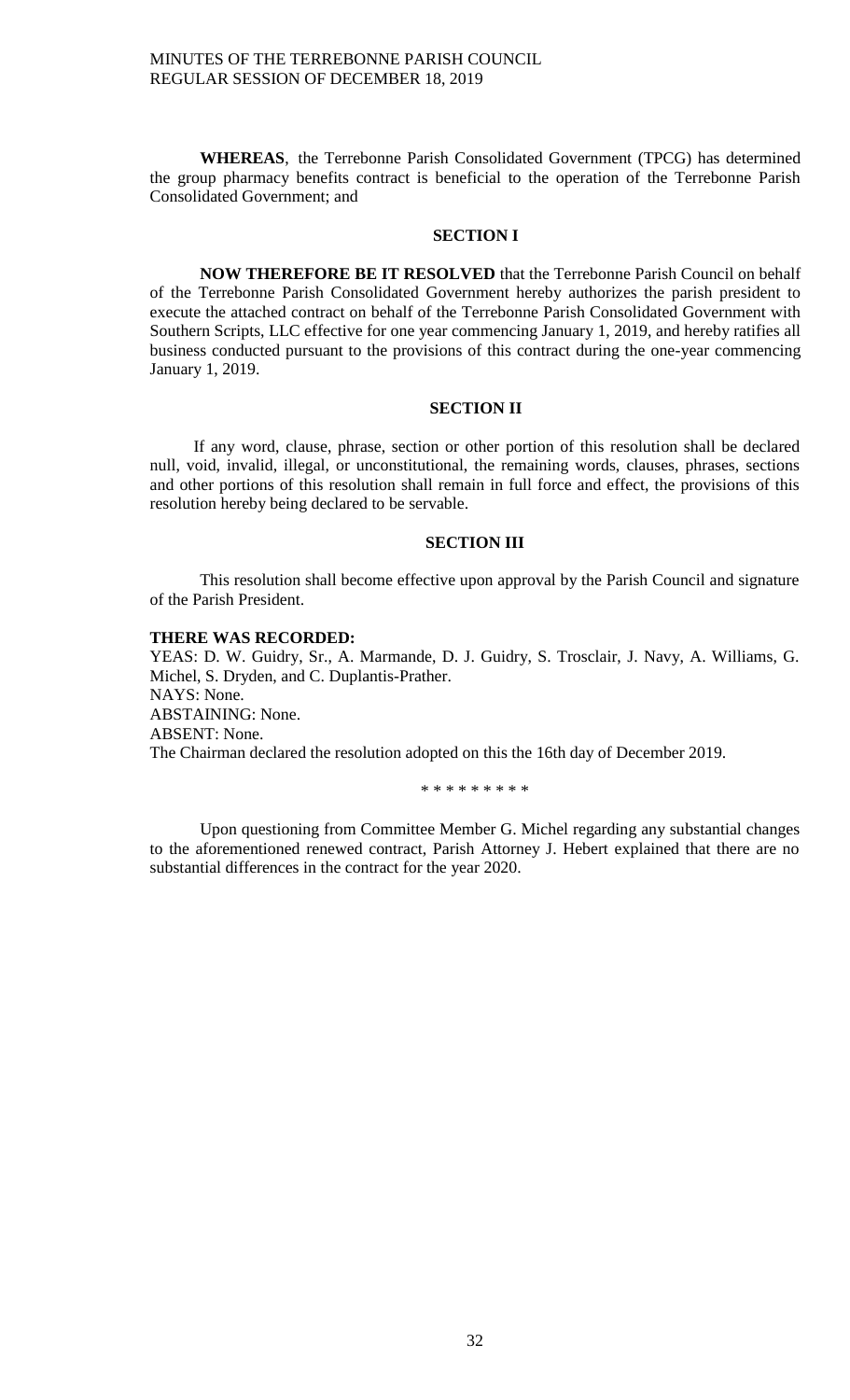OFFERED BY: MS. A. WILLIAMS SECONDED BY: MR. G. MICHEL

#### **RESOLUTION NO. 19-448**

APPROVING AND AUTHORIZING THE PARISH PRESIDENT TO EXECUTE THE CONTRACT PROVIDED BY SOUTHERN SCRIPTS, LLC, A WHOLLY OWNED SUBSIDIARY OF EMPLOYEE HEALTH NATIONAL, LLC, AS INSURER ADMINISTRATOR OF TERREBONNE PARISH CONSOLIDATED GOVERNMENT'S INSURANCE/SELF-FUNDED PROGRAM FOR GROUP PHARMACY COVERAGE COMMENCING JANUARY 1, 2020 WITH THE OPTION TO RENEW FOR ONE ADDITIONAL ONE-YEAR TERM AS MORE FULLY DESCRIBED THEREIN.

**WHEREAS**, The Terrebonne Parish Consolidated Government entered into a contract with Southern Scripts, LLC effective January 1, 2018 for employee prescription drug coverage under TPCG's Health Care Plan, and has continued coverage with Southern Scripts since that time; and

**WHEREAS**, the Producer of Record has recommended that the TPCG continue to contract with Southern Scripts for group pharmacy benefits; and

**WHEREAS**, TPCG has determined that the group pharmacy benefits contract with Southern Scripts is beneficial to the operation of the Terrebonne Parish Consolidated Government; and

## **SECTION I**

**NOW THEREFORE BE IT RESOLVED** that the Terrebonne Parish Council on behalf of the Terrebonne Parish Consolidated Government hereby approves the contract with Southern Scripts, LLC attached hereto and authorizes the parish president to execute the attached contract on behalf of the Terrebonne Parish Consolidated Government effective for one year commencing January 1, 2020, with an option to renew for one additional one-year term.

## **SECTION II**

If any word, clause, phrase, section or other portion of this resolution shall be declared null, void, invalid, illegal, or unconstitutional, the remaining words, clauses, phrases, sections and other portions of this resolution shall remain in full force and effect, the provisions of this resolution hereby being declared to be servable.

#### **SECTION III**

This resolution shall become effective upon approval by the Parish Council and signature of the Parish President.

#### **THERE WAS RECORDED:**

YEAS: D. W. Guidry, Sr., A. Marmande, D. J. Guidry, S. Trosclair, J. Navy, A. Williams, G. Michel, S. Dryden, and C. Duplantis-Prather. NAYS: None. ABSTAINING: None. ABSENT: None. The Chairman declared the resolution adopted on this the 16th day of December 2019.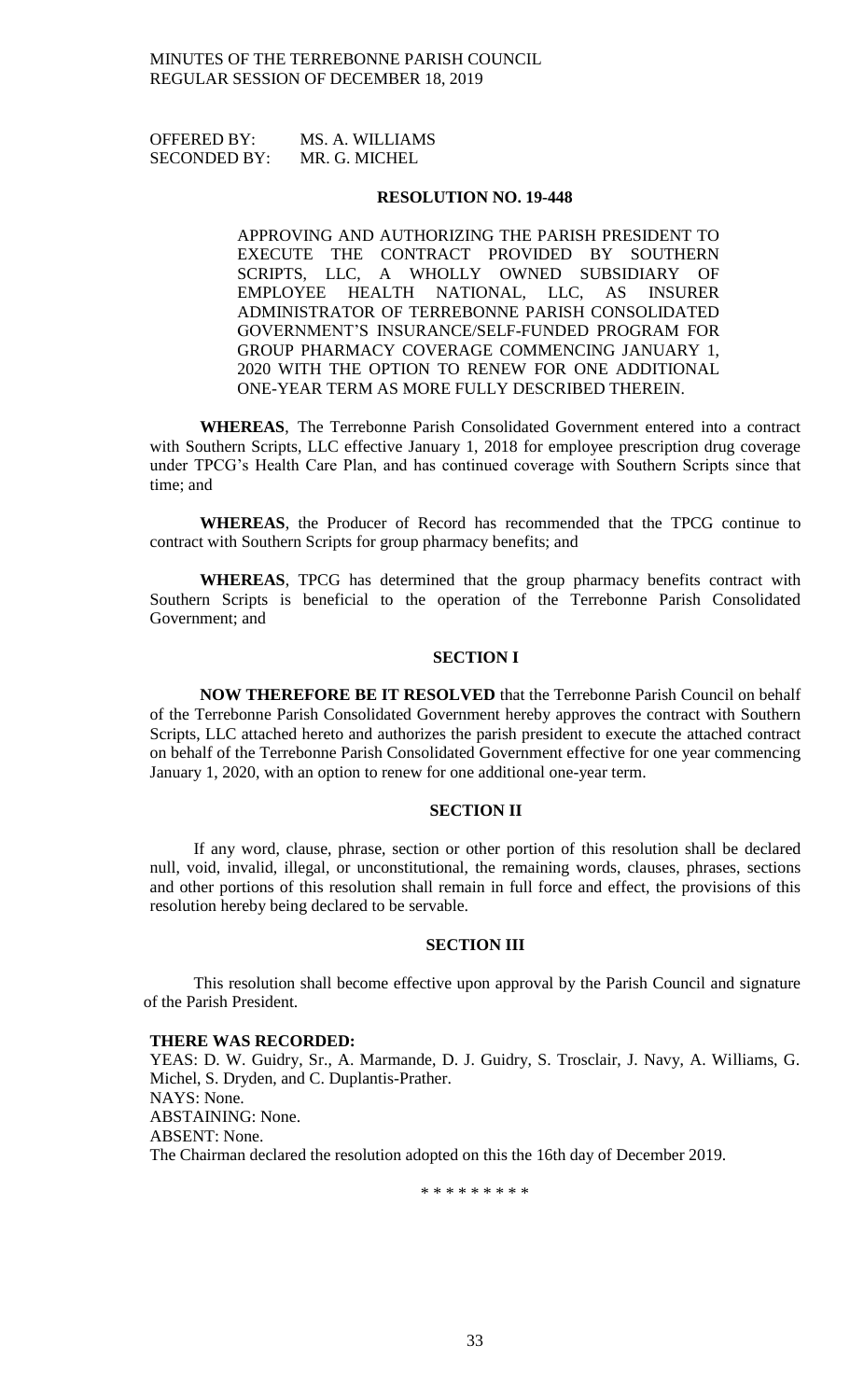OFFERED BY: MS. A. WILLIAMS SECONDED BY: MR. G. MICHEL

#### **RESOLUTION NO. 19-449**

IN ACCORDANCE WITH CHAPTER 2, ARTICLE V, SECTION 2-109 OF THE TERREBONNE PARISH CODE OF ORDINANCES, A RESOLUTION TO CONTINUE THE CONTRACT IN PLACE PROVIDED BY UNITED HEALTH CARE (UHC/UMR) AS INSURER/THIRD PARTY ADMINISTRATOR OF TERREBONNE PARISH CONSOLIDATED GOVERNMENT'S INSURANCE/SELF-FUNDED PROGRAM FOR GROUP EMPLOYEE HEALTH INSURANCE BENEFITS FOR MEDICAL, DENTAL, AND PHARMACY COVERAGES COMMENCING ON JANUARY 1, 2020, AND EFFECTIVE THROUGH DECEMBER 31, 2020.

**WHEREAS**, Terrebonne Parish Consolidated Government (TPCG) does provide employee group health insurance/self-funded insurance benefits for medical, dental, and pharmacy benefits through its Risk Management Department; and

**WHEREAS**, The Terrebonne Parish Council has reviewed three proposals recommended for consideration by the Risk Management Insurance Committee appointed by Parish Administration; and

**WHEREAS**, the Terrebonne Parish Consolidated Government (TPCG) has determined the group health benefits contract is beneficial to the operation of the Terrebonne Parish Consolidated Government; and

## **SECTION I**

**NOW THEREFORE BE IT RESOLVED** that the Terrebonne Parish Council on behalf of the Terrebonne Parish Consolidated Government hereby approves and consents to continuing the contract in place with United Health Care (UHC/UMR) to provide Insurer/Third Party Administration and coverages, including reinsurance, for the Terrebonne Parish Consolidated Government employee group health-related benefits for medical, dental and pharmacy coverages as submitted to Terrebonne Parish Council, for the period commencing January 1, 2020, and effective through December 31, 2020, subject to Council approval; and

## **SECTION II**

**NOW THEREFORE BE IT FURTHER RESOLVED** that the Terrebonne Parish Consolidated Government Administration and Risk Management Department recommends the continuance and renewal of services by United Health Care (UHC/UMR) upon resolution by the Terrebonne Parish Council in accordance with Chapter 2, Article V of the Terrebonne Parish Code of Ordinances, Section 2-109; and

## **SECTION III**

If any word, clause, phrase, section or other portion of this resolution shall be declared null, void, invalid, illegal, or unconstitutional, the remaining words, clauses, phrases, sections and other portions of this resolution shall remain in full force and effect, the provisions of this resolution hereby being declared to be severable.

## **SECTION IV**

This resolution shall become effective upon approval by the Parish Council and signature of the Parish President.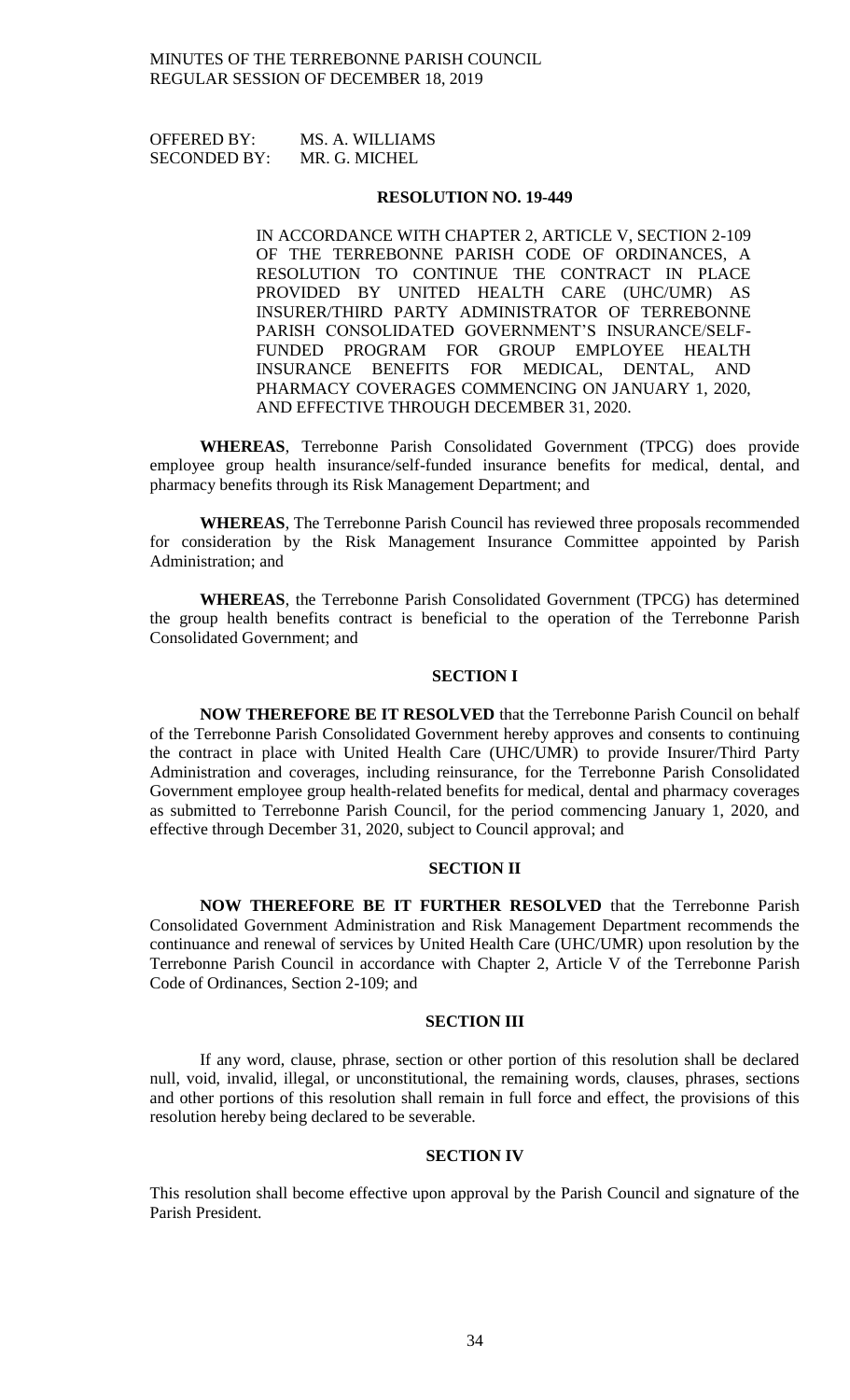#### **THERE WAS RECORDED:**

YEAS: D. W. Guidry, Sr., A. Marmande, D. J. Guidry, S. Trosclair, J. Navy, A. Williams, G. Michel, S. Dryden, and C. Duplantis-Prather. NAYS: None. ABSTAINING: None. ABSENT: None. The Chairman declared the resolution adopted on this the 16th day of December 2019.

\* \* \* \* \* \* \* \* \*

Ms. A. Williams moved, seconded by Mr. G. Michel, "THAT, the Council, pursuant to La. R.S. 42:16,17A (2), 19, convene into Executive Session at 5:54 p.m. and invited into said session, Parish Manager M. Toups, Planning and Zoning Director C. Pulaski, Parish President G. Dove, Parish Attorney J. Hebert all Council Members in order to discuss the following litigation and strategy as it relates to:

TPCG v. Carter, Case No. 2019-CA-1390, Louisiana Court of Appeal, First Circuit On appeal from the 32<sup>nd</sup> JDC, Terrebonne Parish, Louisiana (Permit/Zoning Injunction)."

The Chairwoman called for the vote on the motion offered by Ms. A. Williams. THERE WAS RECORDED: YEAS: D. W. Guidry, Sr., A. Marmande, D. J. Guidry, S. Trosclair, J. Navy, A. Williams, G. Michel, S. Dryden and C. Duplantis-Prather. NAYS: None. ABSENT: None. The Chairwoman declared the motion adopted.

Mr. D. J. Guidry moved, seconded by Mr. D. W. Guidry, Sr. "THAT, the Council reconvene into regular order of business, as per written agenda at 6:15 p.m."

The Chairwoman called for the vote on the motion offered by Mr. D. J. Guidry. THERE WAS RECORDED: YEAS: D. W. Guidry, Sr., A. Marmande, D. J. Guidry, S. Trosclair, J. Navy, A. Williams, G. Michel, S. Dryden and C. Duplantis-Prather. NAYS: None. ABSENT: None. The Chairwoman declared the motion adopted.

Mr. D. J. Guidry moved, seconded by Mr. A. Marmande, "THAT, the Council concur with the recommendation of the legal department in the matter of:

TPCG v. Carter, Case No. 2019-CA-1390, Louisiana Court of Appeal, First Circuit On appeal from the 32<sup>nd</sup> JDC, Terrebonne Parish, Louisiana (Permit/Zoning Injunction)"

The Chairwoman called for the vote on the motion offered by Mr. D. J. Guidry. THERE WAS RECORDED: YEAS: D. W. Guidry, Sr., A. Marmande, D. J. Guidry, S. Trosclair, J. Navy, A. Williams, G. Michel, S. Dryden and C. Duplantis-Prather. NAYS: None. ABSENT: None. The Chairwoman declared the motion adopted.

Mr. G. Michel moved, "THAT, the Council, pursuant to La. R.S. 42:16,17A (2), 19, convene into Executive Session in order to discuss the following:

Parish President's appointment of Mr. Steven J. Ponville as Public Safety Director."

*The Chairwoman declared the motion failed due to the lack of a second.*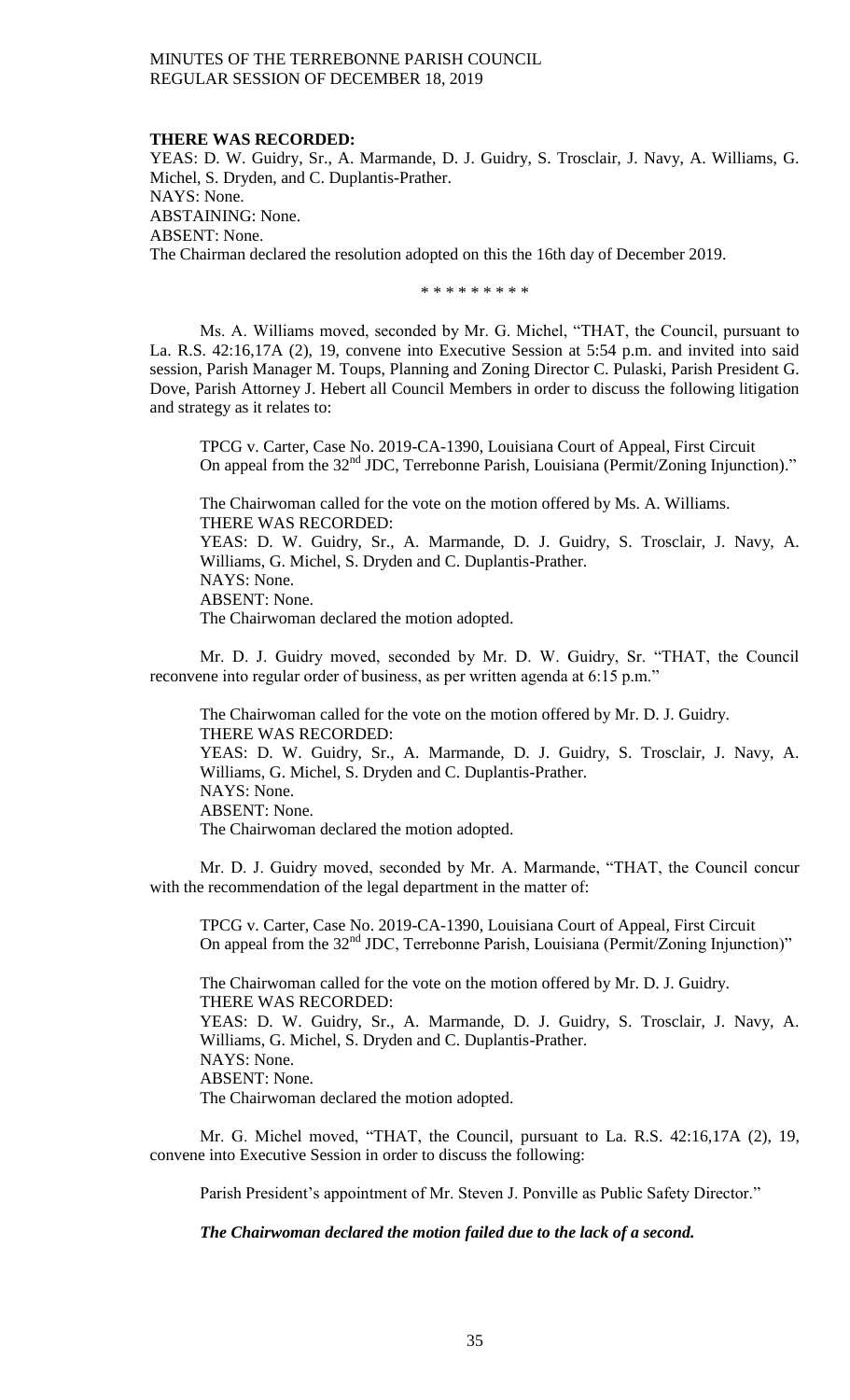Committee Member G. Michel suggested and explained that he would much rather the Council convene into Executive Session to discuss the public safety director position due to the nature of the questions that may be asked.

Committee Member S. Trosclair explained that there is no "need" to go into an Executive Session because no legal action is requires on the aforementioned item; stating that the salary and qualifications for the public safety director position will be made public.

Mr. D. J. Guidry moved, seconded by Mr. A. Marmande, "THAT, there being no further business to come before the Policy, Procedure, & Legal Committee, the meeting be adjourned."

The Chairwoman called for the vote on the motion offered by Mr. D. J. Guidry. THERE WAS RECORDED:

YEAS: D. W. Guidry, Sr., A. Marmande, D. J. Guidry, S. Trosclair, J. Navy, A. Williams, G. Michel, S. Dryden and C. Duplantis-Prather.

NAYS: None.

ABSENT: None.

The Chairwoman declared the motion adopted and the meeting was adjourned at 6:18 p.m.

Christa Duplantis-Prather, Chairwoman

## Tammy E. Triggs, Minute Clerk

Ms. C. Duplantis-Prather moved, seconded by Mr. S. Trosclair and Mr. D. W. Guidry, Sr., "THAT the Council accept and ratify the minutes of the Policy, Procedure, and Legal Committee meeting held on 12/16/19."

The Chairwoman called for a vote on the motion offered by Ms. C. Duplantis-Prather. THERE WAS RECORDED: YEAS: D. W. Guidry, Sr., A. Marmande, D. J. Guidry, S. Trosclair, J. Navy, A. Williams, G. Michel, S. Dryden, and C. Duplantis-Prather. NAYS: None. ABSENT: None. The Chairwoman declared the motion adopted.

Ms. C. Duplantis-Prather moved, seconded by Mr. S. Trosclair, "THAT the Council approve the following street light list:

## **STREET LIGHT LIST 12-18-19**

INSTALL TWO POLES & TWO (2) 250-WATT STREET LIGHTS AT THE TERREBONNE AIRBASE SPLASH PARK, WALKING TRACK, AND DOG PARK; ENTERGY; RLD #3A; JOHN NAVY; DISTRICT 1."

The Chairwoman called for a vote on the motion offered by Ms. C. Duplantis-Prather. THERE WAS RECORDED: YEAS: D. W. Guidry, Sr., A. Marmande, D. J. Guidry, S. Trosclair, J. Navy, A. Williams, G. Michel, S. Dryden, and C. Duplantis-Prather. NAYS: None. ABSENT: None. The Chairwoman declared the motion adopted.

The Chairwoman announced several upcoming expiring terms on Council-appointed boards, committees, and commissions and they were recorded as follows: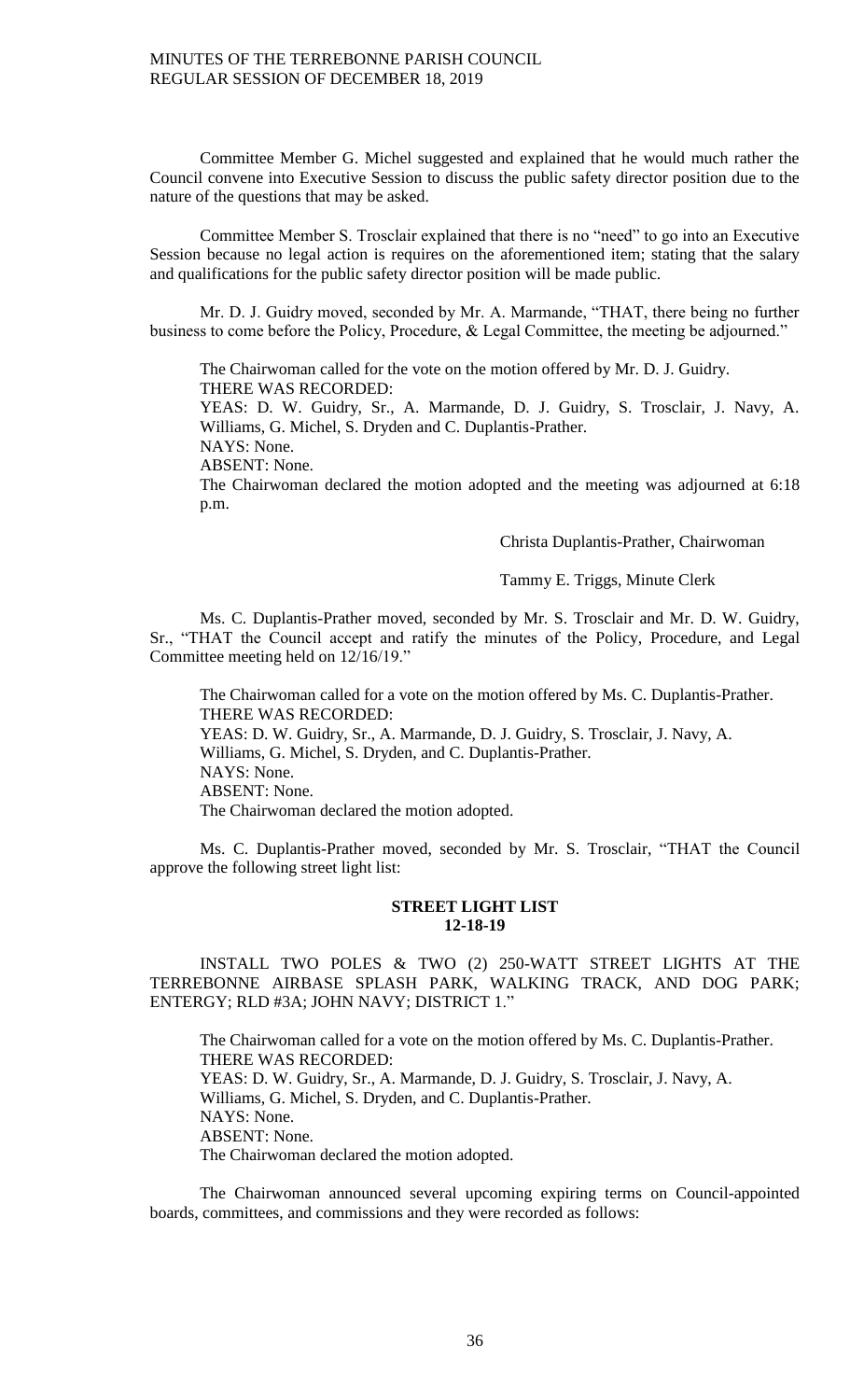- 1) Bayou Blue Fire Protection District: one expired term;
- 2) Bayou Cane Fire Protection District: one expired term;
- 3) Terrebonne Parish Tree Board: three vacancies;
- 4) Recreation District No. 3-A: one expiring term;
- 5) South Central Human Services Authority: one expiring term;
- 6) Recreation District No. 7: one expiring term;
- 7) Fire Protection District No. 10: three expiring terms;
- 8) Fire Protection District No. 4: three expiring terms;
- 9) Fire Protection District No. 8: three expiring terms;
- 10) Coteau Fire Protection District: three expiring terms;
- 11) Schriever Fire Protection District: two expiring terms;
- 12) Village East Fire Protection District: three expiring terms;
- 13) Bayou Cane Fire Protection District: five expiring terms;
- 14) Fire Protection District No. 5: four expiring terms;
- 15) Fire Protection District No. 6: two expiring terms;
- 16) Fire Protection District No. 7: three expiring terms; and
- 17) Fire Protection District No. 9: three expiring terms.

The Chairwoman recognized Mr. Gordon Dove, Parish President, who wished everyone a Merry Christmas and shared his appreciation for having worked with the current Council Members over the past four years then shared his optimism toward working with the new and returning Council Members over the next four years.

Council Member S. Trosclair wished everyone a Merry Christmas and Happy New Year then encouraged the public to keep all active military, veteran, law enforcement, firefighters, and first responders in their thoughts and prayers daily.

Council Member D. J. Guidry wished everyone a Merry Christmas and Happy New Year then thanked the four outgoing Council Members for their hard work and resilience while serving as Council Members. He then welcomed the four incoming Council Members and shared his optimism for moving Terrebonne Parish forward together.

Council Member A. Marmande wished everyone a Merry Christmas and Happy New Years then thanked Administration and the Council for their assistance in providing for the critical projects in District 7 and stated that it was a pleasure to serve his four years with Terrebonne Parish Consolidated Government.

Council Member J. Navy shared his respect for the outgoing Council Members and thanked them for their friendship and leadership over the years they served together. He shared his optimism for serving alongside the incoming Council Members then announced that the  $8<sup>th</sup>$ Annual Toy and Bike Giveaway would be held December 20, 2019 at 5:00 at the East Houma Gym and encouraged the public to attend. He then recognized a former roommate and friend who was in the audience for the evening's proceedings and wished everyone a Merry Christmas.

Council Member S. Trosclair commended the current Council for their success and cooperation over the past four years and thanked the outgoing members for their guidance and fellowship. He then shared his optimism for working with the incoming Council Members and keeping Terrebonne Parish moving forward.

Council Member C. Duplantis-Prather thanked the Council Staff for their assistance over her years of serving on the Council then shared some of her first experiences becoming a Council Member. She wished the current and incoming Council Members well and commended them for their passion in fighting for their beliefs. She then commended members of Parish Administration for their assistance and successes in providing for the needs of Terrebonne Parish. She then encouraged the public to have their pets spayed or neutered in order to control the pet population and wished everyone a Merry Christmas and Happy New Year.